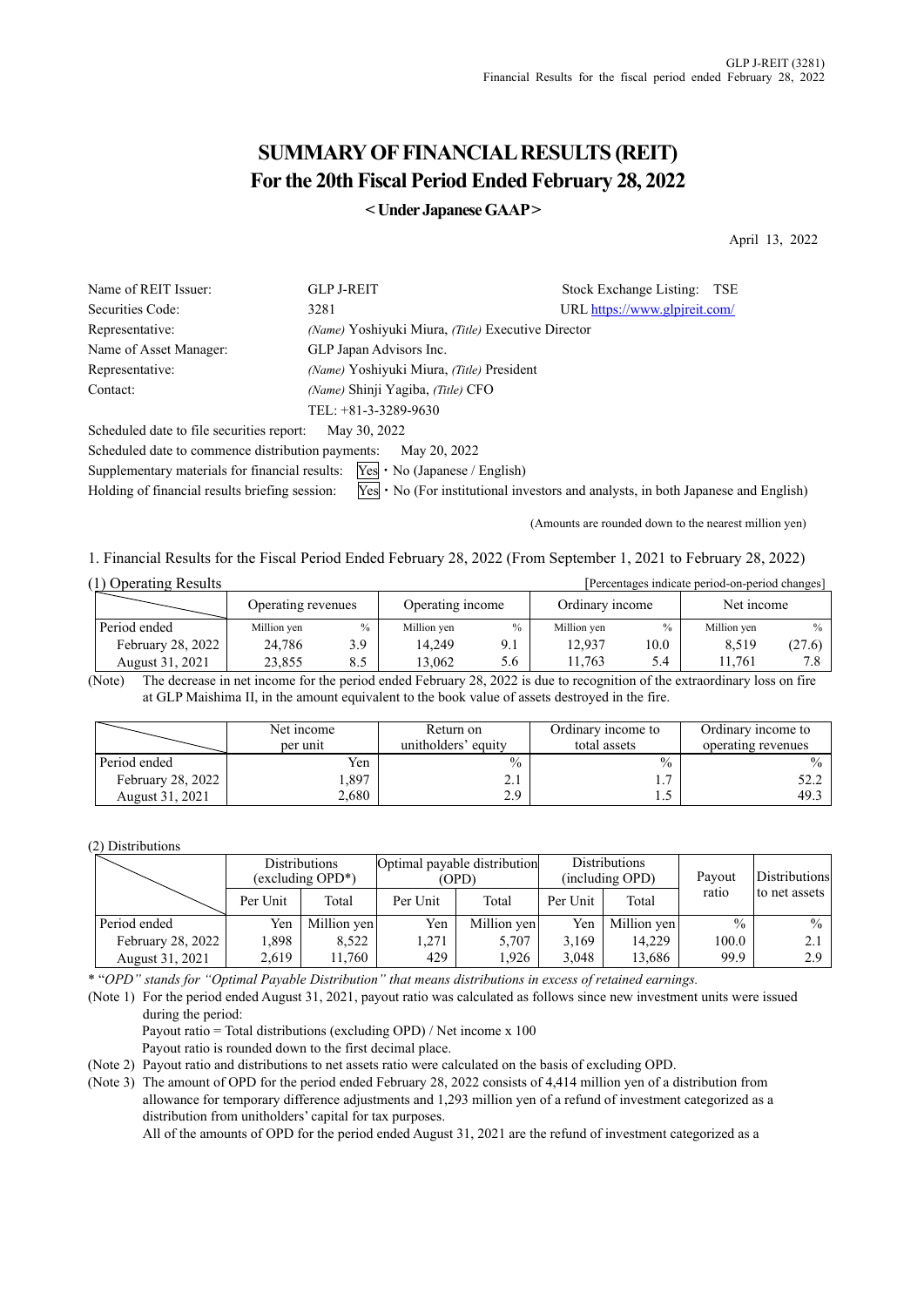distribution from unitholders' capital for tax purposes. The OPD for the period ended August 31, 2021 includes a temporary OPD of 145 yen per unit. Please see "(iv) Overview of Financial Results and Cash Distributions" on page 4.

(Note 4) Retained earnings decreased at a rate of 0.004 for the period ended February 28, 2022 and 0.005 for the period ended August 31, 2021, respectively, due to OPD (a refund of investment categorized as a distribution from unitholders' capital for tax purposes). These rates were calculated based on Article 23, Paragraph 1, Item 4 of the Order for Enforcement of the Corporation Tax Act.

### (3) Financial Position

|                          | Total assets | Net assets  | Unitholders' equity to<br>total assets | Net assets per unit |
|--------------------------|--------------|-------------|----------------------------------------|---------------------|
| Period ended             | Million yen  | Million yen | $\frac{0}{0}$                          | Yen                 |
| <b>February 28, 2022</b> | 781,668      | 410.375     | 52.5                                   | 91,390              |
| August 31, 2021          | 785,480      | 415,543     | 52.9                                   | 92,541              |

(4) Cash Flows

|                   | Net cash provided by | Net cash provided by | Net cash provided by | Cash and cash          |
|-------------------|----------------------|----------------------|----------------------|------------------------|
|                   | (used in) operating  | (used in) investing  | (used in) financing  | equivalents at the end |
|                   | activities           | activities           | activities           | of the period          |
| Period ended      | Million yen          | Million yen          | Million yen          | Million yen            |
| February 28, 2022 | 20,229               | (1, 476)             | (13,739)             | 30,917                 |
| August 31, 2021   | 21,503               | (50, 301)            | 30,520               | 25,904                 |

2. Earnings Forecast for the Fiscal Periods Ending August 31, 2022 (From March 1, 2022 to August 31, 2022) and February 28, 2023 (From September 1, 2022 to February 28, 2023) [Percentages indicate period-on-period changes]

|                                                                                           |                       |       |                    |               |                           |               |                      |               | Percentages indicate period-on-period changes |                 |                                              |
|-------------------------------------------------------------------------------------------|-----------------------|-------|--------------------|---------------|---------------------------|---------------|----------------------|---------------|-----------------------------------------------|-----------------|----------------------------------------------|
|                                                                                           | Operating<br>revenues |       | Operating<br>mcome |               | Ordinarv<br><i>n</i> come |               | Net<br><i>n</i> come |               | Distributions<br>per unit<br>(excluding OPD)  | OPD per<br>unit | Distributions<br>per unit<br>(including OPD) |
| Period ending                                                                             | Million yen           | $\%$  | Million ven        | $\frac{0}{0}$ | Million ven               | $\frac{0}{0}$ | Million ven          | $\frac{0}{0}$ | Yen                                           | Yen             | Yen                                          |
| August 31, 2022                                                                           | 24.608                | (0.7) | 13.003             | (8.7)         | 11.667                    | (9.8)         | 16,066   88.6        |               | 2.594                                         | 427             | 3,021                                        |
| February 28, 2023                                                                         | $22,600$ $(8.2)$      |       | 11,506 (11.5)      |               | $10,195$ (12.6)           |               | $10,426$ (35.1)      |               | 2.322                                         | 282             | 2,604                                        |
| $(Dofomana)$ Estimated not income non unity. Eas the fiscal named anding Avenuet 21, 2022 |                       |       |                    |               |                           |               |                      |               | $2.570$ $\ldots$                              |                 |                                              |

(Reference) Estimated net income per unit: For the fiscal period ending August 31, 2022 3,578 yen For the fiscal period ending February 28, 2023 2,322 yen

### \* Other

(1) Changes in accounting policies, changes in accounting estimates and retroactive restatement

| (a) Changes in accounting policies due to revisions to accounting standards | Yes  |
|-----------------------------------------------------------------------------|------|
| and other regulations:                                                      |      |
| (b) Changes in accounting policies due to other reasons:                    | None |
| (c) Changes in accounting estimates:                                        | None |

(d) Retroactive restatement: None

(Note) Please refer to "Notes to Changes in Accounting Policies" on page 19 for detail.

(2) Number of investment units issued and outstanding

(a) Number of investment units issued and outstanding, including treasury units: As of February 28, 2022 4,490,369 Units As of August 31, 2021 4,490,369 Units (b) Number of treasury units: As of February 28, 2022 0 Units As of August 31, 2021 0 Units (Note) Please refer to "Per Unit Information" on page 34 for the number of investment units used as the basis for

calculating the net income per unit.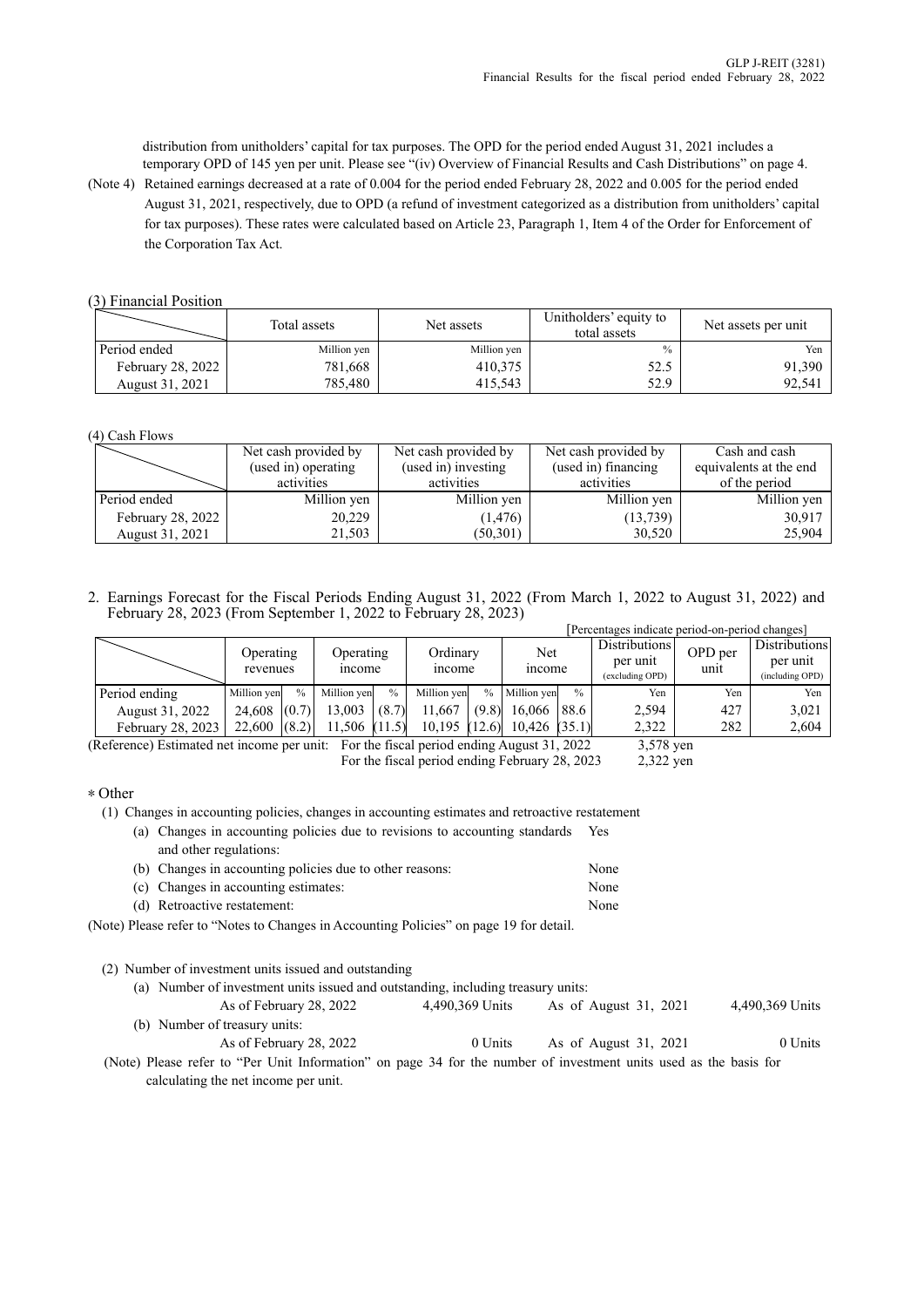\* The financial information on this report is not included in the scope of the external audit.

#### \* Other special matters

The forward-looking statements in this material are based on the information currently available to us and certain assumptions we believe reasonable. Actual operating performance may differ substantially due to various factors. Furthermore, those statements do not guarantee the amounts of future distributions and distributions in excess of retained earnings. Please refer to "Assumptions Underlying Earnings Forecasts for the 21st Fiscal Period Ending August 31, 2022 (From March 1, 2022 to August 31, 2022) and the 22nd Fiscal Period Ending February 28, 2023 (From September 1, 2022 to February 28, 2023) and" on page 8 – 10 for assumptions regarding the forward-looking statements.

This is an English language translation of the original Japanese announcement of the financial statements ("*Kessan Tanshin*"). This translation is provided for information purpose only. Should there be any discrepancy between this translation and the Japanese original, the Japanese original shall prevail.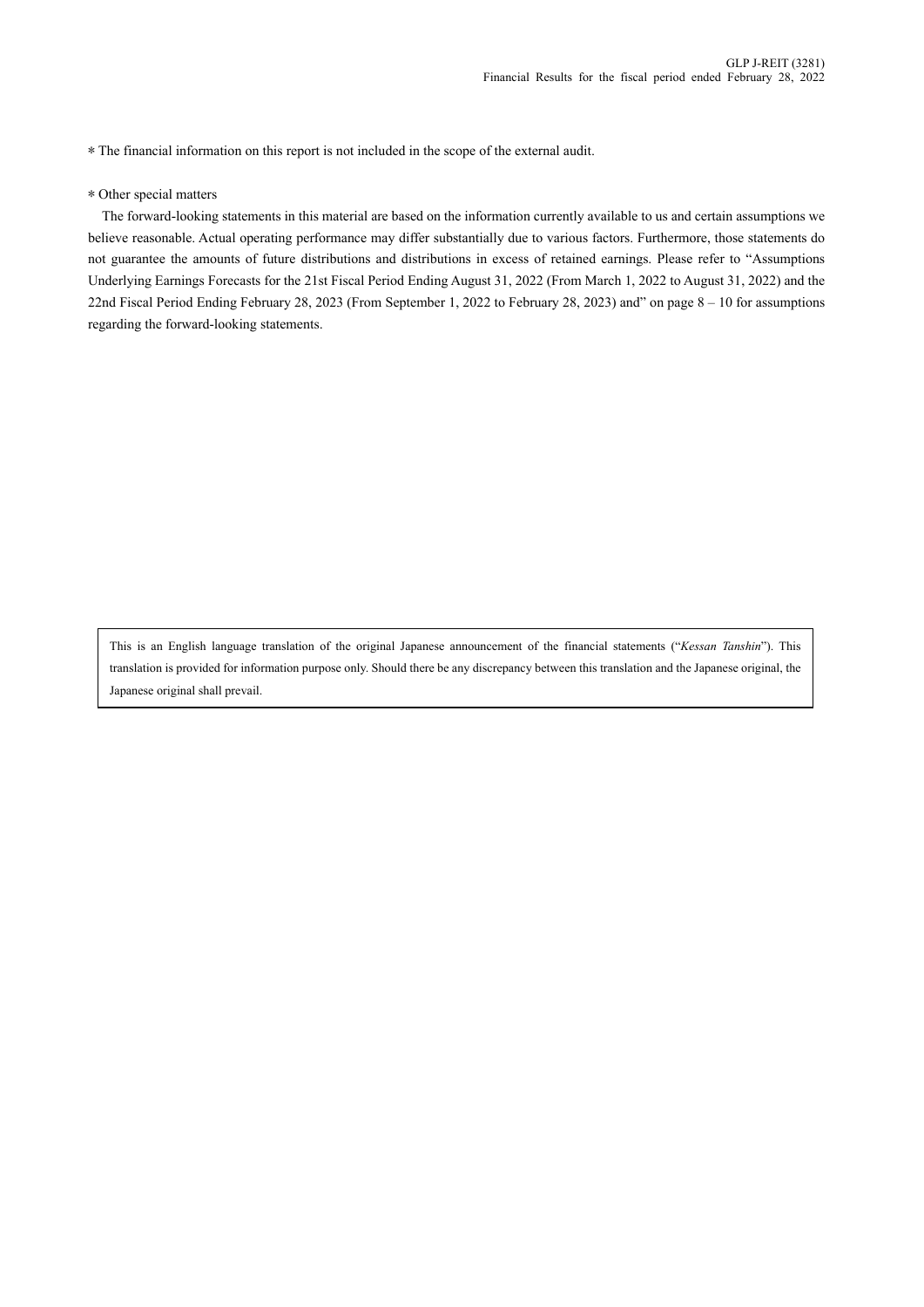# Table of contents

| (1) |  |
|-----|--|
| (2) |  |
| (3) |  |
| (4) |  |
| (5) |  |
| (6) |  |
| (7) |  |
| (8) |  |
| (9) |  |
|     |  |
| (1) |  |
| (2) |  |
|     |  |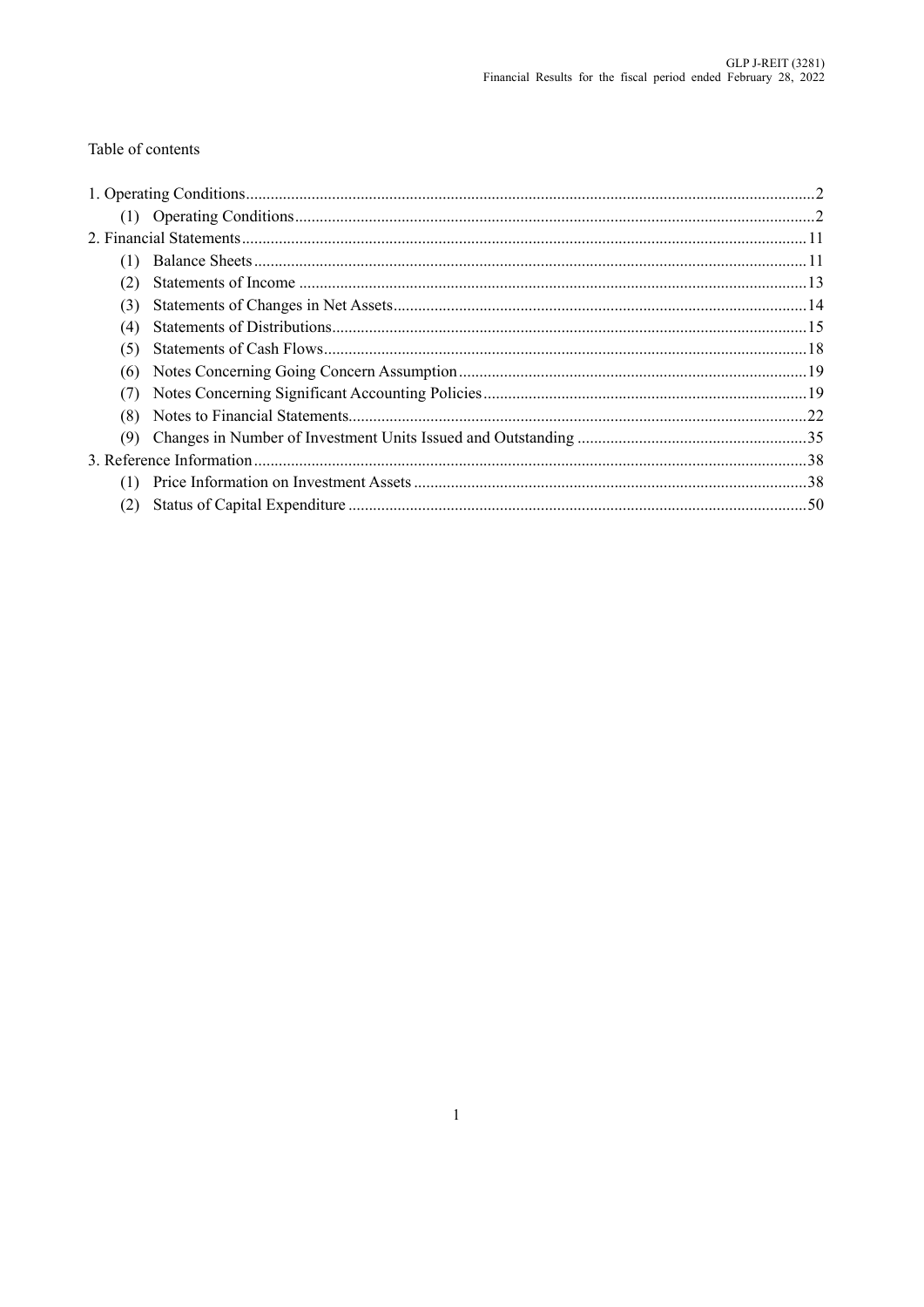## **1. Operating Conditions**

### (1) Operating Conditions

- [Overview of the Current Fiscal Period]
	- (i) Brief Background of GLP J-REIT

GLP J-REIT is a real estate investment corporation ("J-REIT") specializing in logistics facilities, and it primarily invests in modern logistics facilities. GLP J-REIT was founded in accordance with the Act on Investment Trusts and Investment Corporations (hereinafter the "Investment Trust Act") with GLP Japan Advisors Inc. (hereinafter the "Asset Manager") as the founder. It had its units listed on the Real Estate Investment Trust Market of the Tokyo Stock Exchange on December 21, 2012 (securities code: 3281).

Having the GLP Group (Note 1) as the sponsor group and investing in highly functional modern logistics facilities while taking advantage of the wealth of experience and management resources, GLP J-REIT aims to earn stable income and achieve steady growth in assets under management over the medium and long term. Since starting its operation as a listed J-REIT with 30 properties (total acquisition price of 208,731 million yen) in January 2013, GLP J-REIT has been steadily expanding its assets through the continuous acquisition of properties. As of the end of the current fiscal period, GLP J-REIT owns 86 properties (total acquisition price of 780,062 million yen) (Note 2).

- (Note 1) The GLP Group consists of GLP Holdings Limited, the holding company of the Sponsor of GLP J-REIT, and its group companies.
- (Note 2) The sale of GLP Fukusaki was completed on March 1, 2022, and thus the total acquisition price as of March 31, 2022 became 778,098 million yen.
- (ii) Investment Environment and Business Performance

During the current fiscal period, while the Japanese economy showed a recovery trend toward the second half of last year with learning to coexist with COVID-19, there are downward risks due to price increases such as the surge in crude old prices as a result of economic sanctions against Russia triggered by the Ukraine crisis in addition to the implementation of pre-emergency measures and supply-side constraints caused by the infection spread by the Omicron variants. On the other hand, the Bank of Japan is expected to maintain its accommodative monetary policy even amid rising U.S interest rates, and the economic recovery trend is expected to gradually become more visible in the future, mainly in consumer spending, due to the increase in people's mobility following the lifting of pre-emergency measures and the easing of supply-side constraints with containing the spread of the COVID-19 infection.

In the logistics facilities leasing market, we believe demand remains strong, reflecting logistics industry business concerns such as labor shortage and supply chain optimization, in addition to a trend of new expansion, consolidation and integration of logistics facilities among e-commerce service and third-party logistics (3PL) companies. Under these circumstances, the balance of supply and demand for modern logistics facilities remains stable, as shown by the pre-leased ratio (Note 1) for large multi-tenant logistics facilities newly supplied in 2021, which is approximately 90% in both the Tokyo metropolitan area and the Greater Osaka area as of the end of December 2021.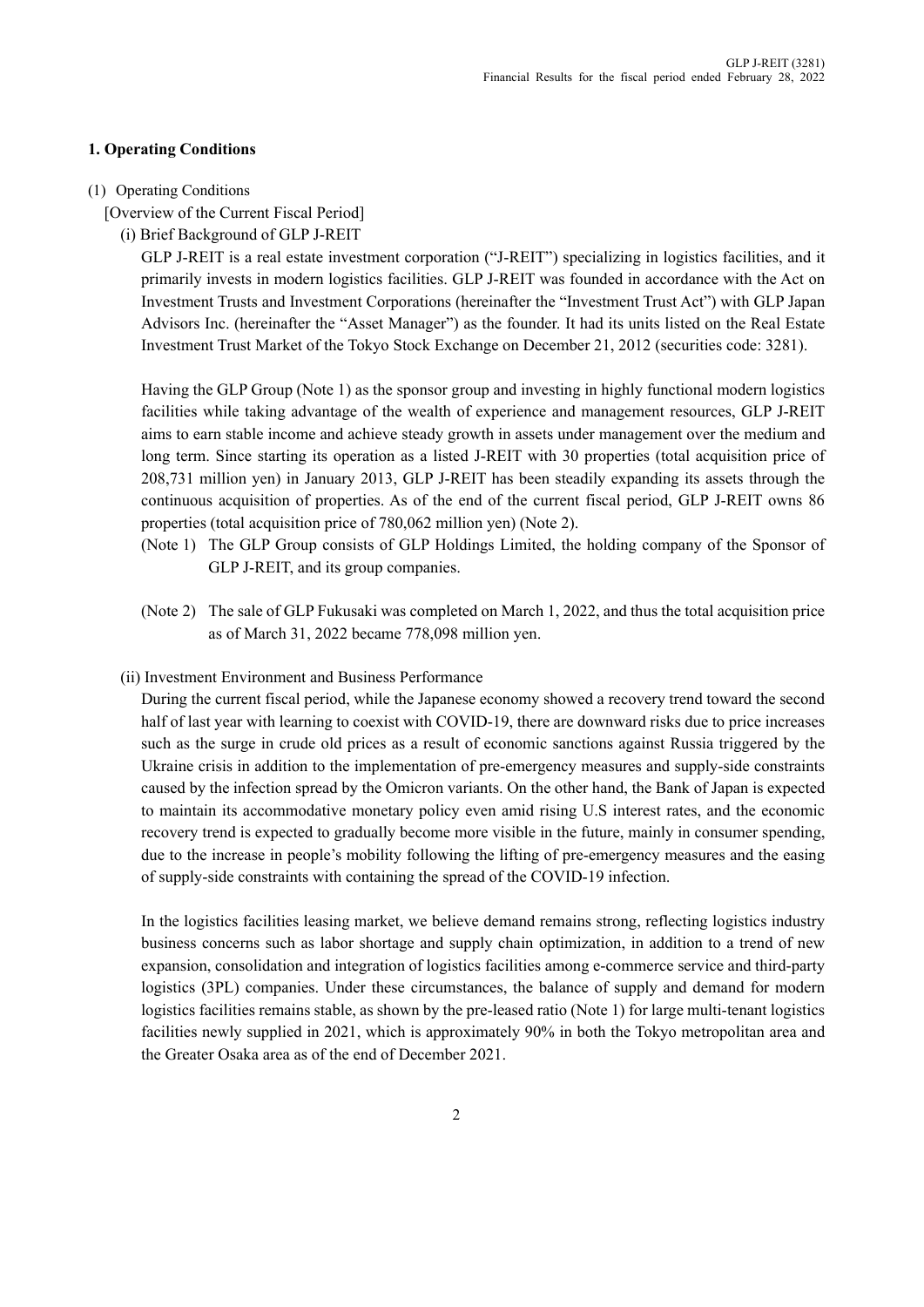In the logistics real estate market, reflecting continuing monetary easing, steady demand for properties and the prospect of stable rental income, institutional investors such as pension funds and insurance companies remain eager to invest in the market, and their funds continue to flow in. As a result, capitalization rates continue to trend low while real estate prices stay high.

Under these circumstances, taking advantage of the strong demand for logistics properties, GLP J-REIT sold 50% Joint co-ownership interests of its trust beneficiary right of GLP Fukusaki on December 28, 2021, in order to return the gain on sale to unitholders as distributions (sales price: 3,225 million yen, gain on sale: 1,511 million yen (Note 2)).

As to internal growth, in collaboration with the leasing team of the GLP Group, the sponsor group, GLP J-REIT, has achieved rent increases for 19 consecutive fiscal periods since its listing on the TSE, by closely monitoring tenant demand.

As a result of the above initiatives and the proper management and operation of its portfolio with strong support from the GLP Group, which provides modern logistics facilities on a global basis, GLP J-REIT operates 86 properties (total acquisition price of 780,062 million yen) while maintaining its portfolio occupancy rate at a favorable level of 99.1% as of February 28, 2022. The total appraisal value is 983,838 million yen with a total unrealized gain of 238,517 million yen and an unrealized gain ratio (Note 3) of 32.0 % as of February 28, 2022.

Note that, a fire broke out at GLP Maishima II (hereinafter, the "Property") owned by GLP J-REIT on November 29, 2021 and the fire was extinguished on December 4, 2021. The report of the construction company indicated that the Property was no longer usable even repair and maintenance works were carried out going forward. Thus, GLP J-REIT and the tenant, Hitachi Transport System West Japan Co., Ltd. agreed to terminate the lease contract at the Property as of February 28, 2022. The future redevelopment of the Property has been discussed by the Asset Manager.

- (Note 1) The "pre-leased ratio" represents the ratio of lease contracts signed or granted as of each survey date; in other words, the ratio of the total floor area for which it is possible to assume no further need to seek tenants as of each survey date to the total floor area of each new logistics facility constructed and planned to be supplied in each year.
- (Note 2) The amount is calculated by deducting selling expenses from the difference between the sales price and the book value.
- (Note 3) Unrealized gain ratio = Unrealized gain (Appraisal value or research price at the fiscal period end – Book value) / Book value.

# (iii) Overview of Financing

GLP J-REIT operates by pursuing the optimal balance between financial stability and the enhancement of investor value. With strong relationships with financial institutions, GLP J-REIT delivers cost efficiency by lengthening debt maturities, proactively using or converting to fixed interest rates and diversifying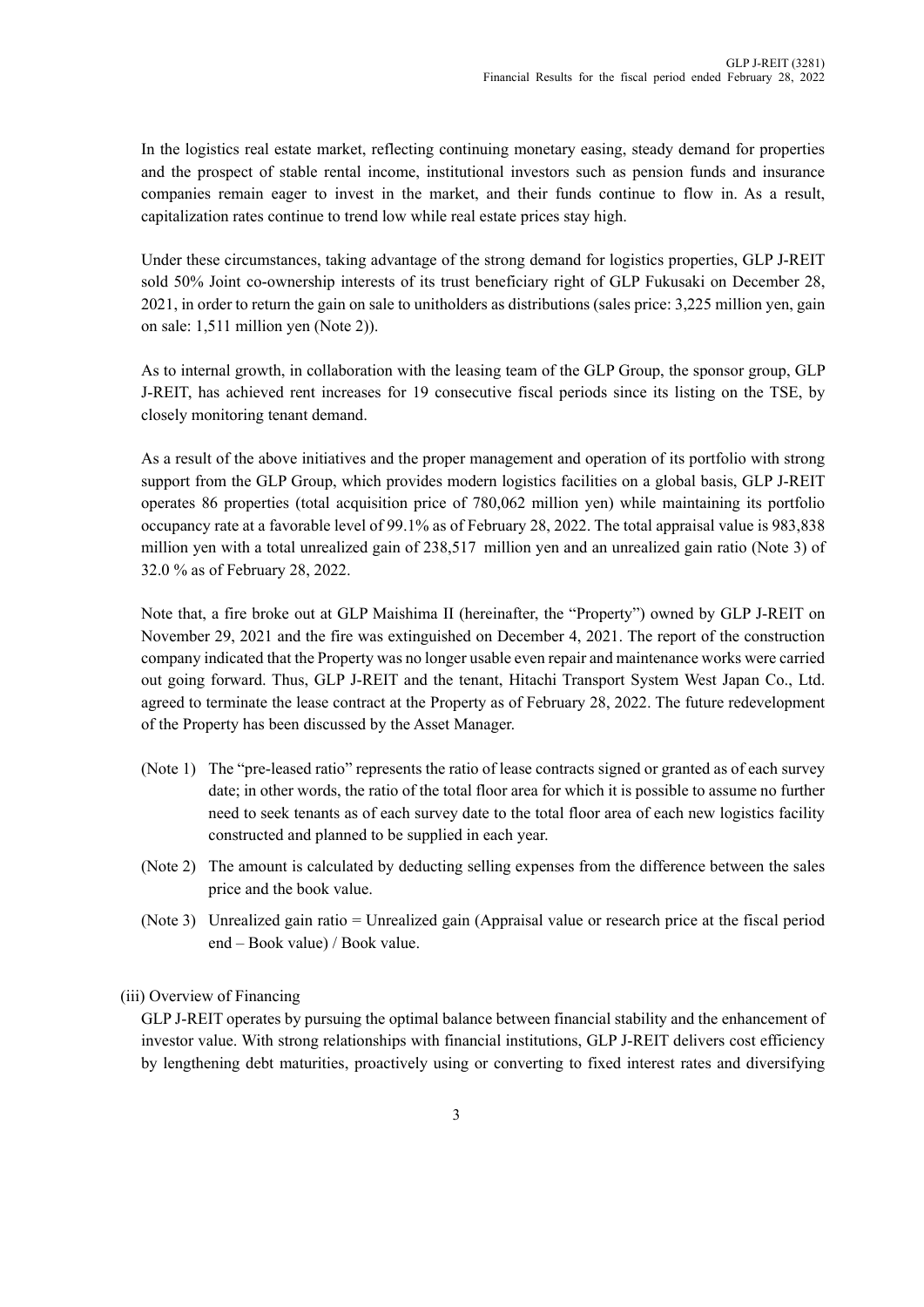repayment dates, and maintains an appropriate Loan-To-Value ratio (hereinafter "LTV").

In the current fiscal period, GLP J-REIT carried out several refinancing transactions. First, 3,170 million yen of bank borrowings matured on September 1, 2021 was refinanced with bank borrowings of the same amount on the same date. Next, 3,800 million yen of bank borrowings made on April 30, 2021 and 2,200 million yen out of 2,500 million yen of bank borrowings made on July 15, 2021 were repaid before respective repayment dates, and refinanced by 6,000 million yen of GLP J-REIT 18th Unsecured Bonds issued on September 28, 2021 (the world's first Reward-type Sustainability-Linked Bonds in the public bond markets). Then, bank borrowings of 9,200 million yen and 2,440 million yen with the repayment dates of December 20, 2021 and January 14, 2022, respectively, were refinanced with bank borrowings of the same amounts on the respective repayment dates. And finally, bank borrowings of 15,050 million yen and 300 million yen with the repayment dates of February 28, 2022 and July 15, 2022, respectively, were refinanced by 2,000 million yen of GLP J-REIT 19th Unsecured Bonds (Sustainability Bonds) issued on February 25, 2022, 1,300 million yen of GLP J-REIT 20th Unsecured Bonds (Sustainability Bonds) issued on February 25, 2022 and 12,050 million yen of bank borrowings executed on February 28, 2022.

As a result of the above, outstanding interest-bearing liabilities as of the end of the current fiscal period totaled 346,520 million yen (outstanding loans 292,520 million yen, outstanding investment corporation bonds 54,000 million yen) and the ratio of interest-bearing liabilities to total assets (LTV) was 44.3 %.

GLP J-REIT was assigned the following credit ratings as of the end of the current fiscal period.

| <b>Credit Rating Agency</b>                          | Type                    | Rating | Outlook |
|------------------------------------------------------|-------------------------|--------|---------|
| <b>JCR</b><br>(Japan Credit Rating)<br>Agency, Ltd.) | Long-term issuer rating | AΑ     | Stable  |
|                                                      | Bond rating (Note)      | AΑ     |         |

(Note) This is the rating for GLP J-REIT 2nd, 4th to 6th and 8th to 20th Unsecured Bonds.

### (iv) Overview of Financial Results and Cash Distributions

As a result of these management efforts, GLP J-REIT reported total operating revenues of 24,786 million yen, operating income of 14,249 million yen, ordinary income of 12,937 million yen and net income of 8,519 million yen for the current fiscal period.

As for a cash distribution for the current fiscal period, in accordance with the distribution policy set forth in its Articles of Incorporation, GLP J-REIT decided to distribute 8,522,720,362 yen. This cash distribution is eligible for the special tax treatment on investment corporations (Section 67.15 of the Special Taxation Measures Act) and represents the multiple of the number of investment units issued and outstanding (4,490,369 units) from unappropriated retained earnings. Accordingly, the distribution per unit for the current fiscal period was 1,898 yen.

In addition, GLP J-REIT intends to distribute funds in excess of the amount of retained earnings (OPD)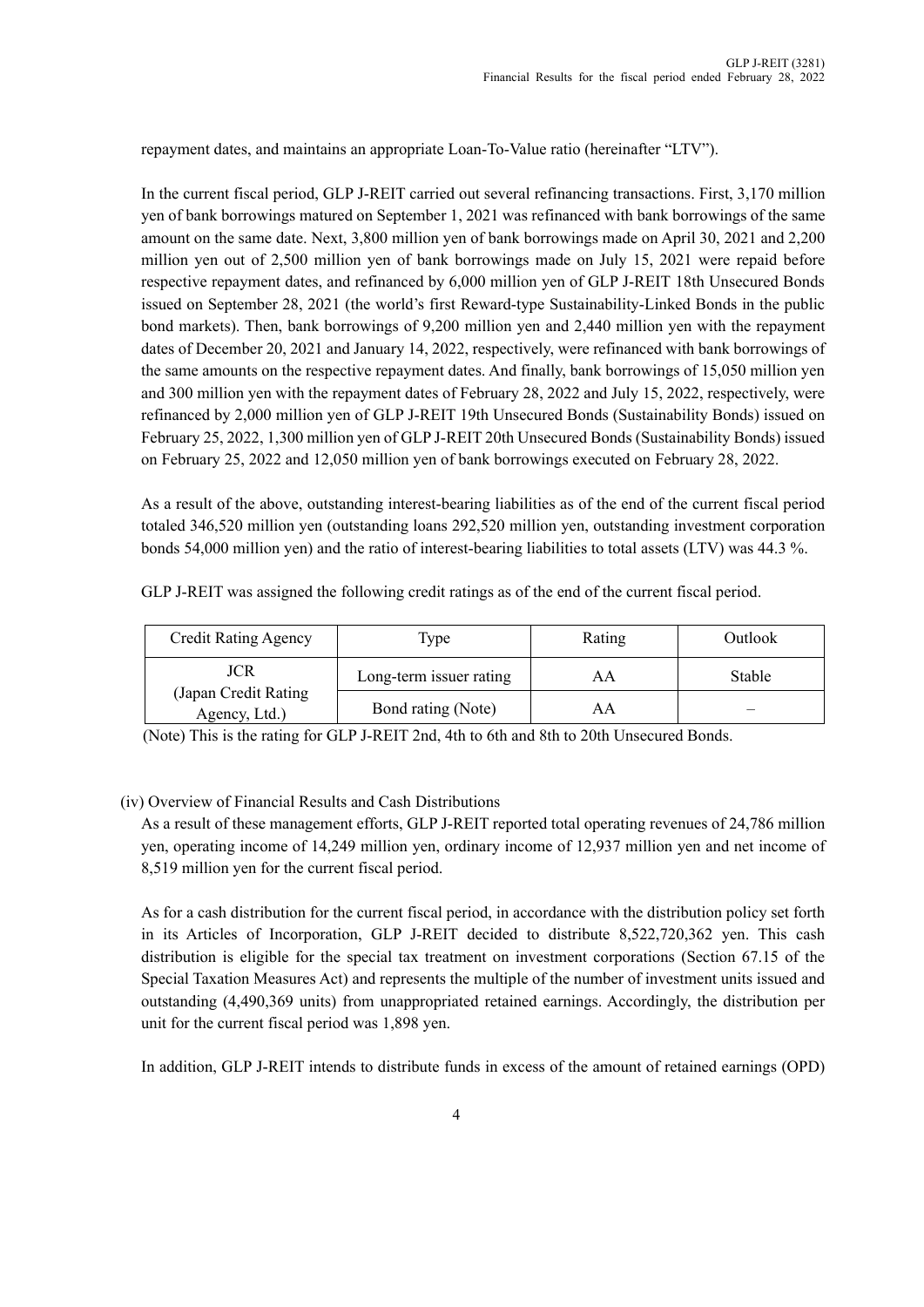for each fiscal period on a continuous basis (hereinafter, "continuous OPD"), in accordance with the distribution policy set forth in the Articles of Incorporation (Note 1). Furthermore, when it is anticipated that the amount of a distribution per unit would temporarily decrease to certain level as a result of the issuance of new investment units, the issuance of investment corporation bonds, financing through borrowings, disposal of buildings and facilities, major repairs or other matters, the distribution policy allows GLP J-REIT to make a temporary cash distribution in excess of retained earnings (hereinafter, "temporary OPD"), in addition to a continuous OPD, for the purposes of maintaining a stable level of distributions. Further, in addition to the continuous OPD and temporary OPD, GLP J-REIT can make a cash distribution in excess of retained earnings from allowance for temporary difference adjustments in accordance with laws and regulations including rules prescribed by the Investment Trusts Association, Japan.

Based on this, GLP J-REIT decided to distribute 1,293,226,272 yen as a continuous OPD, a refund of investment categorized as a distribution from unitholders' capital for tax purposes, in an amount almost equivalent to 30% of the depreciation (4,322 million yen) for the current fiscal period. In addition, GLP J-REIT will distribute 4,414,032,727 yen as a distribution from allowance for temporary difference adjustments for the purpose of minimizing the burden of taxation that would be incurred due to a difference between accounting income and taxable income (Note 2) in connection with recognizing the extraordinary loss on fire (the "Loss on fire") at GLP Maishima II for the financial accounting purposes, in the amount equivalent to the book value of assets destroyed in the fire. Thus, the total amount of OPD per unit is 1,271 yen.

(Note 1) GLP J-REIT intends to distribute funds in excess of the amount of retained earnings (a refund of investment categorized as a distribution from unitholders' capital for tax purposes) that do not exceed the amount obtained by deducting capital expenditure for the accounting period immediately before the period in which the distribution is made from an amount equal to depreciation expenses for the corresponding period. The amount obtained by deducting 1,612 million yen of capital expenditure for the current fiscal period from 4,322 million yen of depreciation expenses for the period is 2,710 million yen.

 For the time being, GLP J-REIT intends to make an OPD distribution (a refund of investment categorized as a distribution from unitholders' capital for tax purposes) in the amount equal to approximately 30% of depreciation expenses for the accounting period immediately before the period in which the distribution is made, unless GLP J-REIT determines that the OPD payment (a refund of investment categorized as a distribution from unitholders' capital for tax purposes) would have a negative impact on its long-term repair and maintenance plan or financial conditions in light of the estimated amount of capital expenditure for each fiscal period based on the plan.

 With respect to all 86 properties held as of the end of the current fiscal period, the six-month period average of the total amount of the emergency repair and maintenance expenses and the mediumto long-term repair and maintenance expenses, which are set forth in the Engineering Reports, is 809 million yen.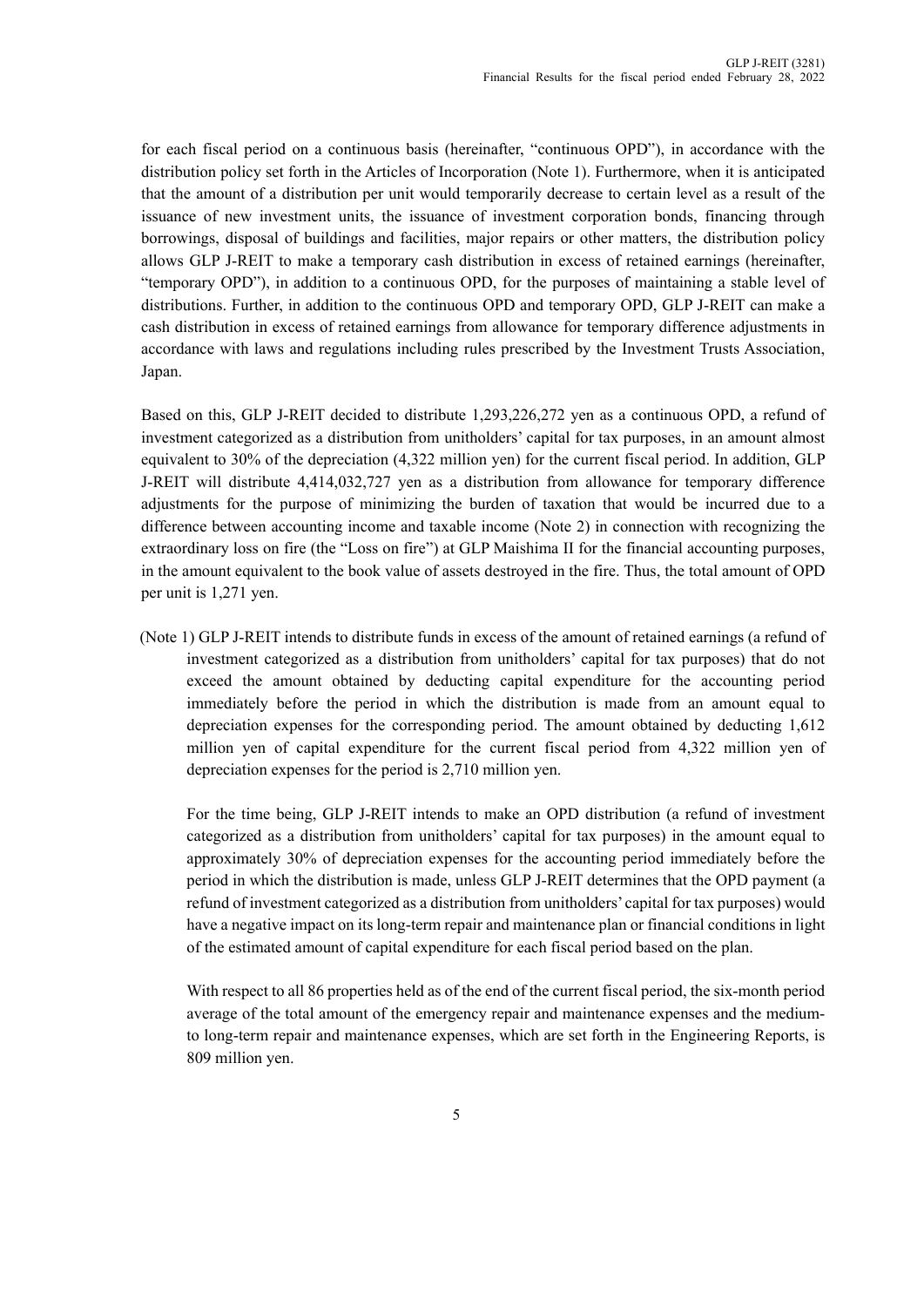(Note 2) For tax purposes, the Loss on fire will not be deductible until GLP J-REIT will recognize the relevant insurance income upon the receipt of insurance claim proceeds based on the fire insurance policy on the insured property. Accordingly, GLP J-REIT's taxable income would exceed accounting income by the amount of the Loss on fire, which would result in a difference between taxable income and accounting income.

# [Outlook of Next Fiscal Period]

(i) Future Management Policy and Matters to be Addressed

GLP J-REIT is committed to implementing the following measures to advance growth over the medium to long term:

- (A) In terms of its internal growth strategy, while enjoying the stable cash flows that characterize its portfolio of assets, GLP J-REIT will aim to maintain both the profitability and high occupancy rate of its facilities. In particular, when renewing leases upon the expirations of lease periods, GLP J-REIT will collaborate with the in-house leasing team from the GLP Group, the sponsor group, with consideration of the market rents and market trends of modern logistics facilities. At the same time, GLP J-REIT will seek to enhance the value of existing assets through appropriate maintenance of such assets and capital expenditures.
- (B) With regard to its external growth strategy, while utilizing the bridge approach through the Optimal Takeout Arrangement ("OTA") (Note), GLP J-REIT will pursue further expansion of its portfolio focusing on both the improvement of profitability and portfolio quality by acquiring both properties developed by the GLP Group as well as third-party properties. GLP J-REIT will seek acquisition opportunities through the sponsor pipeline, which consists of properties held by a joint venture partnership formed by the GLP Group with a third party, in addition to the properties subject to the Rights-of-First-Look agreement.
- (C) As to financial strategy, GLP J-REIT will examine such financing activities as extending debt maturities through refinancing, issuing investment corporation bonds and raising funds through public offerings of units, while closely monitoring trends in the financing environment. By doing so, GLP J-REIT will work to achieve an optimal balance of financing methods and financing costs.
	- (Note) Optimal Takeout Arrangement ("OTA") refers to the arrangement under which GLP J-REIT acquires an asset at the timing designated by GLP J-REIT within the scheduled acquisition period, and with an acquisition price which may be reduced to some degree depending on the timing of acquisition. The assets subject to the OTA are referred to as the OTA assets.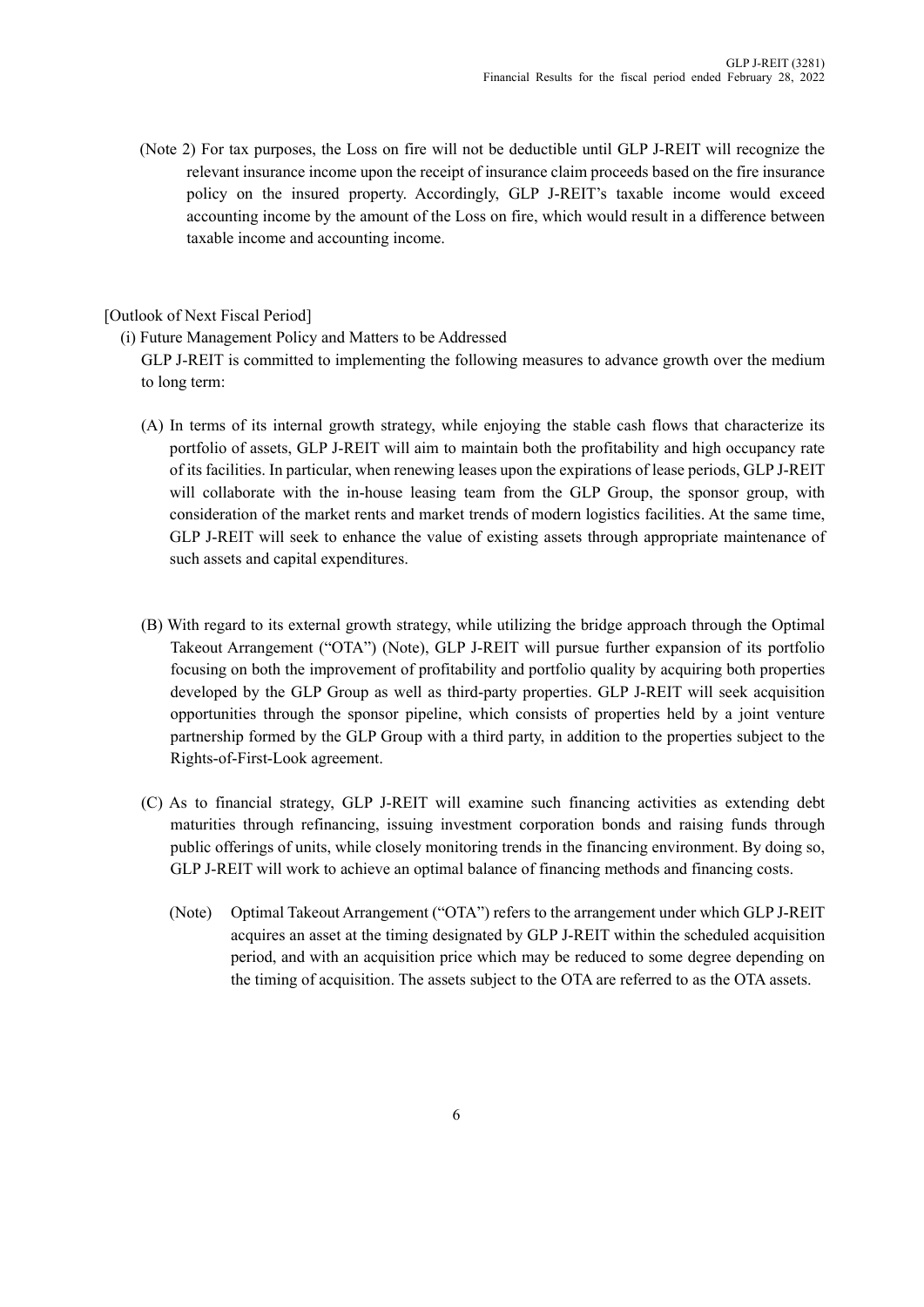# (ii) Significant Subsequent Events

# Sale of assets

GLP J-REIT sold the following asset:

# GLP Fukusaki

- 
- 
- 
- 
- 

• Type of the specific asset Beneficiary right of real estate in trust (50% joint co-ownership ratio) ・Contract date December 13, 2021 • Closing date March 1, 2022 ・Sales price 3,225 million yen (Note 1) • Buyer Not disclosed (Note 2)

- (Note 1) "Sales price" excludes asset transfer costs, property taxes, city planning taxes, consumption taxes and local consumption taxes.
- (Note 2) The Buyer's profile including the company form is not disclosed since the Buyer's consent has not been obtained. As of today, there is no capital, personnel or transactional relationship to be disclosed between the Buyer and GLP J-REIT or its Asset Manager. In addition, the Buyer is not a related party of GLP J-REIT or its Asset Manager.

From this transaction, GLP J-REIT will recognize approximately 1,518 million yen of gain on sale of property and equipment for the fiscal period ending August 31, 2022 (from March 1, 2022 to August 31, 2022).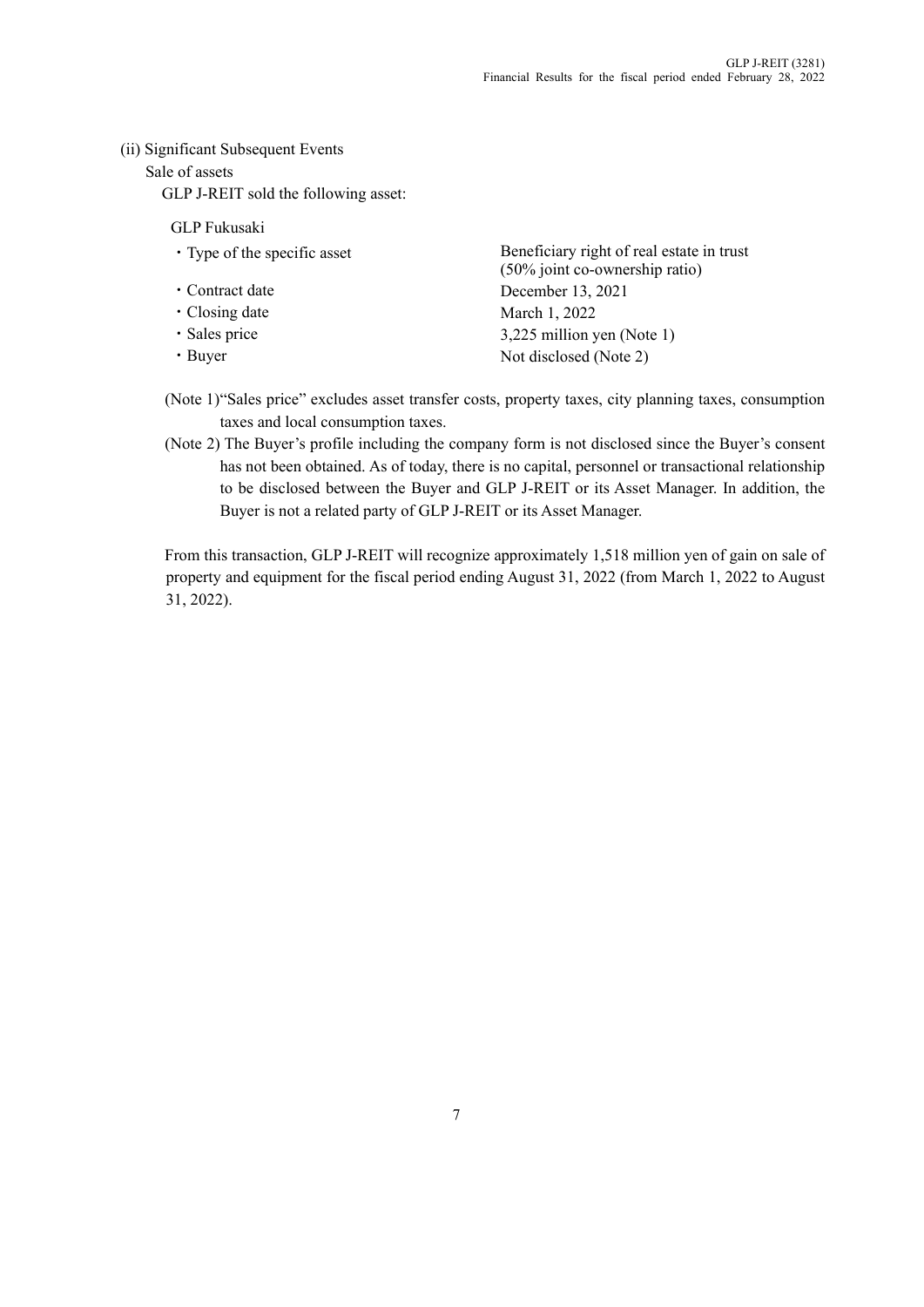# (iii) Earnings Forecast

GLP J-REIT has made the following earnings forecasts for the fiscal period ending the fiscal period ending August 31, 2022 (From March 1, 2022 to August 31, 2022) and the fiscal period ending February 28, 2023 (From September 1, 2022 to February 28, 2023). Please refer the forecast assumptions to "Assumptions Underlying Earnings Forecasts for the 21st Fiscal Period Ending August 31, 2022 (From March 1, 2022 to August 31, 2022) and the 22nd Fiscal Period Ending February 28, 2023 (From September 1, 2022 to February 28, 2023)" below.

|                   |                       |               |                    |       |                   |       |                      |               | [Percentages indicate period-on-period changes] |                 |                                              |
|-------------------|-----------------------|---------------|--------------------|-------|-------------------|-------|----------------------|---------------|-------------------------------------------------|-----------------|----------------------------------------------|
|                   | Operating<br>revenues |               | Operating<br>mcome |       | Ordinary<br>mcome |       | Net<br><i>n</i> come |               | Distributions<br>per unit<br>(excluding OPD)    | OPD per<br>unit | Distributions<br>per unit<br>(including OPD) |
| Period ending     | Million yen           | $\frac{0}{0}$ | Million ven        | $\%$  | Million ven       |       | % Million ven        | $\frac{0}{0}$ | Yen                                             | Yen             | Yen                                          |
| August 31, 2022   | 24.608                | (0.7)         | 13,003             | (8.7) | 1.667             | (9.8) | 16,066   88.6        |               | 2,594                                           | 427             | 3,021                                        |
| February 28, 2023 | 22,600                | (8.2)         | $11.506$ (11.5)    |       | $10.195$ (12.6)   |       | $10,426$ (35.1)      |               | 2,322                                           | 282             | 2,604                                        |

(Note) The forecast figures are the current figures calculated based on certain assumptions, and the actual net income, distributions per unit, OPD per unit and other figures may vary due to changes in circumstances surrounding GLP J-REIT. In addition, the forecasts are not a guarantee of the amount of distributions or OPD.

# **Assumptions Underlying Earnings Forecasts for:**

# **The 21st Fiscal Period Ending August 31, 2022 (From March 1, 2022 to August 31, 2022) and the 22nd Fiscal Period Ending February 28, 2023 (From September 1, 2022 to February 28, 2023)**

| Item                                                 | Assumptions                                                                                                                                                                                                                                                                                                                                                                                                                                                                                                                                                                                                                                                                                                                                                                                                                                                                                                                                                                                                                           |
|------------------------------------------------------|---------------------------------------------------------------------------------------------------------------------------------------------------------------------------------------------------------------------------------------------------------------------------------------------------------------------------------------------------------------------------------------------------------------------------------------------------------------------------------------------------------------------------------------------------------------------------------------------------------------------------------------------------------------------------------------------------------------------------------------------------------------------------------------------------------------------------------------------------------------------------------------------------------------------------------------------------------------------------------------------------------------------------------------|
| Accounting period                                    | The 21st Fiscal Period: From March 1, 2022 to August 31, 2022 (184 days)<br>The 22nd Fiscal Period: From September 1, 2022 to February 28, 2023 (181 days)                                                                                                                                                                                                                                                                                                                                                                                                                                                                                                                                                                                                                                                                                                                                                                                                                                                                            |
| Portfolio assets                                     | It is assumed that the portfolio assets will consist of the trust beneficiary rights of: 86 properties<br>held as of the end of the 20th Fiscal Period, and 85 properties after the trust beneficiary right of<br>GLP Fukusaki will be sold on March 1, 2022. The forecasts assume that there will be no changes<br>to the portfolio assets (acquisition of new assets, disposal of portfolio assets, etc.) until the end of<br>the 22nd Fiscal Period. In practice, however, changes in assets may occur due to new acquisition<br>or disposal of assets other than above.                                                                                                                                                                                                                                                                                                                                                                                                                                                           |
| Number of investment units<br>issued and outstanding | It is assumed to be 4,490,369 units, which is the number of investment units issued and<br>outstanding as of the date of this report.                                                                                                                                                                                                                                                                                                                                                                                                                                                                                                                                                                                                                                                                                                                                                                                                                                                                                                 |
| Interest-bearing<br>liabilities                      | • The outstanding interest-bearing liabilities of GLP J-REIT as of the date of this report are 346,520<br>million yen.<br>It is assumed that the following amounts of the loans payable and investment corporation bonds<br>will be repaid or redeemed with cash on hand or refinanced with borrowings in the 21st Fiscal<br>Period or 22nd Fiscal Period: 13,600 million yen and 9,970 million yen of loans payable with the<br>repayment date of September 2, 2022, 500 million yen of loans payable with the repayment date<br>of December 20, 2022, 1,500 million yen of investment corporation bonds with the redemption<br>date of December 26, 2022 and 10,130 million yen of loans payable with the repayment date of<br>February 28, 2023.<br>It is assumed that LTV as of the end of the 21st Fiscal Period will be 44.3% and LTV as of the<br>end of the 22nd Fiscal Period will be 44.5%.<br>The following formula is used to compute LTV.<br>$LTV = (Balance of interest-bearing liabilities / Total assets) \times 100$ |
| Operating revenues                                   | • For the sale of the trust beneficiary right of GLP Fukusaki on March 1, 2022, the forecasts assume<br>that 1,518 million yen of gain on sale of property and equipment will be recognized for the 21st                                                                                                                                                                                                                                                                                                                                                                                                                                                                                                                                                                                                                                                                                                                                                                                                                              |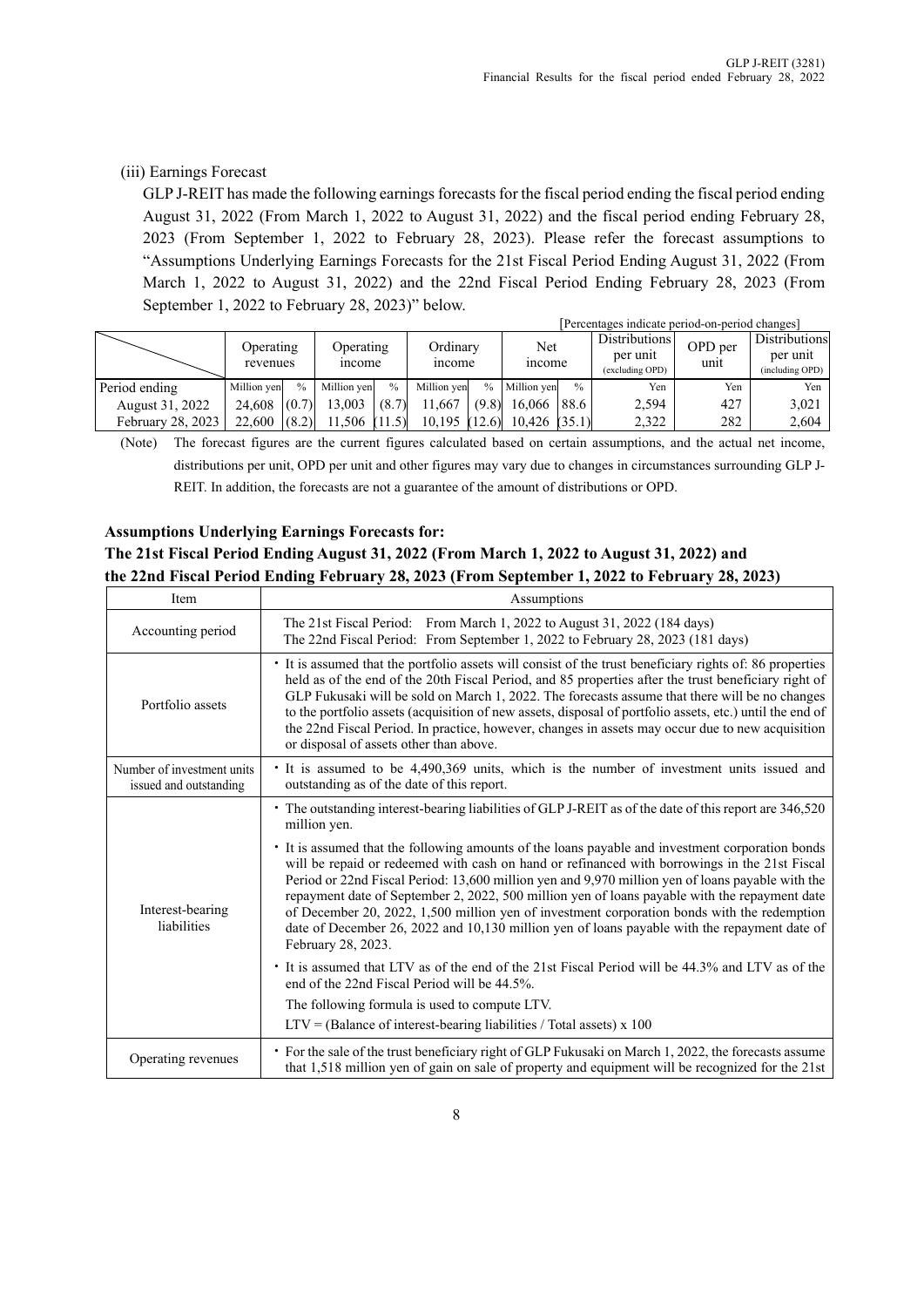| Item                          | Assumptions                                                                                                                                                                                                                                                                                                                                                                                                                                                                                                                                                                                                                                                                                                                                                                                                                                                                                                                                                                                                                                                                                                                                                         |
|-------------------------------|---------------------------------------------------------------------------------------------------------------------------------------------------------------------------------------------------------------------------------------------------------------------------------------------------------------------------------------------------------------------------------------------------------------------------------------------------------------------------------------------------------------------------------------------------------------------------------------------------------------------------------------------------------------------------------------------------------------------------------------------------------------------------------------------------------------------------------------------------------------------------------------------------------------------------------------------------------------------------------------------------------------------------------------------------------------------------------------------------------------------------------------------------------------------|
|                               | Fiscal Period.                                                                                                                                                                                                                                                                                                                                                                                                                                                                                                                                                                                                                                                                                                                                                                                                                                                                                                                                                                                                                                                                                                                                                      |
|                               | • The impact of the COVID-19 pandemic is not assumed to estimate operating revenues since there<br>is no impact from the pandemic, such as decrease in rents, as of the date of this report.                                                                                                                                                                                                                                                                                                                                                                                                                                                                                                                                                                                                                                                                                                                                                                                                                                                                                                                                                                        |
|                               | • The forecasts assume seasonal effects on rent revenues since solar panels attached to properties<br>are leased under variable-rent leases. Rental income from solar panel leasing is assumed to be 634<br>million yen for the 21st Fiscal Period and 393 million yen for the 22nd Fiscal Period.                                                                                                                                                                                                                                                                                                                                                                                                                                                                                                                                                                                                                                                                                                                                                                                                                                                                  |
|                               | • Concerning operating revenues, the forecasts assume that there is no delinquent rent payment by<br>tenants.                                                                                                                                                                                                                                                                                                                                                                                                                                                                                                                                                                                                                                                                                                                                                                                                                                                                                                                                                                                                                                                       |
|                               | • With respect to taxes on property and equipment (fixed asset tax, city planning tax and depreciable<br>asset tax on real estate, etc. hereinafter "property-related taxes") held by GLP J-REIT, of the tax<br>amounts assessed and determined, the amounts corresponding to the relevant accounting period<br>are recognized as rental expenses. However, if property and equipment is newly acquired and<br>adjusted amounts of property-related taxes for the year under the same accounting period (the<br>"amounts equivalent to property-related taxes") arise between GLP J-REIT and the transferor, the<br>relevant adjusted amounts are capitalized as part of the acquisition cost of the relevant property.<br>Accordingly, as to four properties (GLP Zama, GLP Niiza, GLP Sayama Hidaka I and GLP<br>Rokko IV) acquired in July 2021, the corresponding property-related taxes, in the amount of 103<br>million yen for the 21st Fiscal Period and 103 million yen for the 22nd Fiscal Period, are assumed<br>to be accounted for as expenses. The amount of property-related taxes capitalized as part of the<br>acquisition cost is 98 million yen. |
|                               | • Taxes and dues are expected to be 1,915 million yen for the 21st Fiscal Period and 1,915 million<br>yen for the 22nd Fiscal Period.                                                                                                                                                                                                                                                                                                                                                                                                                                                                                                                                                                                                                                                                                                                                                                                                                                                                                                                                                                                                                               |
| Operating expenses            | • Repair and maintenance expenses are expected to be 108 million yen for the 21st Fiscal Period<br>and 100 million yen for the 22nd Fiscal Period.                                                                                                                                                                                                                                                                                                                                                                                                                                                                                                                                                                                                                                                                                                                                                                                                                                                                                                                                                                                                                  |
|                               | • Property and facility management fees are expected to be 867 million yen for the 21st Fiscal<br>Period and 860 million yen for the 22nd Fiscal Period.                                                                                                                                                                                                                                                                                                                                                                                                                                                                                                                                                                                                                                                                                                                                                                                                                                                                                                                                                                                                            |
|                               | • Depreciation is expected to be 4,302 million yen for the 21st Fiscal Period and 4,228 million yen<br>for the 22nd Fiscal Period.                                                                                                                                                                                                                                                                                                                                                                                                                                                                                                                                                                                                                                                                                                                                                                                                                                                                                                                                                                                                                                  |
|                               | • Of rental expenses that are the main operating expenses, expenses other than depreciation are<br>estimated based on the historical experiences and fluctuation factors.                                                                                                                                                                                                                                                                                                                                                                                                                                                                                                                                                                                                                                                                                                                                                                                                                                                                                                                                                                                           |
|                               | • Please be aware that actual amount of repair and maintenance expenses of each accounting period<br>may be significantly different from the estimated amount due to the following reasons: repair and<br>maintenance (1) may emergently arise due to property damages occurred by unpredictable<br>incidents; (2) generally varies in amount from period to period and (3) may not arise regularly.                                                                                                                                                                                                                                                                                                                                                                                                                                                                                                                                                                                                                                                                                                                                                                |
|                               | • Depreciation is estimated using the straight-line method based on acquisition costs including<br>incidental expenses assumed and additional capital expenditure in the future.                                                                                                                                                                                                                                                                                                                                                                                                                                                                                                                                                                                                                                                                                                                                                                                                                                                                                                                                                                                    |
| NOI (Net Operating<br>Income) | • NOI (the amount calculated by deducting rental expenses, excluding depreciation and loss on<br>retirement of noncurrent assets, from operating revenues excluding gain on sale of property and<br>equipment) is expected to be 19,035 million yen for the 21st Fiscal Period and 18,379 million yen<br>for the 22nd Fiscal Period.                                                                                                                                                                                                                                                                                                                                                                                                                                                                                                                                                                                                                                                                                                                                                                                                                                |
| Non-operating expenses        | · The total amount of interest expenses on loans, interest expenses on investment corporation<br>bonds, amortization of investment corporation bonds issuance expenses and other finance-related<br>expenses are expected to be 1,285 million yen for the 21st Fiscal Period and 1,261 million yen<br>for the 22nd Fiscal Period. Investment corporation bonds issuance expenses are amortized<br>monthly for the period from issuance to redemption.                                                                                                                                                                                                                                                                                                                                                                                                                                                                                                                                                                                                                                                                                                               |
|                               | · Investment unit issuance expenses are amortized monthly for three years from occurrence, and<br>amortization expenses are expected to 45 million yen for the 21st Fiscal Period and 45 million<br>yen for the 22nd Fiscal Period.                                                                                                                                                                                                                                                                                                                                                                                                                                                                                                                                                                                                                                                                                                                                                                                                                                                                                                                                 |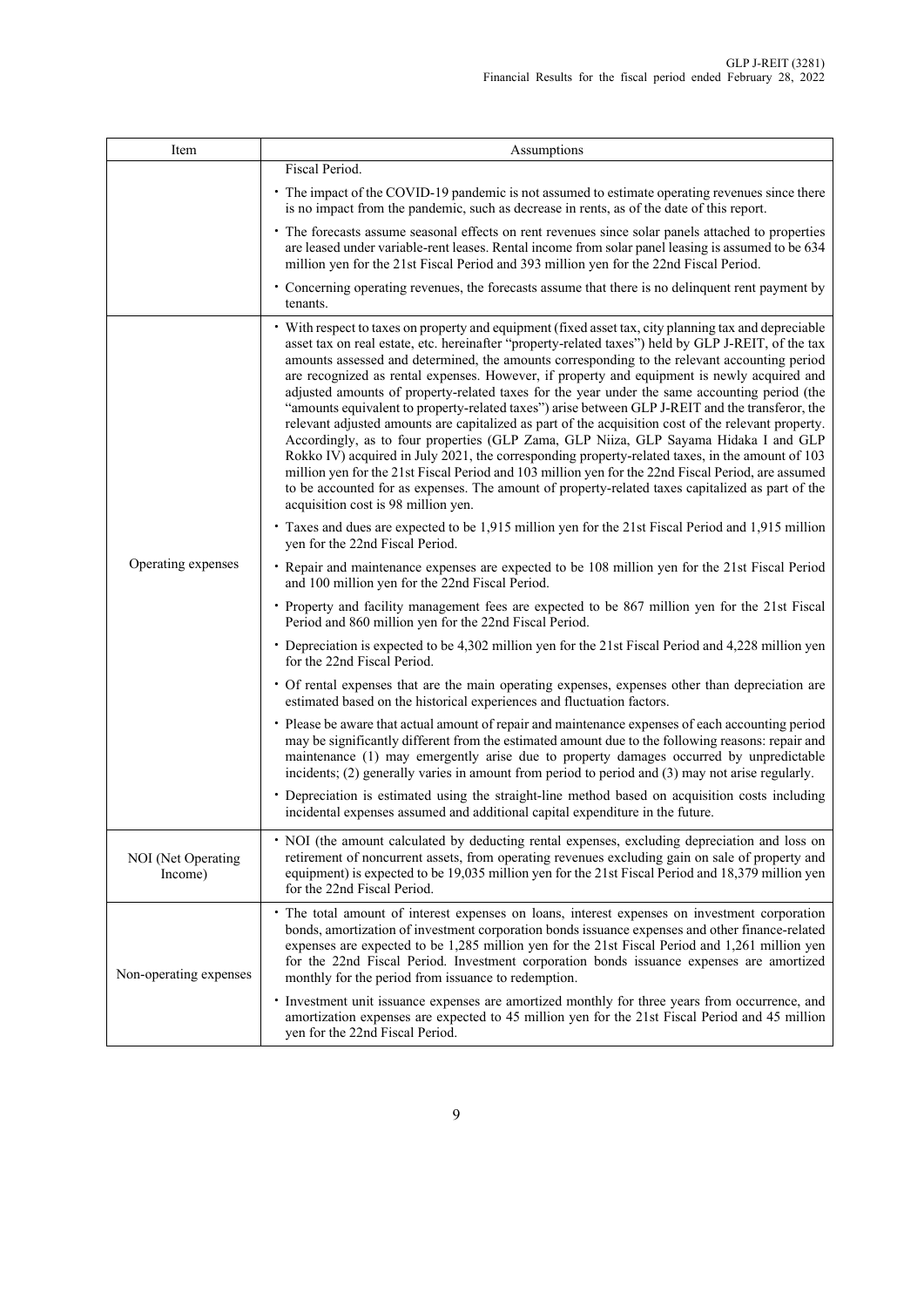| Item                                              | Assumptions                                                                                                                                                                                                                                                                                                                                                                                                                                                                                                                                                                                                                                                                                                                                                                                                                                                                                   |
|---------------------------------------------------|-----------------------------------------------------------------------------------------------------------------------------------------------------------------------------------------------------------------------------------------------------------------------------------------------------------------------------------------------------------------------------------------------------------------------------------------------------------------------------------------------------------------------------------------------------------------------------------------------------------------------------------------------------------------------------------------------------------------------------------------------------------------------------------------------------------------------------------------------------------------------------------------------|
|                                                   | • It is assumed that fire insurance claim proceeds of 4,800 million yen will be recognized as<br>extraordinary income for the 21st Fiscal Period.                                                                                                                                                                                                                                                                                                                                                                                                                                                                                                                                                                                                                                                                                                                                             |
| Extraordinary income                              | • It is also assumed that insurance claim proceeds of 231 million yen, which is to be received under<br>the profit insurance policy on GLP Maishima II, will be recognized as extraordinary income for<br>the 22nd Fiscal Period.                                                                                                                                                                                                                                                                                                                                                                                                                                                                                                                                                                                                                                                             |
| Extraordinary losses                              | • The forecasts assume that restoration costs of 400 million yen, for assets damaged by Fukushima<br>offshore earthquake in March 2022, will be recognized as extraordinary losses for the 21st Fiscal<br>Period.                                                                                                                                                                                                                                                                                                                                                                                                                                                                                                                                                                                                                                                                             |
|                                                   | • It is calculated in accordance with the distribution policy set forth in the Articles of Incorporation<br>of GLP J-REIT.                                                                                                                                                                                                                                                                                                                                                                                                                                                                                                                                                                                                                                                                                                                                                                    |
| Distributions per unit<br>(excluding OPD)         | • The amount of distributions per unit (excluding OPD) may change due to various factors<br>including changes in portfolio assets, changes in rental revenues in connection with changes in<br>tenants, unexpected repair, changes in interest rates and additional issuance of investment units.                                                                                                                                                                                                                                                                                                                                                                                                                                                                                                                                                                                             |
|                                                   | • The forecasts assume that all of the amounts of OPD for the 21st Fiscal Period and the 22nd Fiscal<br>Period will be the refund of its investment categorized as a distribution from unitholders' capital<br>for tax purposes.                                                                                                                                                                                                                                                                                                                                                                                                                                                                                                                                                                                                                                                              |
| Optimal payable<br>distribution (OPD)<br>per unit | • OPD in the 21st Fiscal Period is assumed to be 1,917 million yen, which is calculated by the<br>following taken into account: (i) the amount of the continuous OPD, (ii) the amount of the<br>restoration costs for assets damaged by Fukushima offshore earthquake in March 2022, (iii) the<br>amounts incurred or adjusted for the fire accident of Maishima II; that is, the lost profits, fire<br>insurance claim proceeds and the reversal of allowance for temporary differences adjustments.                                                                                                                                                                                                                                                                                                                                                                                         |
|                                                   | • OPD per unit is calculated in accordance with the policy on cash distributions in excess of retained<br>earnings provided in the Management Guidelines, the internal policy of the Asset Manager. It is<br>calculated by assuming distributions of approximately 30% of respective depreciation arising in<br>the 21st Fiscal Period and the 22nd Fiscal Period.                                                                                                                                                                                                                                                                                                                                                                                                                                                                                                                            |
|                                                   | • Depreciation may vary from the current expected amount due to change in portfolio assets, the<br>amount of incidental expenses incurred and the amount of capital expenditure. Therefore, the total<br>amount of OPD calculated on the basis of depreciation may also vary due to these and other<br>various factors. In addition, in order to maintain the value of assets held by GLP J-REIT, in the<br>event that GLP J-REIT is to pay out OPD, GLP J-REIT sets the maximum as the amount of<br>depreciation less capital expenditure incurred in the accounting period in which the concerned<br>depreciation was recognized. Therefore, when urgent capital expenditure arises from unforeseen<br>factors causing building damage and other, the amount of OPD per unit may decrease. Moreover,<br>when the appraisal LTV provided below exceeds 60%, GLP J-REIT will not pay out OPD. |
|                                                   | • Appraisal LTV (%) = A/B x 100 (%)                                                                                                                                                                                                                                                                                                                                                                                                                                                                                                                                                                                                                                                                                                                                                                                                                                                           |
|                                                   | A= Interest-bearing liabilities balance (including investment corporation bonds balance and short-<br>term investment corporation bonds balance) at the end of the period + Deposit release amount at<br>the end of the period<br>$B$ = Total amount of appraisal value or research price of portfolio assets at the end of the period +<br>Cash and deposits balance at the end of the period - Scheduled total amount of distributions of<br>earnings – Scheduled total amount of OPD                                                                                                                                                                                                                                                                                                                                                                                                       |
|                                                   | The scheduled total amount of distributions of earnings and scheduled total amount of OPD are<br>assumed to be the same as the actual figures of the most recent fiscal period.                                                                                                                                                                                                                                                                                                                                                                                                                                                                                                                                                                                                                                                                                                               |
| Other                                             | • The forecasts assume that there will be no revision of laws and regulations, tax systems,<br>accounting standards, listing regulations of the Tokyo Stock Exchange, Inc., rules of the<br>Investment Trusts Association, Japan, ("JITA"), etc. that will impact the forecast figures above.                                                                                                                                                                                                                                                                                                                                                                                                                                                                                                                                                                                                 |
|                                                   | • The forecasts assume that there will be no unforeseen material change in general economic trends<br>and real estate market conditions, etc.                                                                                                                                                                                                                                                                                                                                                                                                                                                                                                                                                                                                                                                                                                                                                 |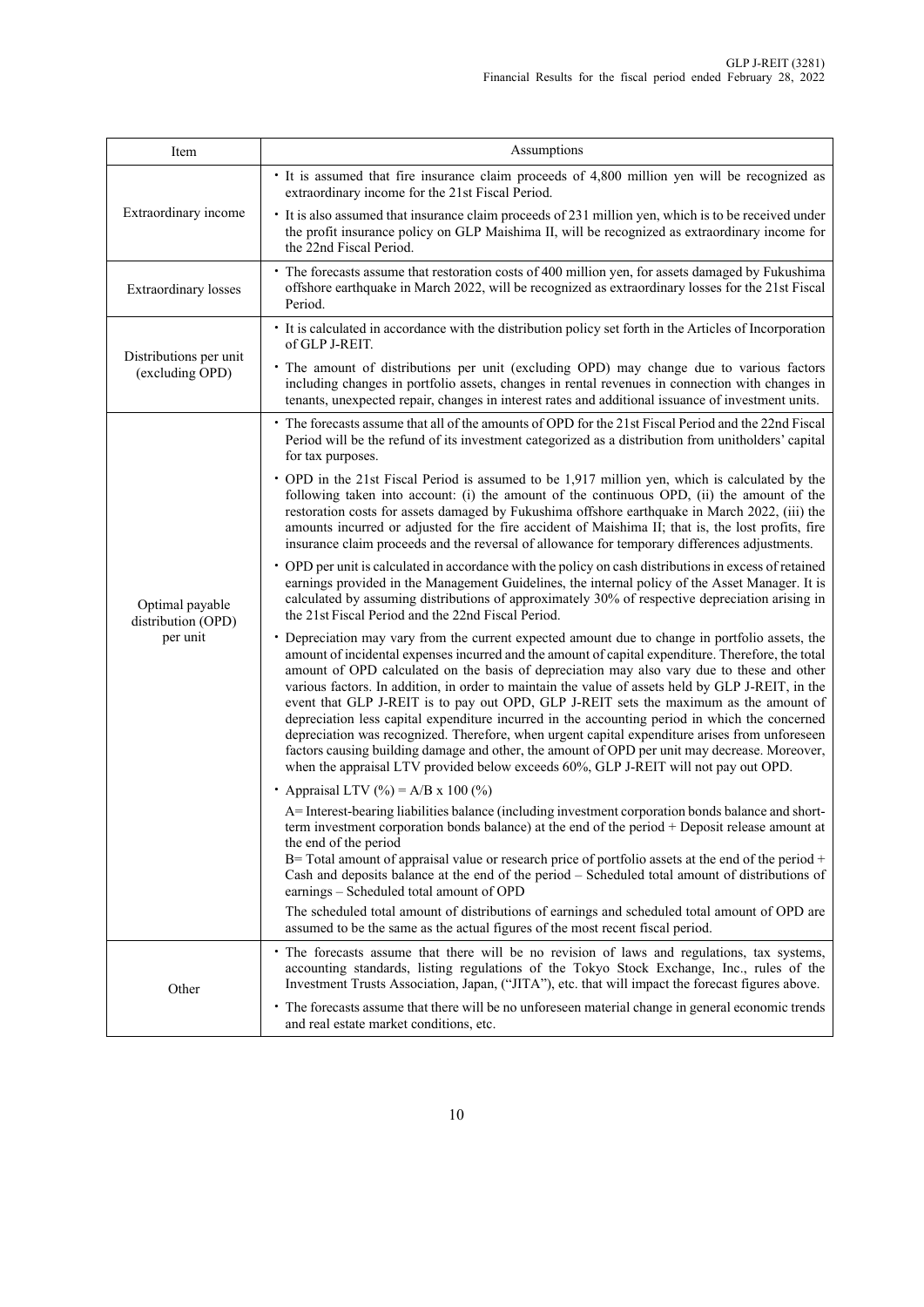# **2. Financial Statements**

(1) Balance Sheets

|                                             |                       | (Unit: Thousand yen)    |
|---------------------------------------------|-----------------------|-------------------------|
|                                             | Prior Period          | <b>Current Period</b>   |
|                                             | As of August 31, 2021 | As of February 28, 2022 |
| Assets                                      |                       |                         |
| Current assets                              |                       |                         |
| Cash and deposits                           | 14,635,890            | 19,457,679              |
| Cash and deposits in trust                  | 11,268,240            | 11,459,939              |
| Operating accounts receivable               | 1,804,834             | 1,719,392               |
| Prepaid expenses                            | 701,160               | 813,722                 |
| Other current assets                        | 18,122                | 2,075                   |
| Total current assets                        | 28,428,247            | 33,452,808              |
| Noncurrent assets                           |                       |                         |
| Property and equipment                      |                       |                         |
| Vehicles                                    | 1,016                 | 1,016                   |
| Accumulated depreciation                    | (1,016)               | (1,016)                 |
| Vehicles, net                               |                       |                         |
| Buildings in trust                          | 316,757,439           | 310,805,601             |
| Accumulated depreciation                    | (47, 143, 492)        | (49, 298, 911)          |
| Buildings in trust, net                     | 269,613,946           | 261,506,689             |
| Structures in trust                         | 6,841,921             | 6,857,065               |
| Accumulated depreciation                    | (2,633,488)           | (2,771,692)             |
| Structures in trust, net                    | 4,208,433             | 4,085,372               |
| Machinery and equipment in trust            | 65,088                | 62,988                  |
| Accumulated depreciation                    | (53, 557)             | (54, 222)               |
| Machinery and equipment in trust, net       | 11,531                | 8,765                   |
| Tools, furniture and fixtures in trust      | 305,131               | 304,538                 |
| Accumulated depreciation                    | (185,601)             | (191, 856)              |
| Tools, furniture and fixtures in trust, net | 119,530               | 112,681                 |
| Land in trust                               | 477,319,601           | 476,733,980             |
| Total property and equipment, net           | 751,273,042           | 742,447,490             |
| Intangible assets                           |                       |                         |
| Land leasehold interests in trust           | 2,872,902             | 2,872,902               |
| Total intangible assets                     | 2,872,902             | 2,872,902               |
| Investments and other assets                |                       |                         |
| Investment securities                       | 1,600                 | 1,600                   |
| Long-term prepaid expenses                  | 2,486,767             | 2,484,072               |
| Deferred tax assets                         | 53                    | 1                       |
| Security deposits                           | 10,646                | 10,646                  |
| Other                                       | 1.400                 | 1.400                   |
| Total investments and other assets          | 2,500,466             | 2,497,720               |
| Total noncurrent assets                     | 756,646,410           | 747,818,113             |
| Deferred assets                             |                       |                         |
| Investment unit issuance expenses           | 198,853               | 154,302                 |
| Investment corporation bond issuance costs  | 207,354               | 243,662                 |
| Total deferred assets                       | 406,208               | 397,964                 |
| <b>Total Assets</b>                         | 785,480,865           | 781,668,886             |
|                                             |                       |                         |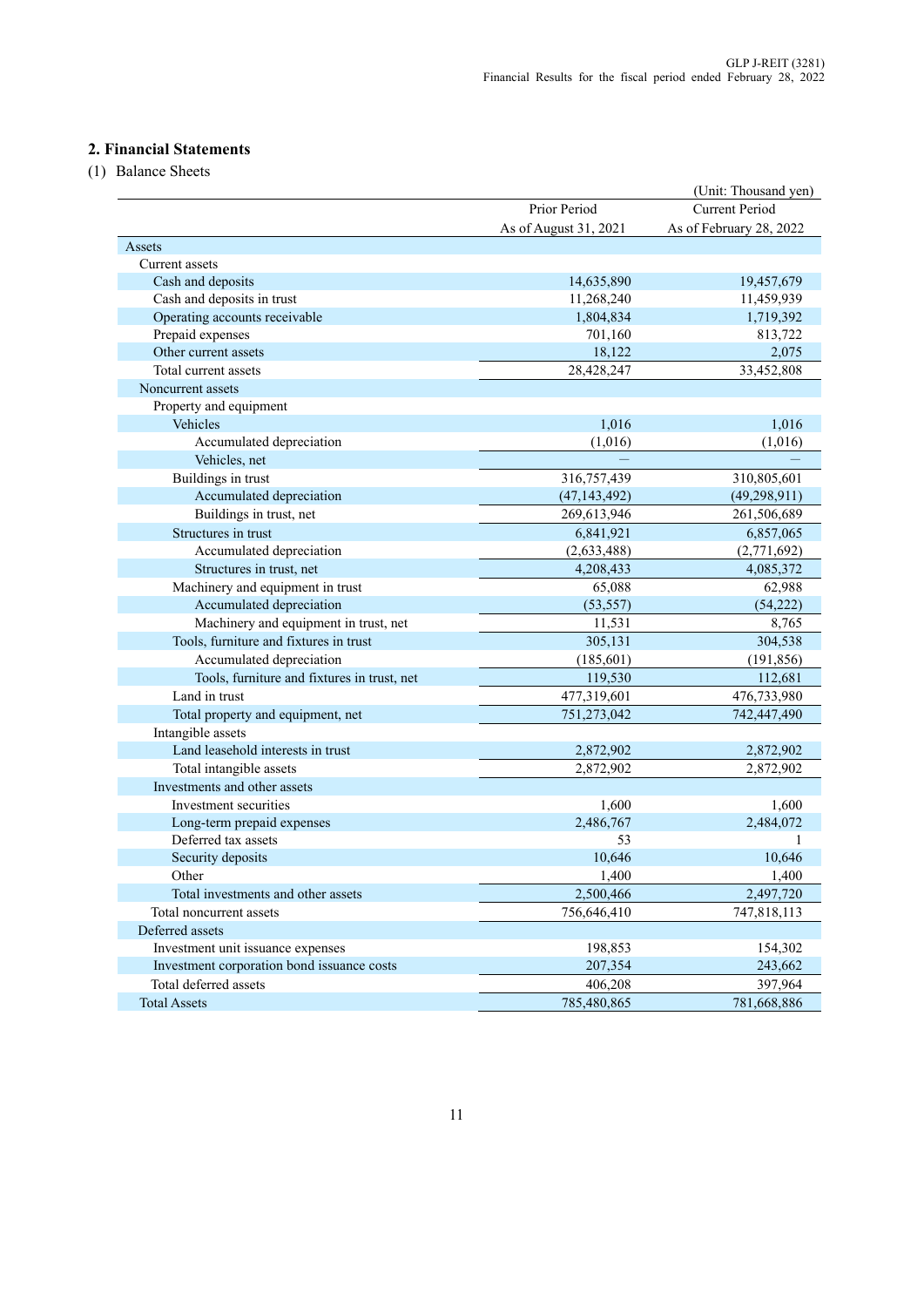|                                                           |                                       | (Unit: Thousand yen)                      |
|-----------------------------------------------------------|---------------------------------------|-------------------------------------------|
|                                                           | Prior Period<br>As of August 31, 2021 | Current Period<br>As of February 28, 2022 |
| Liabilities                                               |                                       |                                           |
| <b>Current liabilities</b>                                |                                       |                                           |
| Operating accounts payable                                | 406,114                               | 342,863                                   |
| Short-term loans payable                                  | 6,300,000                             |                                           |
| Current portion of investment corporation bonds           |                                       | 1,500,000                                 |
| Current portion of long-term loans payable                | 29,860,000                            | 34,200,000                                |
| Accounts payable                                          | 3,268,296                             | 3,000,026                                 |
| Accrued expenses                                          | 173,211                               | 171,589                                   |
| Income taxes payable                                      | 1,564                                 | 615                                       |
| Consumption taxes payable                                 | 27,963                                | 1,926,255                                 |
| Advances received                                         | 4,057,702                             | 3,875,820                                 |
| Deposits received                                         | 105,930                               |                                           |
| Current portion of tenant leasehold and security deposits | 148,845                               | 474,388                                   |
| Total current liabilities                                 | 44,349,628                            | 45,491,558                                |
| Noncurrent liabilities                                    |                                       |                                           |
| Investment corporation bonds                              | 44,700,000                            | 52,500,000                                |
| Long-term loans payable                                   | 265,660,000                           | 258,320,000                               |
| Tenant leasehold and security deposits                    | 14,421,323                            | 14,408,438                                |
| Tenant leasehold and security deposits in trust           | 806,503                               | 572,891                                   |
| Total noncurrent liabilities                              | 325,587,826                           | 325,801,329                               |
| <b>Total Liabilities</b>                                  | 369,937,455                           | 371,292,888                               |
| <b>Net Assets</b>                                         |                                       |                                           |
| Unitholders' equity                                       |                                       |                                           |
| Unitholders' capital                                      | 419,126,862                           | 419,126,862                               |
| Deduction from unitholders' capital                       | (15,347,455)                          | (17, 273, 823)                            |
| Unitholders' capital, net                                 | 403,779,407                           | 401,853,039                               |
| Retained earnings                                         |                                       |                                           |
| Unappropriated retained earnings                          | 11,764,002                            | 8,522,958                                 |
| Total retained earnings                                   | 11,764,002                            | 8,522,958                                 |
| Total unitholders' equity                                 | 415,543,410                           | 410,375,998                               |
| Total Net Assets *2                                       | 415,543,410                           | 410,375,998                               |
| <b>Total Liabilities and Net Assets</b>                   | 785,480,865                           | 781,668,886                               |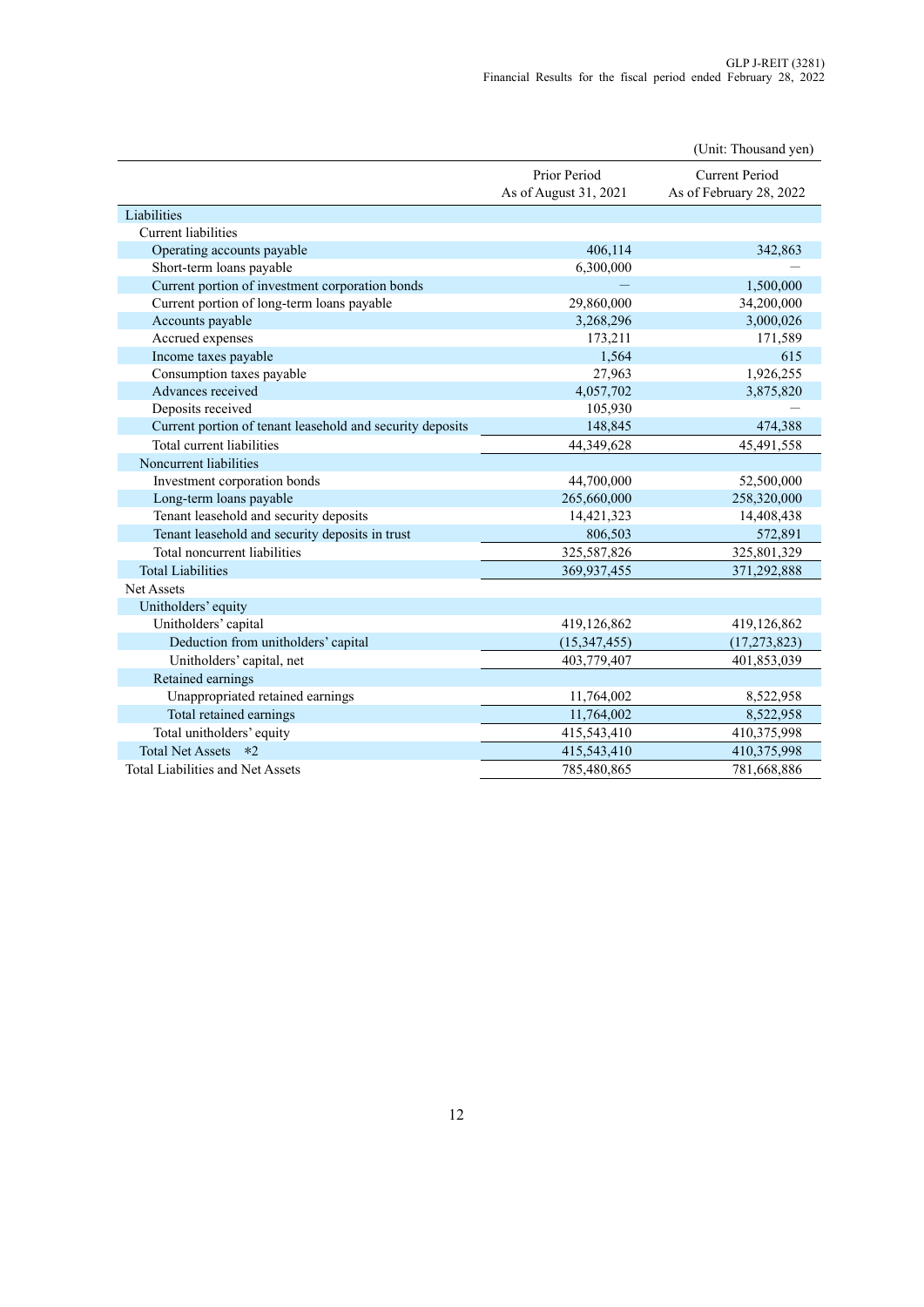### (2) Statements of Income

|                                                             |                    | (Unit: Thousand yen)   |
|-------------------------------------------------------------|--------------------|------------------------|
|                                                             | Prior Period       | <b>Current Period</b>  |
|                                                             | From March 1, 2021 | From September 1, 2021 |
|                                                             | To August 31, 2021 | To February 28, 2022   |
| Operating revenues                                          |                    |                        |
| Rental revenues *1                                          | 21,123,504         | 21,941,161             |
| Other rental revenues *1                                    | 1,543,698          | 1,333,891              |
| Gain on sale of property and equipment *2                   | 1,188,585          | 1,511,937              |
| Total operating revenues                                    | 23,855,788         | 24,786,990             |
| Operating expenses                                          |                    |                        |
| Rental expenses *1                                          | 8,014,389          | 8,017,034              |
| Asset management fee                                        | 2,612,195          | 2,352,885              |
| Asset custody fee                                           | 9,468              | 9,859                  |
| Administrative service fees                                 | 29,101             | 29,198                 |
| Directors' remuneration                                     | 3,960              | 3,960                  |
| Audit fee                                                   | 13,500             | 13,000                 |
| Taxes and dues                                              | 22,337             | 11,371                 |
| Other operating expenses                                    | 88,521             | 99,878                 |
| Total operating expenses                                    | 10,793,472         | 10,537,187             |
| Operating income                                            | 13,062,315         | 14,249,802             |
| Non-operating income                                        |                    |                        |
| Interest income                                             | 126                | 130                    |
| Reversal of distributions payable                           | 573                | 954                    |
| Interest on refund of consumption taxes and other           | 2,088              |                        |
| Reversal of provision for loss on disaster                  | 7,800              |                        |
| Miscellaneous income                                        |                    | 420                    |
| Total non-operating income                                  | 10,589             | 1,504                  |
| Non-operating expenses                                      |                    |                        |
| Interest expense                                            | 743,094            | 744,792                |
| Interest expenses on investment corporation bonds           | 154,630            | 160,382                |
| Amortization of investment corporation bond issuance costs  | 14,137             | 16,732                 |
| Borrowing related expenses                                  | 317,819            | 344,995                |
| Amortization of investment unit issuance expenses           | 52,191             | 44,551                 |
| Offering costs associated with issuance of investment units | 25,531             |                        |
| Others                                                      | 2,330              | 2,836                  |
| Total non-operating expenses                                | 1,309,735          | 1,314,291              |
| Ordinary income                                             | 11,763,169         | 12,937,016             |
| <b>Extraordinary losses</b>                                 |                    |                        |
| Loss on fire<br>$*3$                                        |                    | 4,417,096              |
| Total extraordinary losses                                  |                    | 4,417,096              |
| Income before income taxes                                  | 11,763,169         | 8,519,919              |
| Income taxes-current                                        | 1,583              | 635                    |
| Income taxes-deferred                                       | (53)               | 51                     |
| Total income taxes                                          | 1,530              | 687                    |
| Net income                                                  | 11,761,638         | 8,519,232              |
| Accumulated earnings brought forward                        | 2,363              |                        |
| Unappropriated retained earnings                            |                    | 3,726                  |
|                                                             | 11,764,002         | 8,522,958              |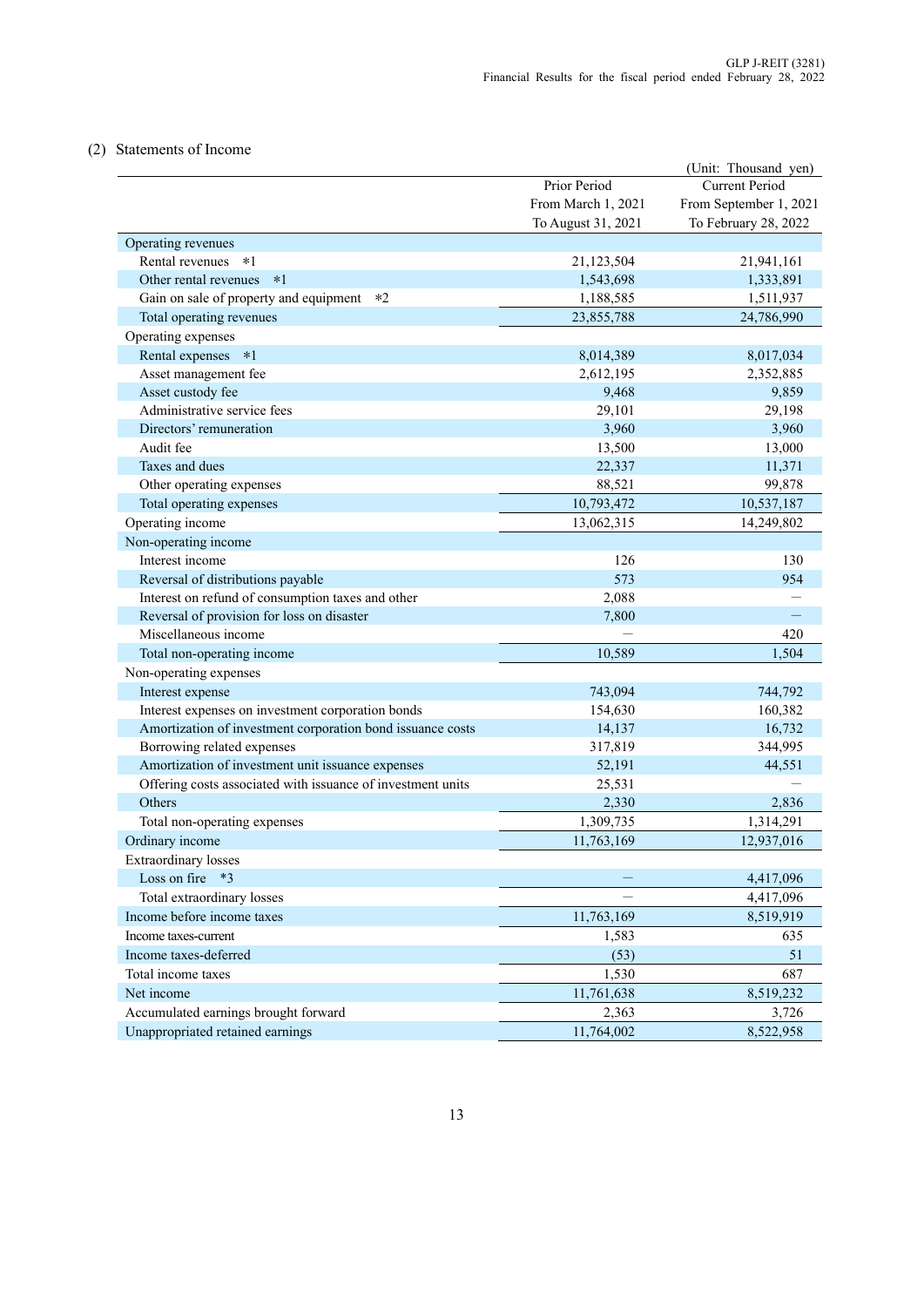# (3) Statements of Changes in Net Assets

Prior period (From March 1, 2021 to August 31, 2021)

|                                                    |                         |                                 |                              |                                        |                               |                        | (Unit: Thousand yen) |
|----------------------------------------------------|-------------------------|---------------------------------|------------------------------|----------------------------------------|-------------------------------|------------------------|----------------------|
|                                                    | Unitholders' equity     |                                 |                              |                                        |                               |                        |                      |
|                                                    |                         | Deduction                       |                              | Retained earnings                      |                               | Total                  | <b>Total Net</b>     |
|                                                    | Unitholders'<br>capital | from<br>unitholders'<br>capital | Unitholders'<br>capital, net | Unappropriated<br>retained<br>earnings | Total<br>retained<br>earnings | unitholders'<br>equity | Assets               |
| Balance at the<br>beginning of the<br>period       | 392,463,082             | (13,279,871)                    | 379,183,211                  | 10,917,991                             | 10,917,991                    | 390, 101, 202          | 390, 101, 202        |
| Changes of items<br>during the period              |                         |                                 |                              |                                        |                               |                        |                      |
| Issuance of<br>investment units                    | 26,663,780              |                                 | 26,663,780                   |                                        |                               | 26,663,780             | 26,663,780           |
| Distributions in<br>excess of retained<br>earnings |                         | (2,067,584)                     | (2,067,584)                  |                                        |                               | (2,067,584)            | (2,067,584)          |
| Distributions of<br>earnings                       |                         |                                 |                              |                                        | $(10,915,627)$ $(10,915,627)$ | (10,915,627)           | (10,915,627)         |
| Net income                                         |                         |                                 |                              | 11,761,638                             | 11,761,638                    | 11,761,638             | 11,761,638           |
| Total changes of items<br>during the period        | 26,663,780              | (2,067,584)                     | 24,596,196                   | 846,011                                | 846,011                       | 25,442,207             | 25,442,207           |
| Balance at the end of<br>the period<br>$*1$        | 419,126,862             | (15,347,455)                    | 403,779,407                  | 11,764,002                             | 11,764,002                    | 415,543,410            | 415,543,410          |

Current period (From September 1, 2021 to February 28, 2022)

|                                                    |                         |                                 |                              |                                        |                               |                        | $\overline{C}$ |
|----------------------------------------------------|-------------------------|---------------------------------|------------------------------|----------------------------------------|-------------------------------|------------------------|----------------|
|                                                    | Unitholders' equity     |                                 |                              |                                        |                               |                        |                |
|                                                    |                         | Deduction                       |                              | Retained earnings                      |                               | Total                  | Total Net      |
|                                                    | Unitholders'<br>capital | from<br>unitholders'<br>capital | Unitholders'<br>capital, net | Unappropriated<br>retained<br>earnings | Total<br>retained<br>earnings | unitholders'<br>equity | Assets         |
| Balance at the<br>beginning of the<br>period       | 419,126,862             | (15,347,455)                    | 403,779,407                  | 11,764,002                             | 11,764,002                    | 415,543,410            | 415,543,410    |
| Changes of items<br>during the period              |                         |                                 |                              |                                        |                               |                        |                |
| Distributions in<br>excess of retained<br>earnings |                         | (1,926,368)                     | (1,926,368)                  |                                        |                               | (1,926,368)            | (1,926,368)    |
| Distributions of<br>earnings                       |                         |                                 |                              |                                        | $(11,760,276)$ $(11,760,276)$ | (11,760,276)           | (11,760,276)   |
| Net income                                         |                         |                                 |                              | 8,519,232                              | 8,519,232                     | 8,519,232              | 8,519,232      |
| Total changes of items<br>during the period        | —                       | (1,926,368)                     | (1,926,368)                  | (3,241,043)                            | (3,241,043)                   | (5,167,412)            | (5,167,412)    |
| Balance at the end of<br>the period<br>$*1$        | 419,126,862             | (17,273,823)                    | 401,853,039                  | 8,522,958                              | 8,522,958                     | 410,375,998            | 410,375,998    |

(Unit: Thousand yen)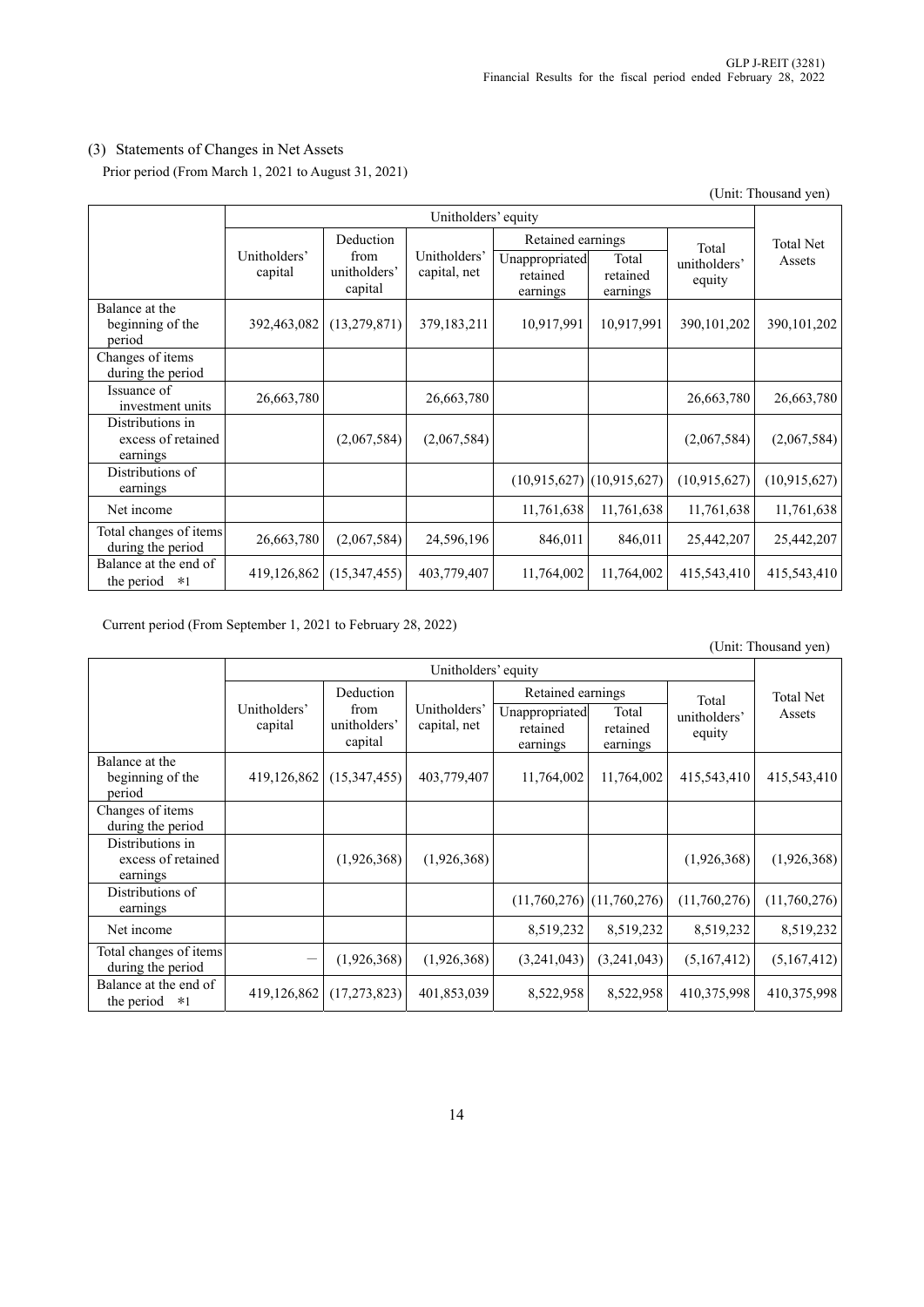### (4) Statements of Distributions

|                                                                                                                             |                    | (Unit: Yen)            |
|-----------------------------------------------------------------------------------------------------------------------------|--------------------|------------------------|
|                                                                                                                             | Prior Period       | <b>Current Period</b>  |
|                                                                                                                             | From March 1, 2021 | From September 1, 2021 |
|                                                                                                                             | To August 31, 2021 | To February 28, 2022   |
| Unappropriated retained earnings                                                                                            | 11,764,002,702     | 8,522,958,915          |
| Distributions in excess of retained earnings<br>П                                                                           | 1,926,368,301      | 5,707,258,999          |
| Of which, allowance for temporary difference<br>adjustments                                                                 |                    | 4,414,032,727          |
| Of which, other deduction from unitholders' capital                                                                         | 1,926,368,301      | 1,293,226,272          |
| <b>III</b> Distributions                                                                                                    | 13,686,644,712     | 14,229,979,361         |
| [Distributions per unit]                                                                                                    | [3,048]            | [3,169]                |
| Of which, distributions of earnings                                                                                         | 11,760,276,411     | 8,522,720,362          |
| [Of which, distributions of earnings per unit]                                                                              | [2,619]            | [1,898]                |
| Of which, distributions in excess of retained earnings<br>from allowance for temporary difference<br>adjustments            |                    | 4,414,032,727          |
| [Of which, distributions in excess of retained<br>earnings from allowance for temporary difference<br>adjustments per unit] | $[-]$              | $[983]$                |
| Of which, other distributions in excess of retained<br>earnings                                                             | 1,926,368,301      | 1,293,226,272          |
| [Of which, other distributions in excess of retained<br>earnings per unit]                                                  | $[429]$            | $[288]$                |
| IV Retained earnings carried forward                                                                                        | 3,726,291          | 238,553                |

Calculation method of distribution amount In accordance with Section 34.1 of

the Article of Incorporation set forth by GLP J-REIT for distributions of cash dividends, the amount of the distributions shall be more than 90% of income available for dividends defined in Section 67.15 of the Special Taxation Measures Act.

Accordingly, GLP J-REIT declared a distribution amount of 11,760,276,411 yen, which was the

amount equivalent to the maximum integral multiples of the number of investment units issued and outstanding as of the end of the period.

 In accordance with Section 34.1 of the Article of Incorporation set forth by GLP J-REIT for distributions of cash dividends, the amount of the distributions shall be more than 90% of income available for dividends defined in Section 67.15 of the Special Taxation Measures Act.

Accordingly, GLP J-REIT declared a distribution amount of 8,522,720,362 yen, which was the amount equivalent to the maximum integral multiples of the number of investment units issued and outstanding as of the end of the period.

 *(Continued)*

*(Continued)*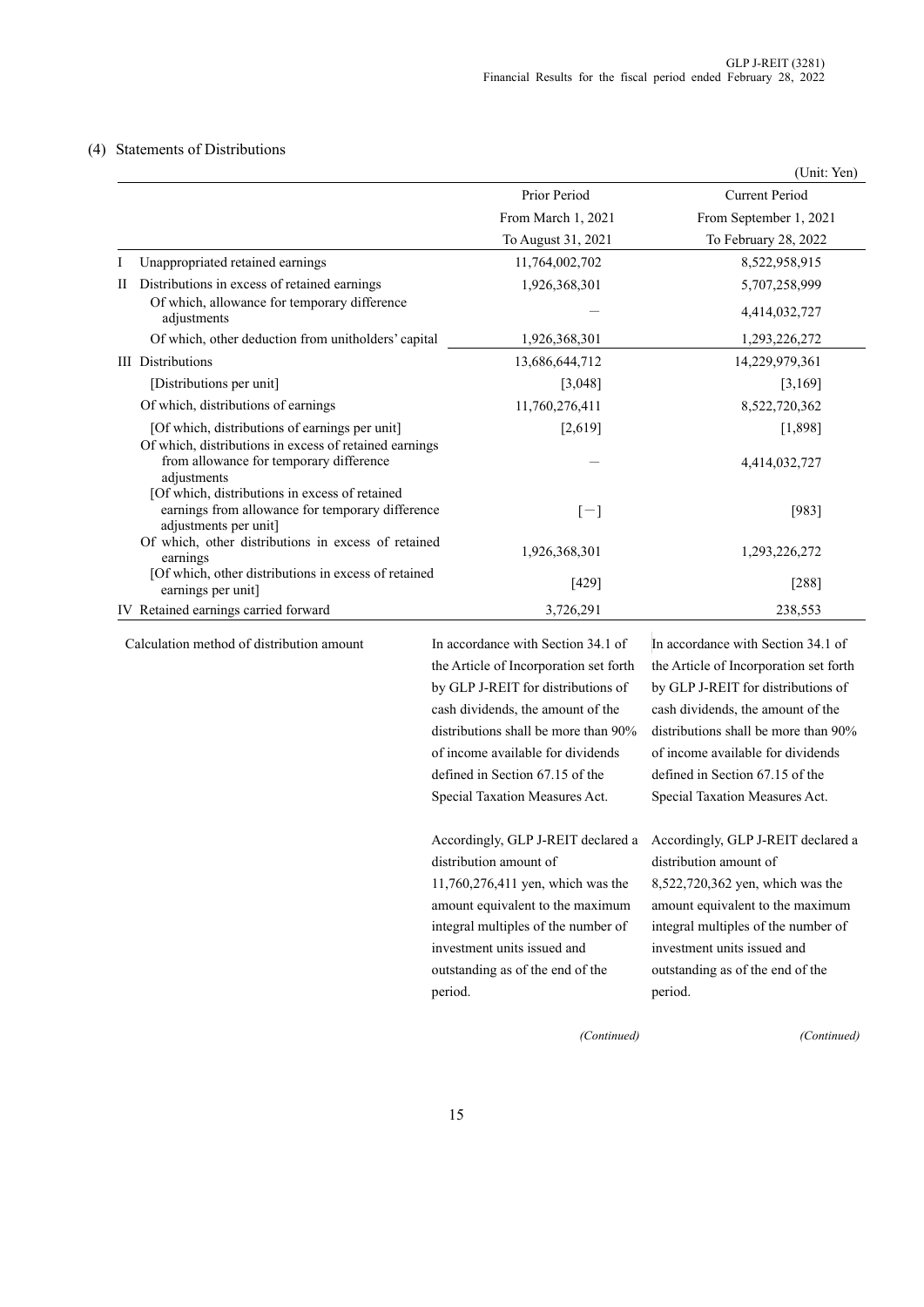#### *(Continued)*

Furthermore, based on the distribution policy as defined in Section 34.2 of its Article of Incorporation, GLP J-REIT will make an Optimal Payable Distribution (the "OPD"), which represents a distribution of funds in excess of retained earnings in each fiscal period on a continuous basis ("continuous OPD"). In addition, when the amount of a distribution per unit temporarily decreases to certain level, the distribution policy allows GLP J-REIT to make a temporary distribution of funds in excess of retained earnings ("temporary OPD") for the purpose of maintaining a stable level of distributions.

Thus, GLP J-REIT declared a continuous OPD (a refund of investment categorized as a distribution from unitholders' capital for tax purposes) amounting to 1,275,264,796 yen, which was determined as follows: (1) the amount not exceeding the upper limit of 3,131,194,723 yen calculated by deducting capital expenditure of 1,119,840,122 yen from depreciation expense of 4,251,034,845 yen, and (2) approximately 30% of the depreciation expense of 4,251,034,845 yen for the period. In addition, for the current period, GLP J-REIT declared a temporary OPD (a refund of investment categorized as a distribution from unitholders' capital for tax purposes) of 651,103,505 yen, since the amount of a distribution per unit was estimated to temporarily decrease by 145 yen as a result of the issuance of new investment units and financing through borrowings.

#### *(Continued)*

Furthermore, based on the distribution policy as defined in Section 34.2 of its Article of Incorporation, GLP J-REIT will make an Optimal Payable Distribution (the "OPD"), which represents a distribution of funds in excess of retained earnings in each fiscal period on a continuous basis ("continuous OPD"). In addition, when the amount of a distribution per unit temporarily decreases to certain level, the distribution policy allows GLP J-REIT to make a temporary distribution of funds in excess of retained earnings ("temporary OPD") for the purpose of maintaining a stable level of distributions. In addition, for the purpose of minimizing the burden of taxation that would be incurred due to a difference between accounting income and taxable income, GLP J-REIT can make a cash distribution in excess of retained earnings from allowance for temporary difference adjustments in accordance with laws and regulations including rules prescribed by the Investment Trusts Association, Japan. Thus, GLP J-REIT declared a continuous OPD (a refund of investment categorized as a distribution from unitholders' capital for tax purposes) amounting to 1,293,226,272 yen, which was determined as follows: (1) the amount not exceeding the upper limit of 2,710,479,350 yen calculated by deducting capital expenditure of 1,612,340,660 yen from depreciation expense of 4,322,820,010 yen, and (2) approximately 30% of the depreciation expense of 4,322,820,010 yen for the period. In addition, GLP J-REIT decided to distribute 4,414,032,727 yen, calculated by excluding fractions of less than one yen per unit, as a distribution from allowance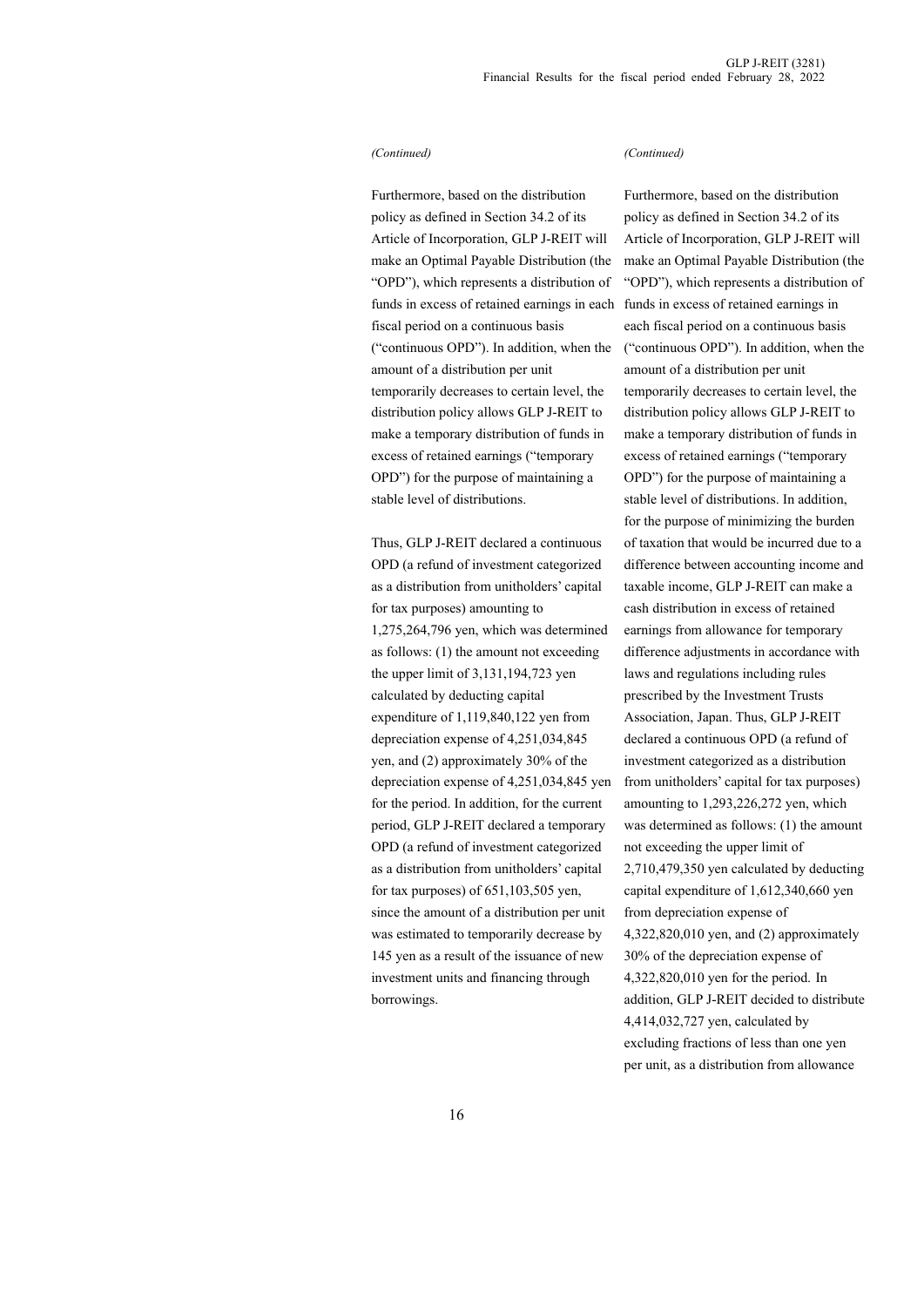for temporary difference adjustments (as prescribed in Article 2, Paragraph 2, Item 30 of the Ordinance on Accountings of Investment Corporations), in an amount almost equivalent to the difference between accounting income and taxable income in connection with recognizing the loss on fire at GLP Maishima II for the financial accounting purposes.

(Note) For the time being, GLP J-REIT intends to make an OPD distribution (a refund of its investment categorized as a distribution from unitholders' capital for tax purposes) in the amount equal to approximately 30% of the depreciation expenses for the accounting period immediately before the period in which the distribution is made, unless GLP J-REIT determines that the OPD payment (a refund of its investment categorized as a distribution from unitholders' capital for tax purposes) would have a negative impact on its long-term repair and maintenance plan or financial conditions in light of the estimated amount of capital expenditure for each fiscal period based on the plan ("continuous OPD").

Furthermore, when it is anticipated that the amount of a distribution per unit would temporarily decrease to certain level as a result of the issuance of new investment units, the issuance of investment corporation bonds, financing through borrowings, disposal of buildings and facilities, major repairs or other matters, the distribution policy allows GLP J-REIT to make a temporary cash distribution in excess of retained earnings ("temporary OPD," a refund of its investment categorized as a distribution from unitholders' capital for tax purposes), in addition to a continuous OPD, for the purposes of maintaining a stable level of distributions.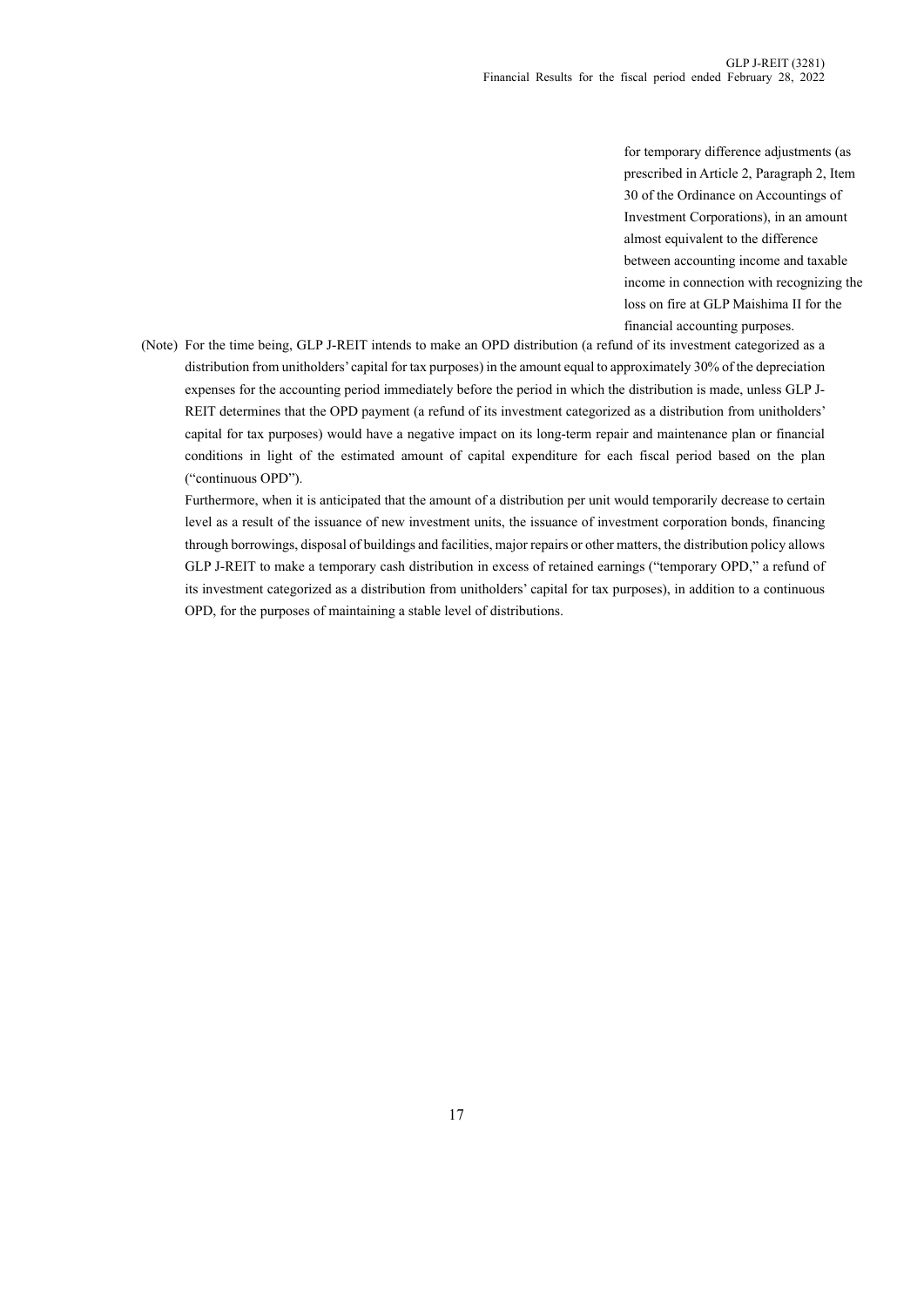### (5) Statements of Cash Flows

|                                                               |                    | (Unit: Thousand yen)   |
|---------------------------------------------------------------|--------------------|------------------------|
|                                                               | Prior Period       | <b>Current Period</b>  |
|                                                               | From March 1, 2021 | From September 1, 2021 |
|                                                               | To August 31, 2021 | To February 28, 2022   |
| Operating activities:                                         |                    |                        |
| Income before income taxes                                    | 11,763,169         | 8,519,919              |
| Depreciation                                                  | 4,251,034          | 4,322,820              |
| Loss on retirement of noncurrent assets                       |                    | 2,231                  |
| Amortization of investment corporation bond issuance costs    | 14,137             | 16,732                 |
| Amortization of investment unit issuance expenses             | 52,191             | 44,551                 |
| Interest income                                               | (126)              | (130)                  |
| Reversal of distributions payable                             | (573)              | (954)                  |
| Interest expense                                              | 897,725            | 905,175                |
| Reversal of provision for loss on disaster                    | (7,800)            |                        |
| Loss on fire                                                  |                    | 4,417,096              |
| Decrease (increase) in operating accounts receivable          | 167,850            | 85,442                 |
| Decrease (increase) in prepaid expenses                       | 71,292             | (112, 561)             |
| Decrease (increase) in consumption taxes receivable           | 2,413,321          |                        |
| Decrease (increase) in other current assets                   | (11, 845)          | 16,046                 |
| Decrease (increase) in long-term prepaid expenses             | 1,687              | 2,694                  |
| Increase (decrease) in operating accounts payable             | 12,326             | (63,251)               |
| Increase (decrease) in accounts payable                       | 276,710            | (322, 369)             |
| Increase (decrease) in consumption taxes payable              | 27,963             | 1,898,292              |
| Increase (decrease) in advances received                      | 274,292            | (181, 881)             |
| Increase (decrease) in deposits received                      | 105,930            | (105, 930)             |
| Decrease in property and equipment in trust due to sale       | 2,296,029          | 1,693,643              |
| Subtotal                                                      | 22,605,316         | 21,137,566             |
| Interest received                                             | 126                | 130                    |
| Interest paid                                                 | (867, 542)         | (906, 797)             |
| Income taxes paid                                             | (624)              | (1, 584)               |
| Payments associated with disaster loss                        | (233, 527)         |                        |
| Net cash provided by (used in) operating activities           | 21,503,748         | 20,229,314             |
| Investing activities:                                         |                    |                        |
| Purchase of property and equipment in trust                   | (47,995,653)       | (1,555,585)            |
| Purchase of intangible assets in trust                        | (2,872,902)        |                        |
| Proceeds from tenant leasehold and security deposits          | 543,761            | 159,635                |
| Proceeds from tenant leasehold and security deposits in trust | 701,422            |                        |
| Repayments of tenant leasehold and security deposits          | (677,701)          | (80, 589)              |
| Net cash provided by (used in) investing activities           | (50, 301, 072)     | (1,476,539)            |
| Financing activities:                                         |                    |                        |
| Proceeds from short-term loans payable                        | 6,300,000          |                        |
| Repayments of short-term loans payable                        | (5,000,000)        | (6,300,000)            |
| Proceeds from long-term loans payable                         | 14,440,000         | 26,860,000             |
| Repayments of long-term loans payable                         | (3,800,000)        | (29,860,000)           |
| Proceeds from issuance of investment corporation bonds        | 5,000,000          | 9,300,000              |
| Payments of investment corporation bond issuance costs        | (33, 485)          | (51,012)               |
| Proceeds from issuance of investment units                    | 26,594,484         |                        |
| Payment of distributions of earnings                          | (10, 913, 378)     | (11, 761, 846)         |
| Payment of distributions in excess of retained earnings       | (2,066,826)        | (1,926,428)            |
| Net cash provided by (used in) financing activities           | 30,520,794         | (13, 739, 287)         |
| Net increase (decrease) in cash and cash equivalents          | 1,723,470          | 5,013,488              |
| Cash and cash equivalents at beginning of period              | 24,180,659         | 25,904,130             |
| Cash and cash equivalents at end of period *1                 | 25,904,130         | 30,917,618             |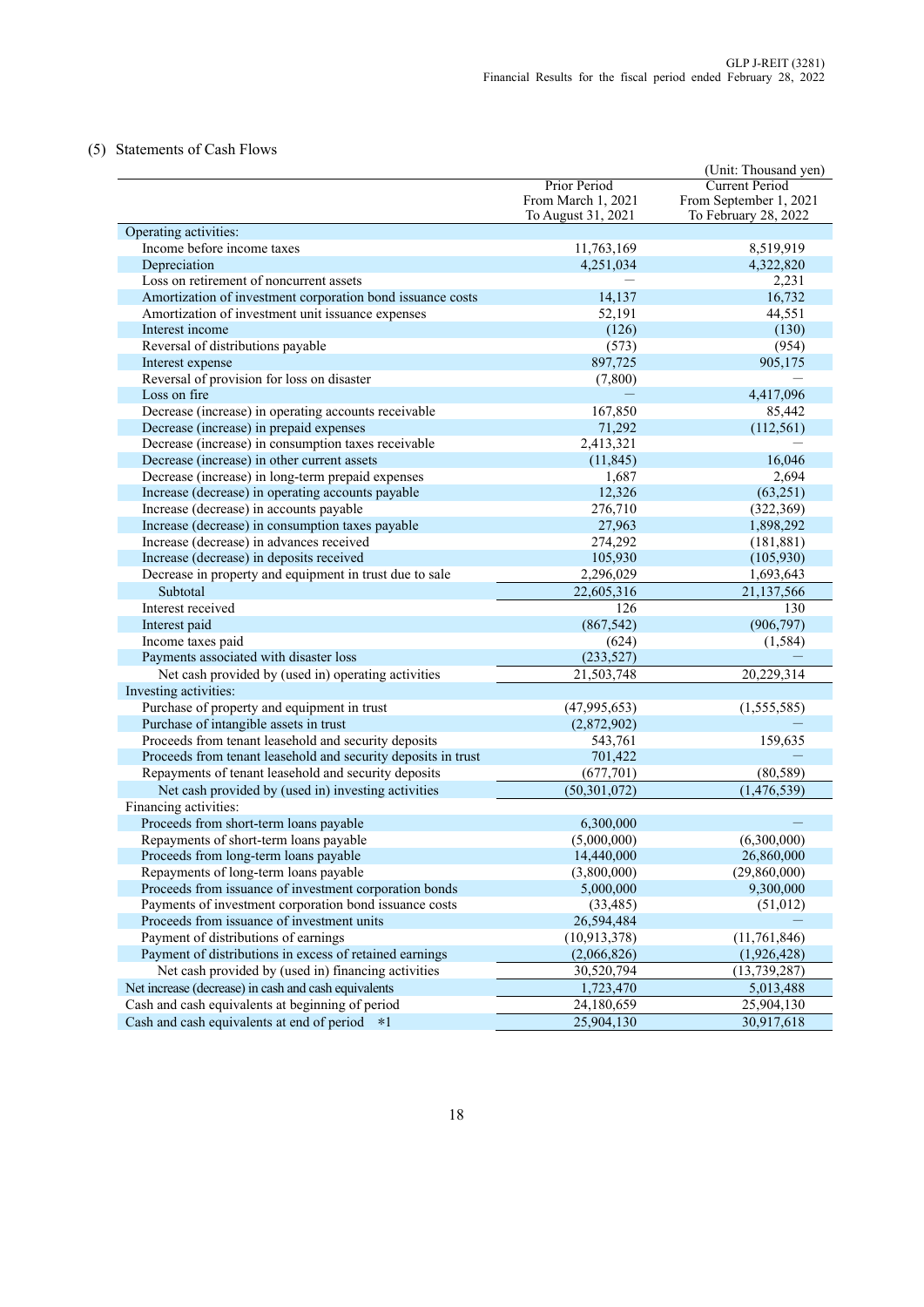(6) Notes Concerning Going Concern Assumption None

| 1. Basis and method of valuation | <b>Securities</b>                                                                    |                                                                                      |  |
|----------------------------------|--------------------------------------------------------------------------------------|--------------------------------------------------------------------------------------|--|
| of assets                        |                                                                                      | Available-for-sale securities with no readily determinable market price are stated   |  |
|                                  | at cost. Cost of securities sold is determined by the moving-average method.         |                                                                                      |  |
| 2. Depreciation of noncurrent    | Property and equipment including trust assets                                        |                                                                                      |  |
| assets                           |                                                                                      | Property and equipment are stated at cost, which includes the original purchase      |  |
|                                  |                                                                                      | price and related acquisition costs and expenses. Depreciation of property and       |  |
|                                  | equipment, including property and equipment in trust, is calculated by the straight- |                                                                                      |  |
|                                  | line method over the estimated useful lives as follows:                              |                                                                                      |  |
|                                  | <b>Buildings</b>                                                                     | 2 to 77 years                                                                        |  |
|                                  | <b>Structures</b>                                                                    | 2 to 60 years                                                                        |  |
|                                  | Machinery and equipment                                                              | 6 to 12 years                                                                        |  |
|                                  | Vehicles                                                                             | 4 years                                                                              |  |
|                                  | Tools, furniture and fixtures                                                        | 2 to 18 years                                                                        |  |
| 3. Accounting treatment for      | (1)                                                                                  | Investment unit issuance expenses are amortized over three years using the straight- |  |
| deferred assets                  | line method.                                                                         |                                                                                      |  |
|                                  | (2)                                                                                  | Investment corporation bond issuance costs are amortized over the respective terms   |  |
|                                  | of the bonds using the straight-line method.                                         |                                                                                      |  |

# (7) Notes Concerning Significant Accounting Policies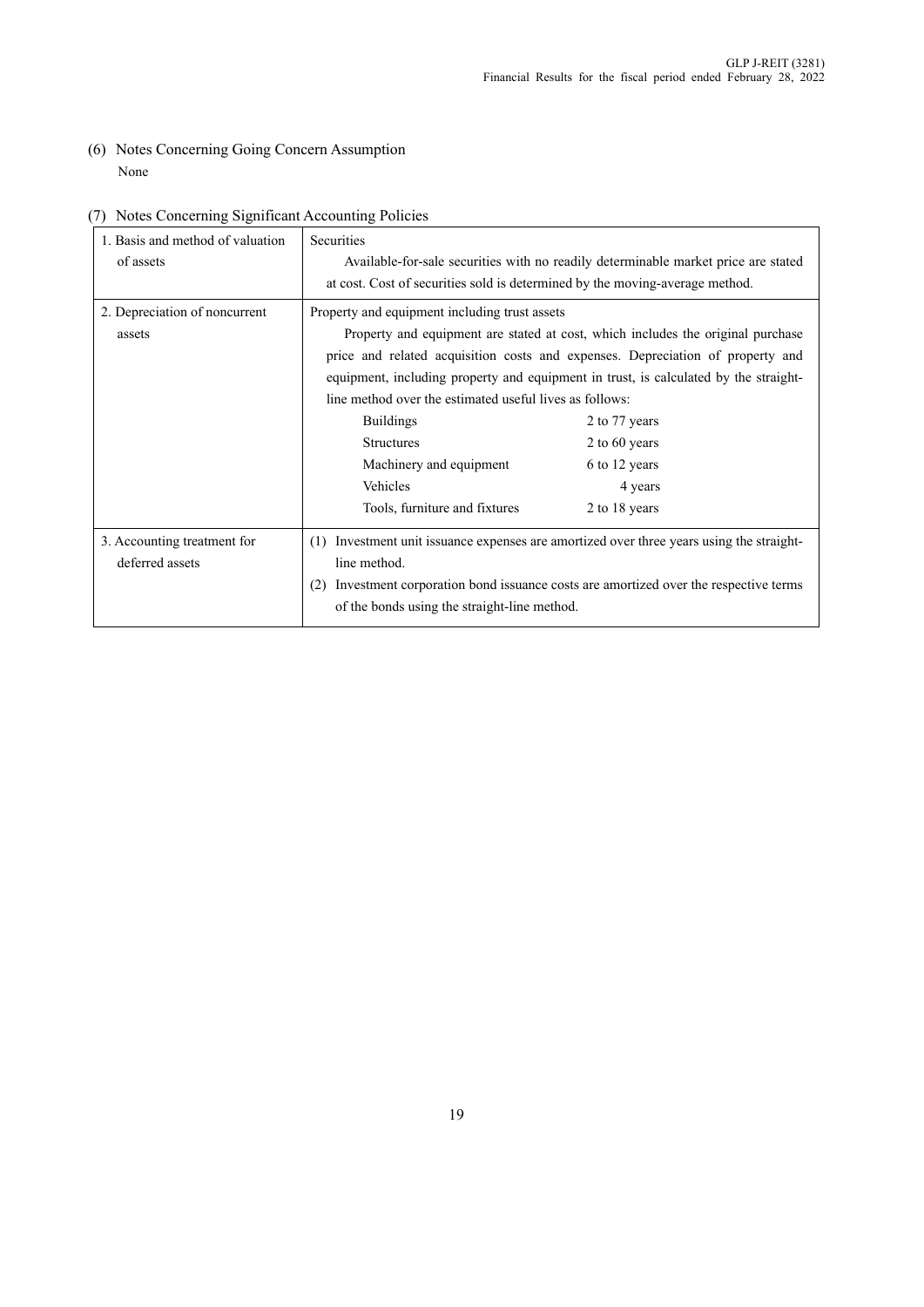| 4. Revenue and expense | (1) Taxes on property and equipment                                                       |
|------------------------|-------------------------------------------------------------------------------------------|
| recognition            | With respect to taxes on property and equipment held by GLP J-REIT, of the tax            |
|                        | amounts assessed and determined, the amounts corresponding to the relevant                |
|                        | accounting period are accounted for as rental expenses.                                   |
|                        | Of the amounts paid for the acquisition of real estate or beneficiary right of real       |
|                        | estate in trust, the amounts equivalent to property-related taxes are capitalized as part |
|                        | of the acquisition cost of the relevant property instead of being charged as expenses.    |
|                        | Capitalized property-related taxes amounted to 98,678 thousand yen for the prior          |
|                        | period and none for the current period.                                                   |
|                        | (2) Revenue Recognition                                                                   |
|                        | Details of major performance obligations related to revenue from contracts with           |
|                        | customers and a typical point in time at which GLP J-REIT satisfies a performance         |
|                        | obligation and recognizes revenue are as follows:                                         |
|                        | (a) Sale of properties, etc.                                                              |
|                        | As to sale of properties, etc., GLP J-REIT recognizes revenue when a buyer, who           |
|                        | is a customer, obtains a control of a property by GLP J-REIT's satisfying the             |
|                        | performance obligation to transfer the property as prescribed in the sales and purchase   |
|                        | contract of the property.                                                                 |
|                        | As for the presentation in the statement of income, "Gain on sale of property and         |
|                        | equipment" or "Loss on sale of property and equipment" presents the amount                |
|                        | calculated by subtracting "Costs of property and equipment sold," a book value of the     |
|                        | property and equipment, and "Other selling expenses," direct expenses incurred for        |
|                        | the sale, from the "Sales proceeds," sales proceeds received in connection with the       |
|                        | sale of property and equipment.                                                           |
|                        | (b) Utilities charges revenue                                                             |
|                        | As to utilities charges revenue, GLP J-REIT recognizes revenue based on the               |
|                        | supply amount of electricity, water, etc. to a tenant, who is a customer, in accordance   |
|                        | with the property lease contract and related agreements.                                  |
| 5. Hedge accounting    | GLP J-REIT enters into derivative transactions in order to hedge against risks            |
|                        | defined in its Articles of Incorporation in compliance with their general risk            |
|                        | management policy. GLP J-REIT uses interest rate swaps for the purpose of hedging         |
|                        | its risk exposure associated with interests on floating rate loans payable. Where         |
|                        | deferral accounting is generally adopted for hedge transactions, GLP J-REIT applies       |
|                        | the special accounting treatment to interest rate swaps which qualify for hedge           |
|                        | accounting and meet the specific matching criteria. Under the special accounting          |
|                        | treatment, interest rate swaps are not measured at fair value, but the differential paid  |
|                        | or received under the swap agreements is recognized and included in interest expense.     |
|                        | The hedge effectiveness test for interest rate swaps is omitted since all interest rate   |
|                        | swaps of GLP J-REIT meet the specific matching criteria for the special accounting        |
|                        | treatment as permitted under the Japanese GAAP.                                           |

 $\mathsf{l}$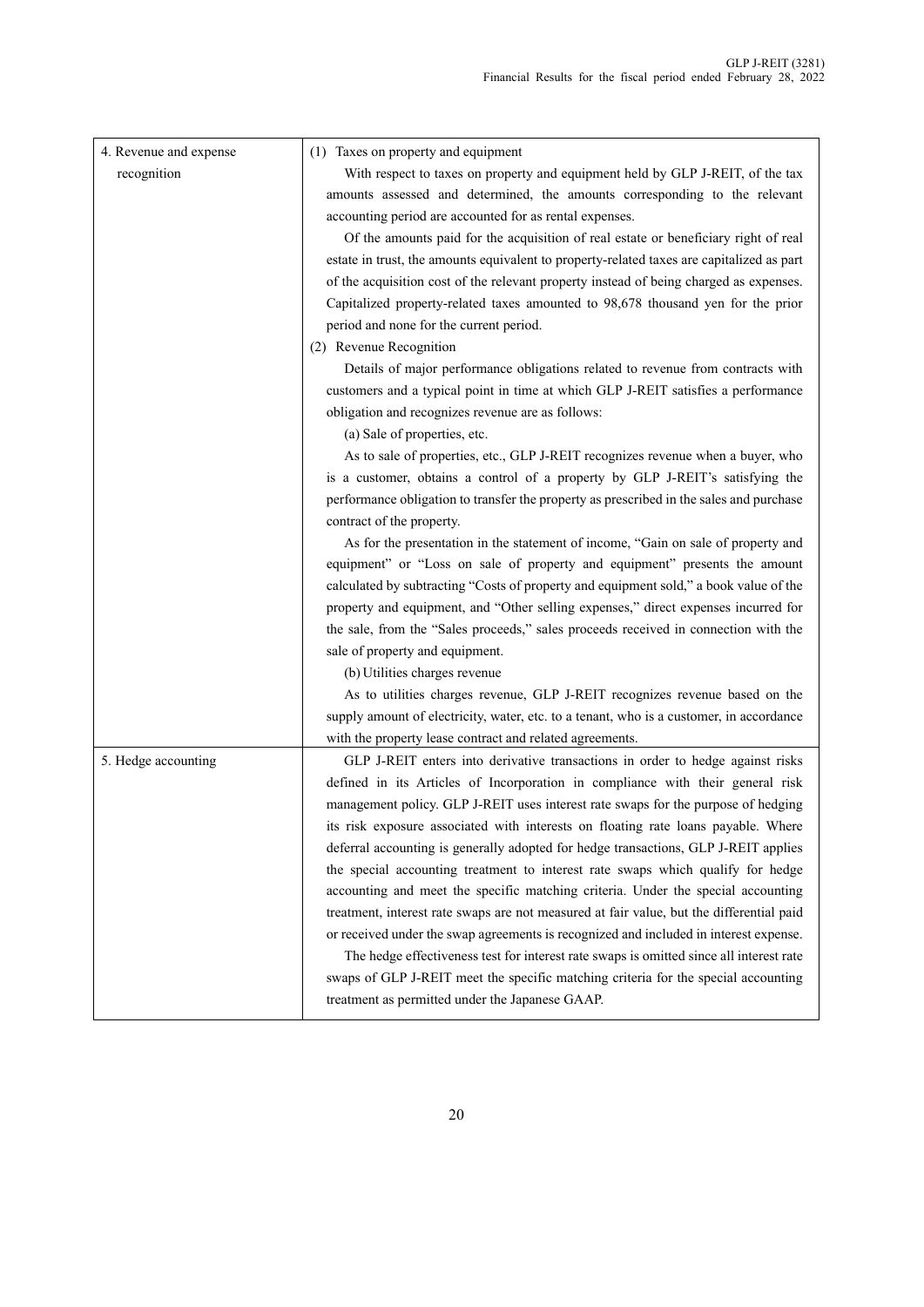| 6. Cash and cash equivalents as<br>stated in the Statements of<br>Cash Flows | Cash and cash equivalents consist of cash on hand and cash in trust, readily-<br>available bank deposits, readily-available bank deposits in trust and short-term<br>investments that are liquid and realizable with a maturity of three months or less when<br>purchased and that are subject to an insignificant risk of changes in value. |
|------------------------------------------------------------------------------|----------------------------------------------------------------------------------------------------------------------------------------------------------------------------------------------------------------------------------------------------------------------------------------------------------------------------------------------|
| 7. Other significant matters which                                           | (1) Accounting treatment of beneficiary right of real estate in trust                                                                                                                                                                                                                                                                        |
| constitute the basis for                                                     | As to beneficiary rights of real estate in trust, all accounts of assets and liabilities                                                                                                                                                                                                                                                     |
| preparation of financial                                                     | for assets in trust as well as the related income generated and expenses incurred are                                                                                                                                                                                                                                                        |
| statements                                                                   | recorded in the relevant balance sheet and statement of income accounts.                                                                                                                                                                                                                                                                     |
|                                                                              | The following significant trust assets are shown separately on the balance sheets.                                                                                                                                                                                                                                                           |
|                                                                              | (a) Cash and deposits in trust                                                                                                                                                                                                                                                                                                               |
|                                                                              | (b) Buildings in trust, structures in trust, machinery and equipment in trust, tools,                                                                                                                                                                                                                                                        |
|                                                                              | furniture and fixtures in trust, land in trust and land leasehold interests in trust                                                                                                                                                                                                                                                         |
|                                                                              | (c) Tenant leasehold and security deposits in trust                                                                                                                                                                                                                                                                                          |
|                                                                              | (2) Accounting treatment for consumption taxes                                                                                                                                                                                                                                                                                               |
|                                                                              | Consumption taxes withheld and paid are not included in the accompanying                                                                                                                                                                                                                                                                     |
|                                                                              | statements of income.                                                                                                                                                                                                                                                                                                                        |

### **(Additional Information)**

(Matters regarding allowance for temporary difference adjustments and the reversal)

Prior Period (From March 1, 2021 to August 31, 2021) None

Current Period (From September 1, 2021 to February 28, 2022)

1. Reasons for allowance, assets subject to allowance and amounts of allowance

| Assets subject to allowance                | Reasons for allowance | Allowance for temporary difference<br>adjustments (Note) |
|--------------------------------------------|-----------------------|----------------------------------------------------------|
| Buildings in trust, facilities attached to | Loss on fire          | $4,414,032$ thousand yen                                 |
| buildings in trust (GLP Maishima II)       |                       |                                                          |

(Note) Regarding the fire accident at GLP Maishima II, GLP J-REIT recognized the extraordinary loss on fire for the accounting purposes by writing down the book value of impaired assets, and it resulted in the difference between taxable income and accounting income. For the purpose of minimizing the burden of taxation that would be incurred due to such difference, GLP J-REIT will account for the difference as allowance for temporary difference adjustments and distribute the amount as distributions in excess of retained earnings.

### 2. Concrete procedures for reversal

| Assets subject to allowance                                                                                           | Concrete procedures for reversal                         |
|-----------------------------------------------------------------------------------------------------------------------|----------------------------------------------------------|
| Buildings in trust, facilities attached to buildings in trust The allowance will be reversed when the receipt of fire |                                                          |
| (GLP Maishima II)                                                                                                     | insurance claim proceeds for the respective fire loss is |
|                                                                                                                       | confirmed.                                               |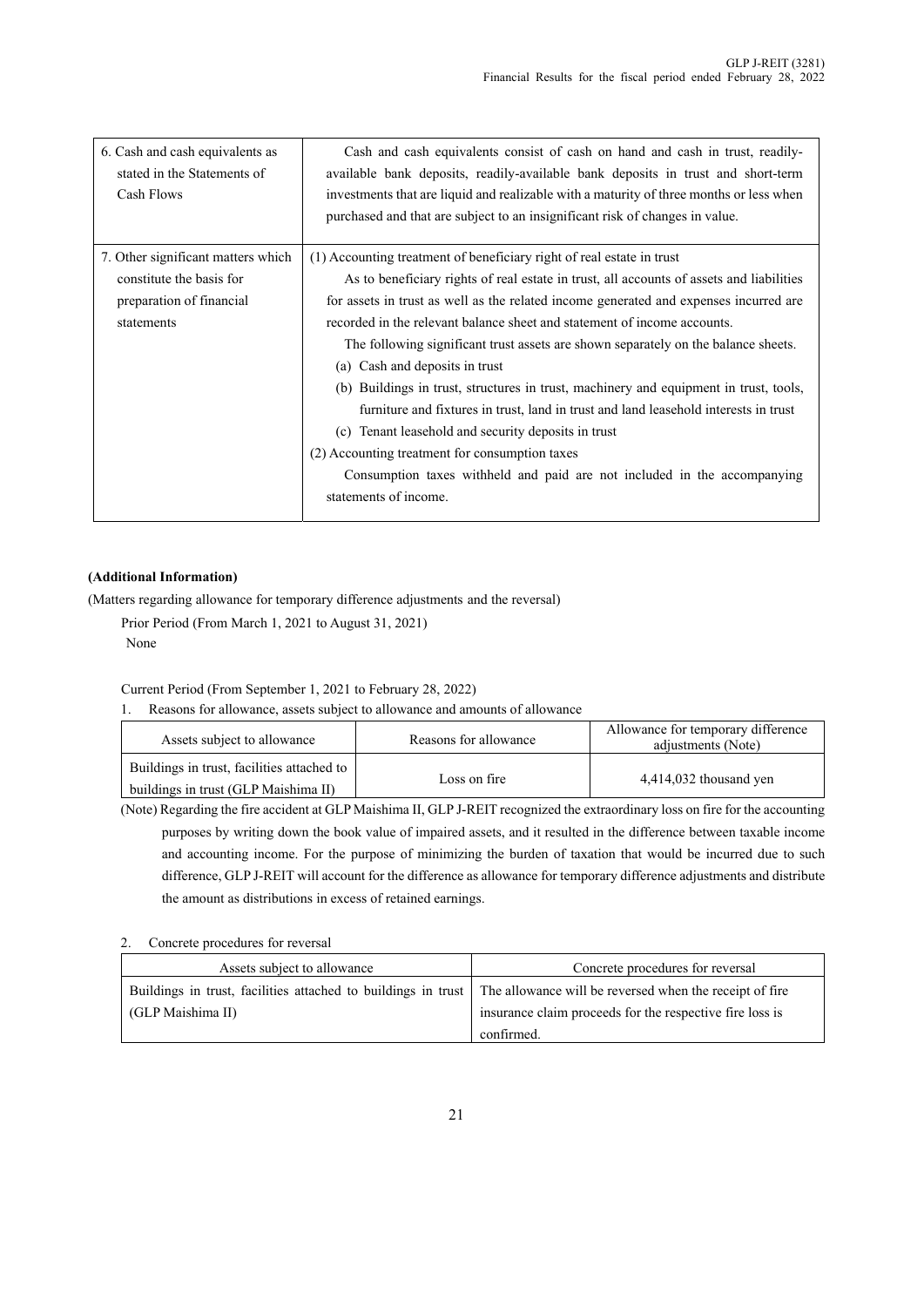#### (8) Notes to Changes in Accounting Policies

#### **(Accounting Standard for Revenue Recognition and its Implementation Guidance)**

Effective from the beginning of the fiscal period ended February 28, 2022, GLP J-REIT has applied the "Accounting Standard for Revenue Recognition" (Accounting Standards Board of Japan ("ASBJ") Statement No. 29, March 31, 2020) (hereinafter, the "Accounting Standard for Revenue Recognition") and its implementation guidance. GLP J-REIT recognizes revenue when GLP J-REIT satisfies a performance obligation by transferring a control of a promised good or service to a customer, at the amount of consideration to which GLP J-REIT expects to be entitled in exchange for transferring promised goods or services.

There is no material impact from this change on the financial statements for the current fiscal period.

In accordance with the transitional treatment prescribed in Item 89-3 of the Accounting Standard for Revenue Recognition, notes on revenue recognition for the prior fiscal period are not disclosed.

#### **(Accounting Standards for Fair Value Measurement and their Implementation Guidance)**

Effective from the beginning of the fiscal period ended February 28, 2022, GLP J-REIT has applied Accounting Standards including the "Accounting Standard for Fair Value Measurement" (ASBJ Statement No. 30, July 4, 2019) and their implementation guidance (collectively hereinafter, the "Accounting Standards for FVM"). In accordance with the transitional treatment prescribed in Item 19 of the Accounting Standards for FVM and Item 44-2 of "Accounting Standard for Financial Instruments" (ASBJ Statement No. 10, July 4, 2019), GLP J-REIT implemented the Accounting Standards for FVM as GLP J-REIT's new accounting policy prospectively. There is no material impact from this change on the financial statements for the current fiscal period.

Based on the supplementary provision of Article 2, Item 5 of the Ordinance on Terminology, Forms, and Preparation Methods of Financial Statements, etc. (Ordinance of the Ministry of Finance No. 61, September 24, 2021), disclosures as required in accordance with Article 8-6-2, Item 1-3 of the amended Ordinance on Terminology, Forms, and Preparation Methods of Financial Statements, etc. are omitted.

(9) Notes to Financial Statements

#### **(Notes to Balance Sheets)**

\*1. Commitment line agreement

GLP J-REIT has entered into a commitment line agreement with three financial institutions.

|                                 |                                       | (Unit: Thousand yen)                      |
|---------------------------------|---------------------------------------|-------------------------------------------|
|                                 | Prior Period<br>As of August 31, 2021 | Current Period<br>As of February 28, 2022 |
| Total amount of commitment line |                                       | 15,000,000                                |
| Balance executed as loans       |                                       |                                           |
| Unused line of credit           |                                       | 15,000,000                                |

\*2. Minimum net assets as required by Article 67, Paragraph 4 of the Act on Investment Trusts and Investment Corporations:

|                       | (Unit: Thousand yen)    |
|-----------------------|-------------------------|
| Prior Period          | Current Period          |
| As of August 31, 2021 | As of February 28, 2022 |
| 50,000                | 50,000                  |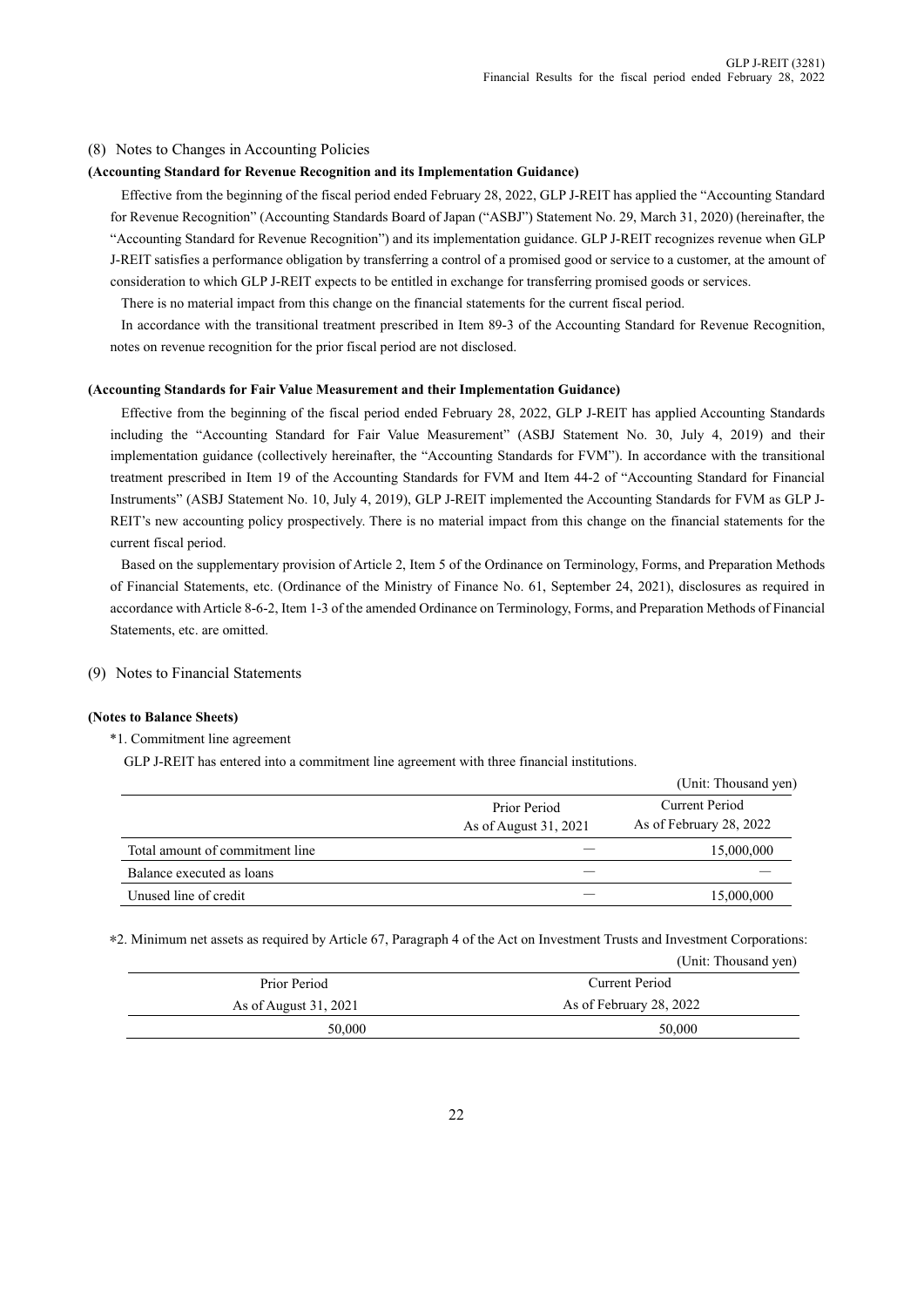### **(Notes to Statements of Income)**

\*1. Revenues and expenses generated from property leasing activities:

|                                                     |                    | (Unit: Thousand yen)   |
|-----------------------------------------------------|--------------------|------------------------|
|                                                     | Prior Period       | <b>Current Period</b>  |
|                                                     | From March 1, 2021 | From September 1, 2021 |
|                                                     | To August 31, 2021 | To February 28, 2022   |
| A. Property-related revenues                        |                    |                        |
| Rental revenues:                                    |                    |                        |
| Rental revenues                                     | 20,377,328         | 21,157,992             |
| Common area charges                                 | 746,175            | 783,168                |
| Total                                               | 21,123,504         | 21,941,161             |
| Other revenues related to property leasing          |                    |                        |
| Utility charges                                     | 641,360            | 697,399                |
| Parking lots                                        | 106,703            | 115,618                |
| Solar panel leasing                                 | 646,638            | 457,224                |
| Others                                              | 148,995            | 63,649                 |
| Total                                               | 1,543,698          | 1,333,891              |
| Total property-related revenues                     | 22,667,202         | 23,275,053             |
| B. Property-related expenses                        |                    |                        |
| Rental expenses:                                    |                    |                        |
| Taxes and dues                                      | 1,825,656          | 1,828,092              |
| Property and facility management fees               | 840,331            | 863,528                |
| Utilities                                           | 502,753            | 574,268                |
| Repairs and maintenance                             | 182,078            | 105,896                |
| Casualty insurance                                  | 97,598             | 101,021                |
| Depreciation                                        | 4,251,034          | 4,322,820              |
| Others                                              | 314,936            | 221,406                |
| Total property-related expenses                     | 8,014,389          | 8,017,034              |
| C. Operating income from property leasing $(A - B)$ | 14,652,813         | 15,258,018             |

### \*2. Gain on sale of property and equipment:

Prior Period (From March 1, 2021 to August 31, 2021)

|                                        | (Unit: Thousand yen) |
|----------------------------------------|----------------------|
| GLP Okegawa:                           |                      |
| Sales proceeds                         | 3,580,000            |
| Costs of property and equipment sold   | 2,296,029            |
| Other selling expenses                 | 95,384               |
| Gain on sale of property and equipment | 1,188,585            |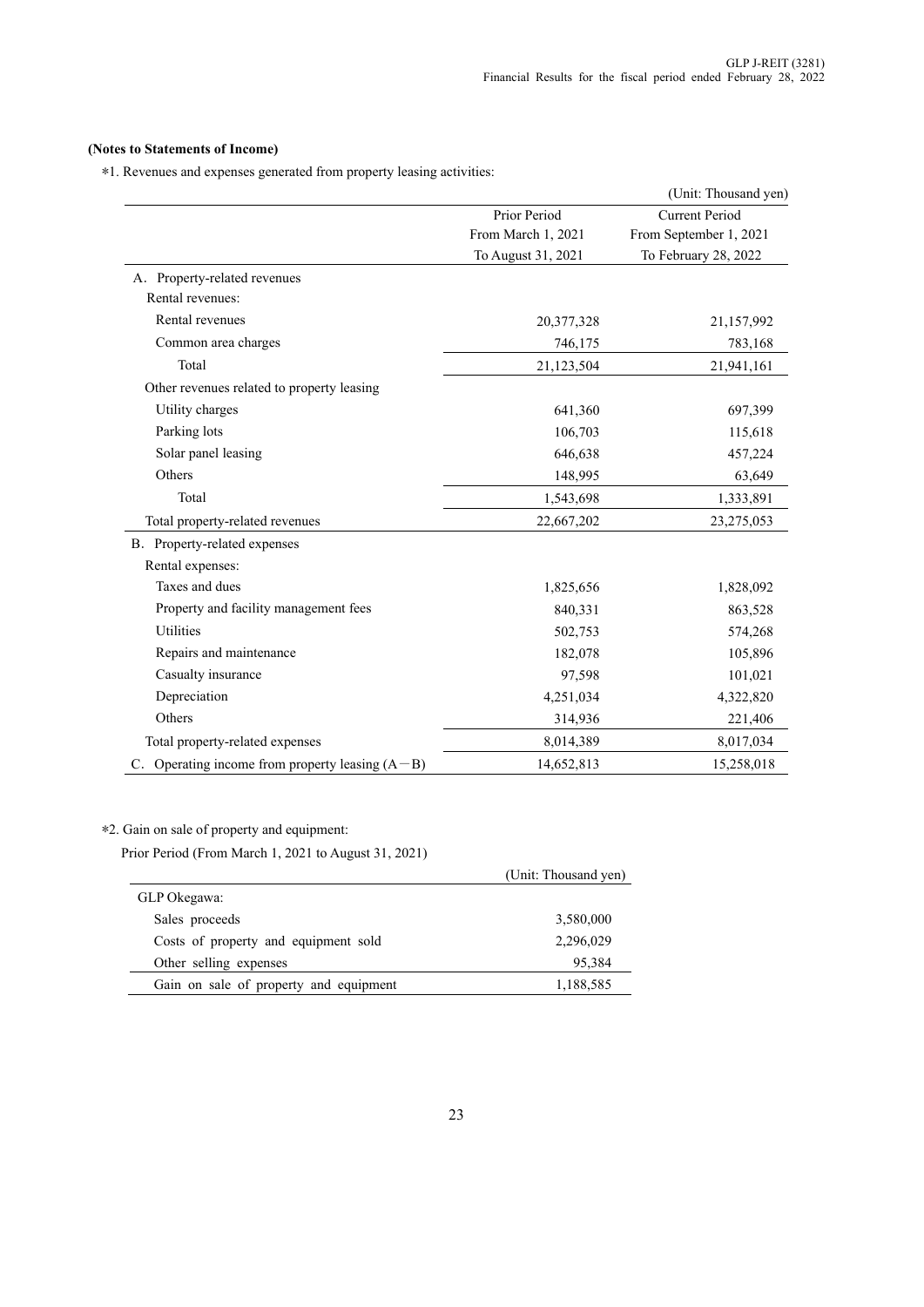Current Period (From September 1, 2021 to February 28, 2022)

|                                             | (Unit: Thousand yen) |
|---------------------------------------------|----------------------|
| GLP Fukusaki (50% joint co-ownership ratio) |                      |
| Sales proceeds                              | 3,225,000            |
| Costs of property and equipment sold        | 1,693,643            |
| Other selling expenses                      | 19,419               |
| Gain on sale of property and equipment      | 1,511,937            |

### \*3. Extraordinary losses:

| Prior Period       | Current Period                                         |
|--------------------|--------------------------------------------------------|
| From March 1, 2021 | From September 1, 2021                                 |
| To August 31, 2021 | To February 28, 2022                                   |
|                    | A fire accident occurred at GLP Maishima II and the    |
|                    | buildings were significantly destroyed. GLP J-REIT     |
|                    | recognized the loss on fire of 4,417,096 thousand yen, |
|                    | an amount equivalent to the book value of buildings in |
|                    | trust, etc. excluding land in trust.                   |
|                    |                                                        |

### **(Notes to Statements of Changes in Net Assets)**

\*1. Number of investment units authorized and number of investment units issued and outstanding

|                                                   | Prior Period       | Current Period         |
|---------------------------------------------------|--------------------|------------------------|
|                                                   | From March 1, 2021 | From September 1, 2021 |
|                                                   | To August 31, 2021 | To February 28, 2022   |
| Number of investment units authorized             | 16,000,000 units   | 16,000,000 units       |
| Number of investment units issued and outstanding | 4,490,369 units    | 4,490,369 units        |

### **(Notes to Statements of Cash Flows)**

\*1. Reconciliation of cash and cash equivalents in the Statements of Cash Flows to accounts and amounts in the accompanying balance sheets

|                            |                    | (Unit: Thousand yen)   |
|----------------------------|--------------------|------------------------|
|                            | Prior Period       | Current Period         |
|                            | From March 1, 2021 | From September 1, 2021 |
|                            | To August 31, 2021 | To February 28, 2022   |
| Cash and deposits          | 14,635,890         | 19,457,679             |
| Cash and deposits in trust | 11,268,240         | 11,459,939             |
| Cash and cash equivalents  | 25,904,130         | 30,917,618             |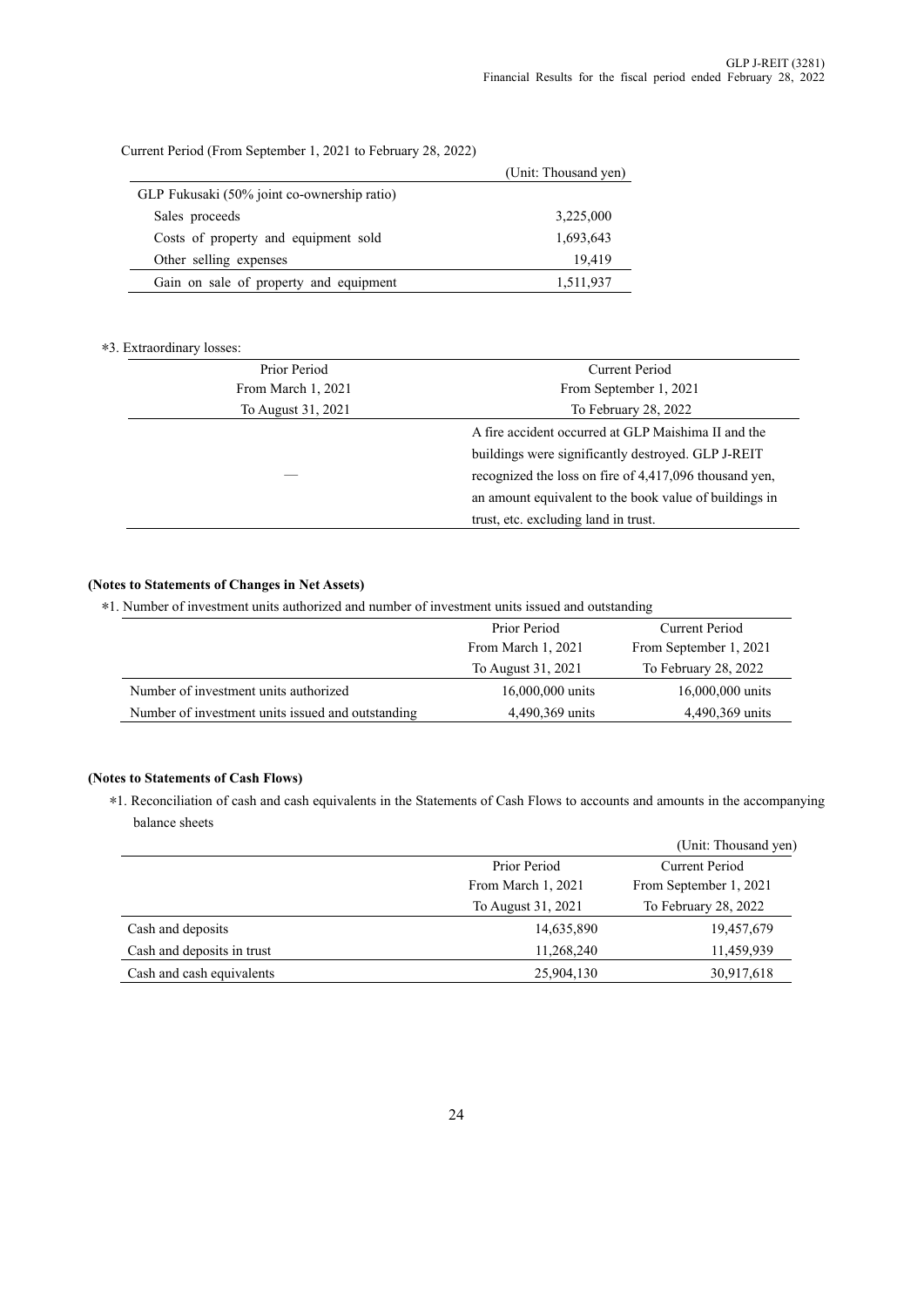#### **(Leases)**

Operating lease transactions (As Lessor)

Future minimum rental revenues

|                     |                                       | (Unit: Thousand yen)                      |
|---------------------|---------------------------------------|-------------------------------------------|
|                     | Prior Period<br>As of August 31, 2021 | Current Period<br>As of February 28, 2022 |
| Due within one year | 39, 135, 369                          | 38,751,893                                |
| Due after one year  | 84,730,744                            | 87,431,926                                |
| Total               | 123,866,113                           | 126, 183, 820                             |

#### **(Financial Instruments)**

1.Status of financial instruments

(1) Policy for financial instruments

GLP J-REIT procures funds for acquisition of assets or repayment of debts through issuance of new investment units, bank loans and issuance of investment corporation bonds.

GLP J-REIT enters into derivative transactions solely for the purpose of reducing interest rate and other risks. GLP J-REIT does not use derivative transactions for speculative purposes.

GLP J-REIT generally invests surplus funds in deposits considering the safety and liquidity of the investment although surplus funds could be invested in securities and monetary claims as a matter of policy.

#### (2) Financial instruments, their risks and risk management system

Deposits are used for investment of GLP J-REIT's surplus funds. These deposits are exposed to credit risk, such as bankruptcy of the depository financial institution. GLP J-REIT limits credit risk by using only short-term deposits in financial institutions with high credit ratings.

Bank loans and investment corporation bonds are mainly made to procure funds for acquisition of properties and refinancing of bank loans or investment corporation bonds upon their maturities. GLP J-REIT mitigates the liquidity risk exposure upon repayment and redemption of loans by diversifying the maturities and lending institutions and by entering into commitment line agreements with financial institutions, and manages such liquidity risk by preparing and monitoring the forecasted cash flows.

Certain loans are floating rate and exposed to the risk of rising interest rates. GLP J-REIT mitigates such risk by maintaining a prudent loan-to-value ratio and stabilizing its financial costs with the use of derivative transactions (interest rate swaps) as a hedge. All interest rate swaps meet the specific matching criteria to qualify for the special accounting treatment, thus the hedge effectiveness test is omitted. Derivative transactions are executed and managed under the Management Guidelines of the Asset Manager.

Tenant leasehold and security deposits and tenant leasehold and security deposits in trust are deposits received from tenants. GLP J-REIT is obligated to repay the deposits upon the tenant's termination of the leased property, and is thus exposed to liquidity risk. GLP J-REIT generally minimizes and manages such risk by holding sufficient funds to make the repayments and monitoring its cash flows.

(3) Supplemental explanation regarding fair values of financial instruments

In estimating the fair value of financial instruments, various factors are considered; therefore, different assumptions and factors could result in a range of fair values.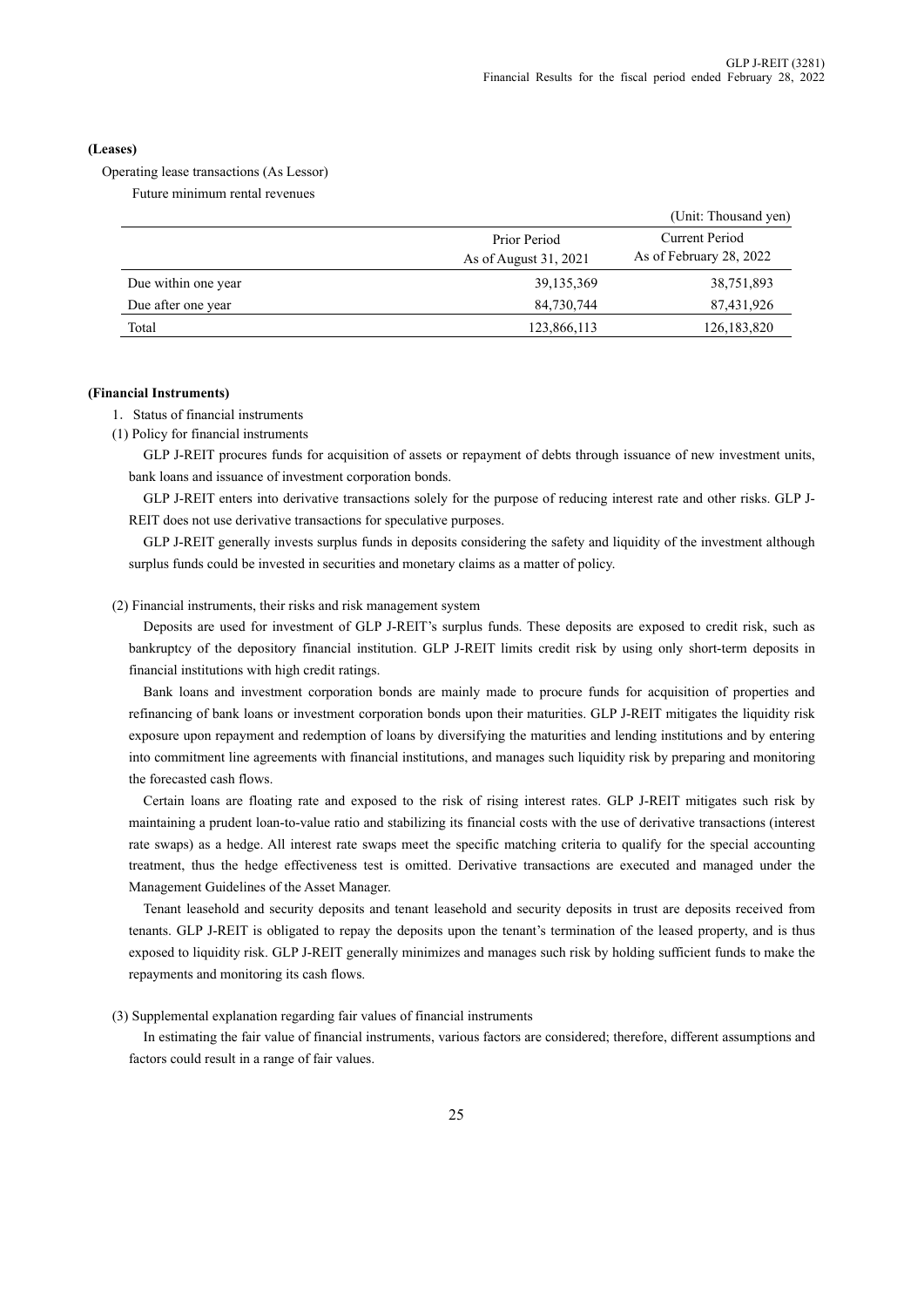#### 2. Estimated fair value of financial instruments

#### Prior Period (As of August 31, 2021)

Book value, fair value and differences between the values as of August 31, 2021 are as stated below. The disclosure for "Cash and deposits," "Cash and deposits in trust" and "Short-term loans payable" is omitted since their fair value approximates their book value due to short maturity. The disclosure for "Current portion of tenant leasehold and security deposits," "Tenant leasehold and security deposits" and "Tenant leasehold and security deposits in trust" is also omitted due to immateriality.

| Fair value<br>Book value<br>Difference                                                  |  |
|-----------------------------------------------------------------------------------------|--|
| (2) Current portion of long-term loans<br>22,927<br>29,860,000<br>29,882,927<br>payable |  |
| (3) Investment corporation bonds<br>44,700,000<br>44,881,130<br>181,130                 |  |
| 267,979,422<br>2,319,422<br>(4) Long-term loans payable<br>265,660,000                  |  |
| <b>Total liabilities</b><br>340,220,000<br>342,743,479<br>2,523,479                     |  |
| Derivative transactions<br>(3,722)<br>(3,722)                                           |  |

(Unit: Thousand yen)

Current Period (As of February 28, 2022)

Book value, fair value and differences between the values as of February 28, 2022 are as stated below. The disclosure for "Cash and deposits" and "Cash and deposits in trust" is omitted since their fair value approximates their book value due to short maturity. The disclosure for "Current portion of tenant leasehold and security deposits," "Tenant leasehold and security deposits" and "Tenant leasehold and security deposits in trust" is also omitted due to immateriality.

|                                                        |             |               | (Unit: Thousand yen) |
|--------------------------------------------------------|-------------|---------------|----------------------|
|                                                        | Book value  | Fair value    | Difference           |
| (1) Current portion of investment<br>corporation bonds | 1,500,000   | 1,504,800     | 4,800                |
| (2) Current portion of long-term loans<br>payable      | 34,200,000  | 34,257,416    | 57,416               |
| (3) Investment corporation bonds                       | 52,500,000  | 52,309,090    | (190, 910)           |
| (4) Long-term loans payable                            | 258,320,000 | 258, 371, 545 | 51,545               |
| Total liabilities                                      | 346,520,000 | 346, 442, 852 | (77, 147)            |
| Derivative transactions                                |             |               |                      |

(Note 1) Methods to estimate fair value of financial instruments and matters regarding derivative transactions

(1) Current portion of investment corporation bonds and (3) Investment corporation bonds

- The reference value published by the Japan Securities Dealers Association is used as the fair value.
- (2) Current portion of long-term loans payable and (4) Long-term loans payable

With respect to long-term loans payable, interest rates of floating-rate loans are periodically adjusted or renewed by contract. Thus, the book value of these instruments is deemed a reasonable approximation of the fair value, and the book value is, therefore, used as the fair value. The fair value of fixed-rate loans is measured by discounting the total principal and interest amount at the current rates that are reasonably estimated to be applicable if GLP J-REIT enters into new similar loans. The fair value of interest rate swaps under the special accounting treatment is included in long-term loans payable designated as a hedged item.

Derivative transactions: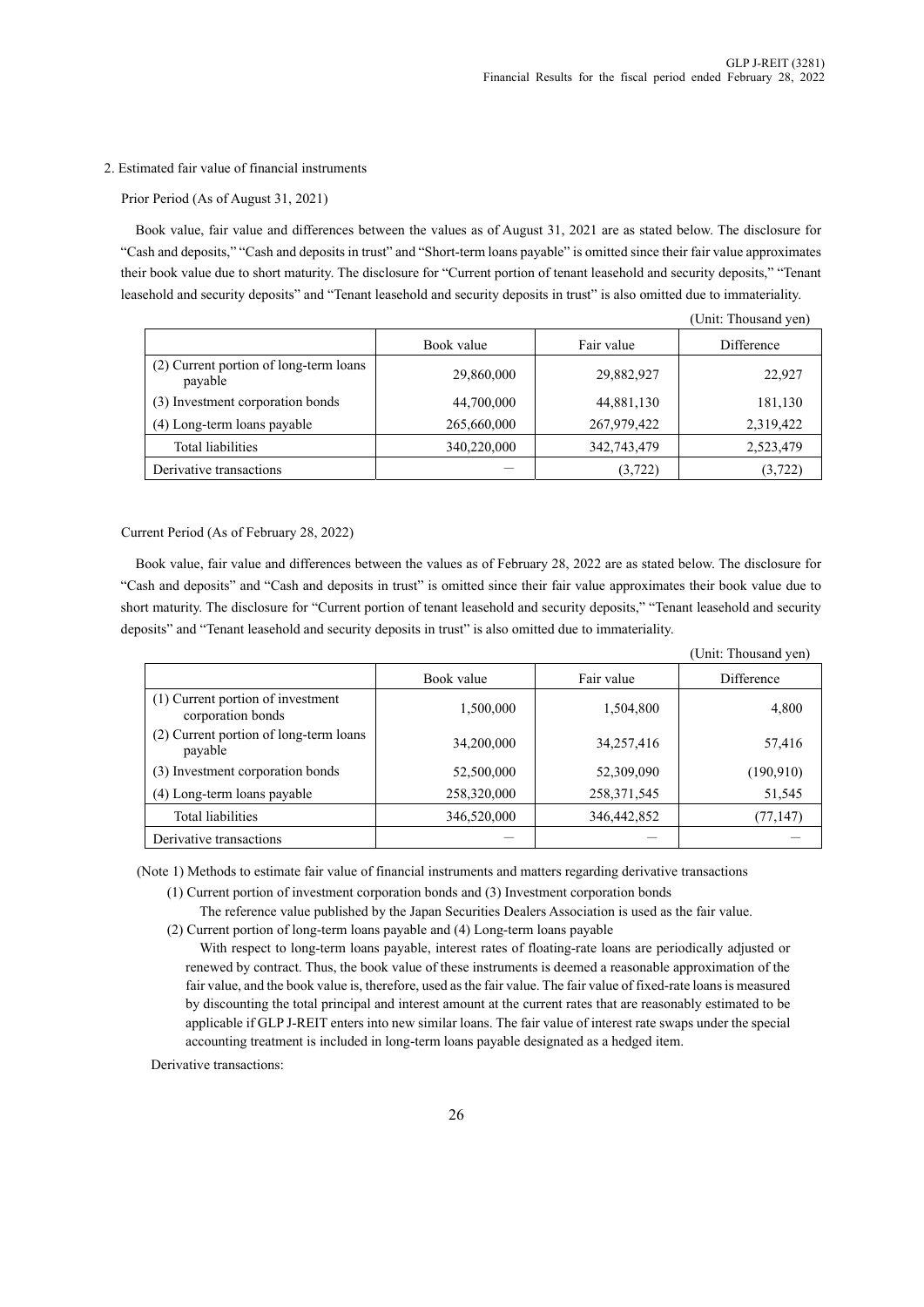Please refer to "(Derivative Transactions)" described below.

(Note 2) Redemption schedules for investment corporation bonds and long-term loans payable

Prior Period (As of August 31, 2021)

(Unit: Thousand yen)

|                              | Due within<br>one year |            | Due after one   Due after two  <br>to two years to three years | Due after<br>three to four<br>vears | to five years | Due after four   Due after five  <br>years |
|------------------------------|------------------------|------------|----------------------------------------------------------------|-------------------------------------|---------------|--------------------------------------------|
| Investment corporation bonds |                        | 3,500,000  | 2,000,000                                                      | 1,500,000                           |               | 37,700,000                                 |
| Long-term loans payable      | 29,860,000             | 42,200,000 | 29,470,000                                                     | 30,320,000                          | 29,730,000    | 133,940,000                                |
| Total                        | 29,860,000             | 45,700,000 | 31,470,000                                                     | 31,820,000                          | 29,730,000    | 171,640,000                                |

Current Period (As of February 28, 2022)

(Unit: Thousand yen)

|                              | Due within<br>one year | to two years | Due after one Due after two<br>to three years | Due after<br>three to four<br>vears | Due after four Due after five<br>to five years | years       |
|------------------------------|------------------------|--------------|-----------------------------------------------|-------------------------------------|------------------------------------------------|-------------|
| Investment corporation bonds | 1,500,000              | 2,000,000    | 4,000,000                                     | 1,500,000                           | 5,100,000                                      | 39,900,000  |
| Long-term loans payable      | 34,200,000             | 29,320,000   | 33,860,000                                    | 36,250,000                          | 32,180,000                                     | 126,710,000 |
| Total                        | 35,700,000             | 31,320,000   | 37,860,000                                    | 37,750,000                          | 37,280,000                                     | 166,610,000 |

### **(Investment Securities)**

Prior Period (As of August 31, 2021) and Current Period (As of February 28, 2022) None

### **(Derivative Transactions)**

1. Derivative transactions for which hedge accounting is not applied Prior Period (As of August 31, 2021) and Current Period (As of February 28, 2022) None

2. Derivative transactions for which hedge accounting is applied

The contract amount or notional amount as of the balance sheet date by hedge accounting method is as follows:

Prior Period (As of August 31, 2021)

|  | (Unit: Thousand yen) |  |
|--|----------------------|--|
|--|----------------------|--|

| Hedge accounting                             | Type of derivative                                  | Primary                    | Contract amount and other |                         |                      | Fair value  |  |
|----------------------------------------------|-----------------------------------------------------|----------------------------|---------------------------|-------------------------|----------------------|-------------|--|
| method                                       | transaction                                         | hedged item                |                           | Due after<br>one year   | Fair value           | measurement |  |
| Special treatment for<br>interest rate swaps | Interest rate swaps<br>Receive floating/<br>Pay fix | Long-term<br>loans payable | 263,820,000<br>(Note 1)   | 234,810,000<br>(Note 1) | (3, 722)<br>(Note 2) | (Note 3)    |  |

(Note 1) The amount includes 3,170 million yen of the interest swap contract entered into on August 30, 2021. The execution date of long-term loans payable, its hedged item, is September 1, 2021.

(Note 2) Concerning the aforementioned interest rate swap entered into on August 30, 2021, the fair value as of the end of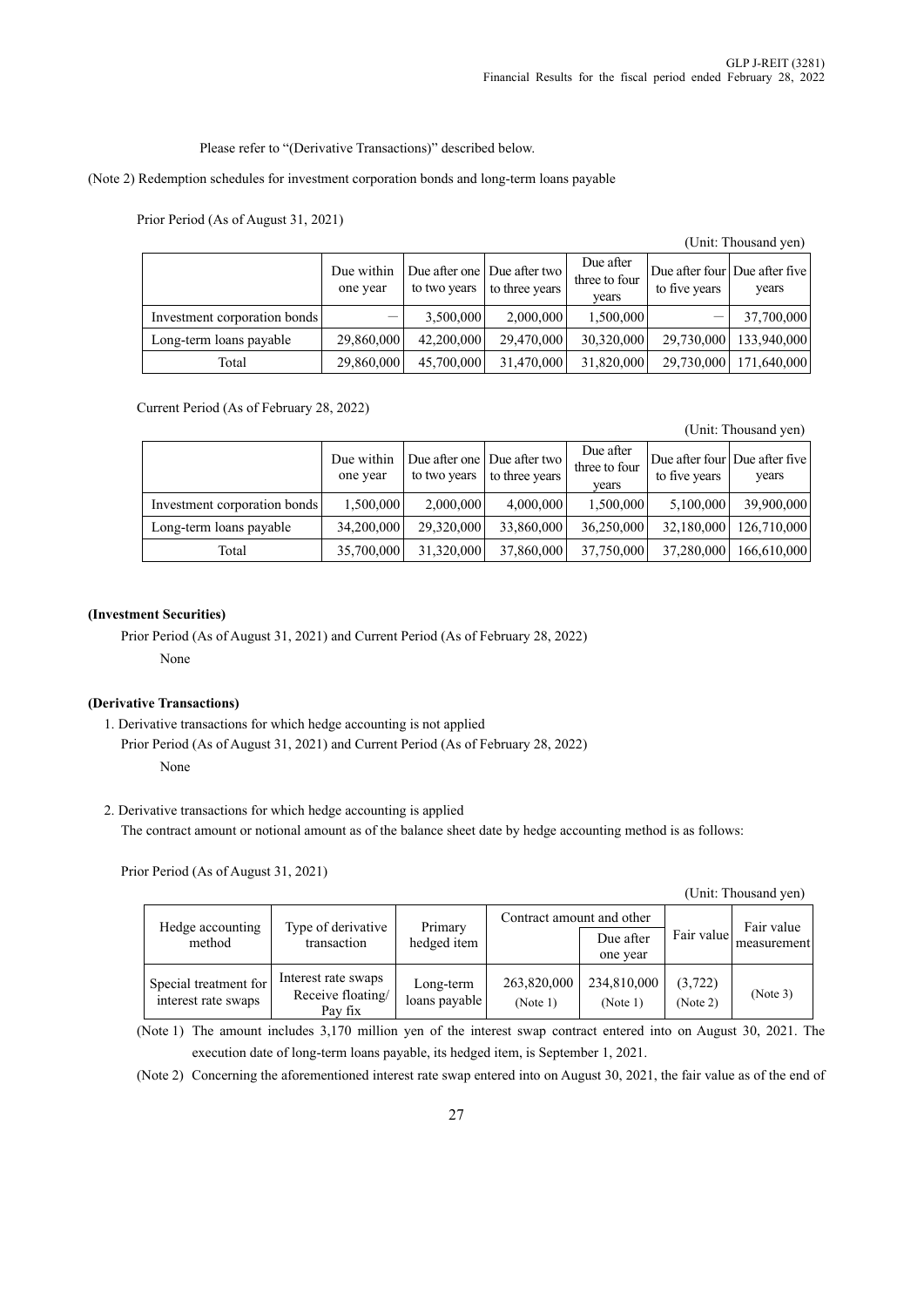the fiscal period (August 31, 2021) is stated since it is not accounted for as an integral component of long-term loans payable under the special accounting treatment due to the fact that no such loans payable is not yet recognized as of the fiscal period then ended. Interest rate swaps under the special accounting treatment, except for those aforementioned, are accounted for as an integral component of long-term loans payable designated as hedged items. Thus, their fair value is included in that of long-term loans payable disclosed in aforementioned "(Financial Instruments), 2. Estimated fair value of financial instruments, (2) Current portion of long-term loans payable and (4) Long-term loans payable."

(Note 3) Fair value is measured by the counterparty of the relevant transaction based on market rates.

Current Period (As of February 28, 2022)

(Unit: Thousand yen)

| Hedge accounting<br>method                   | Type of derivative<br>transaction                   | Primary<br>hedged item     | Contract amount and other | Due after<br>one year | Fair value | Fair value<br>measurement |
|----------------------------------------------|-----------------------------------------------------|----------------------------|---------------------------|-----------------------|------------|---------------------------|
| Special treatment for<br>interest rate swaps | Interest rate swaps<br>Receive floating/<br>Pay fix | Long-term<br>loans payable | 258,500,000               | 224,800,000           | (Note 1)   | (Note 2)                  |

(Note 1) Interest rate swaps under the special accounting treatment are accounted for as an integral component of long-term loans payable designated as hedged items. Thus, their fair value is included in that of long-term loans payable disclosed in aforementioned "(Financial Instruments), 2. Estimated fair value of financial instruments, (2) Current portion of long-term loans payable and (4) Long-term loans payable."

(Note 2) Fair value is measured by the counterparty of the relevant transaction based on market rates.

### **(Retirement Benefit Plans)**

Prior Period (As of August 31, 2021) and Current Period (As of February 28, 2022) None

### **(Equity in Income)**

Prior Period (As of August 31, 2021) and Current Period (As of February 28, 2022) No affiliate exists, thus, none to report.

#### **(Asset Retirement Obligation)**

Prior Period (As of August 31, 2021) and Current Period (As of February 28, 2022) None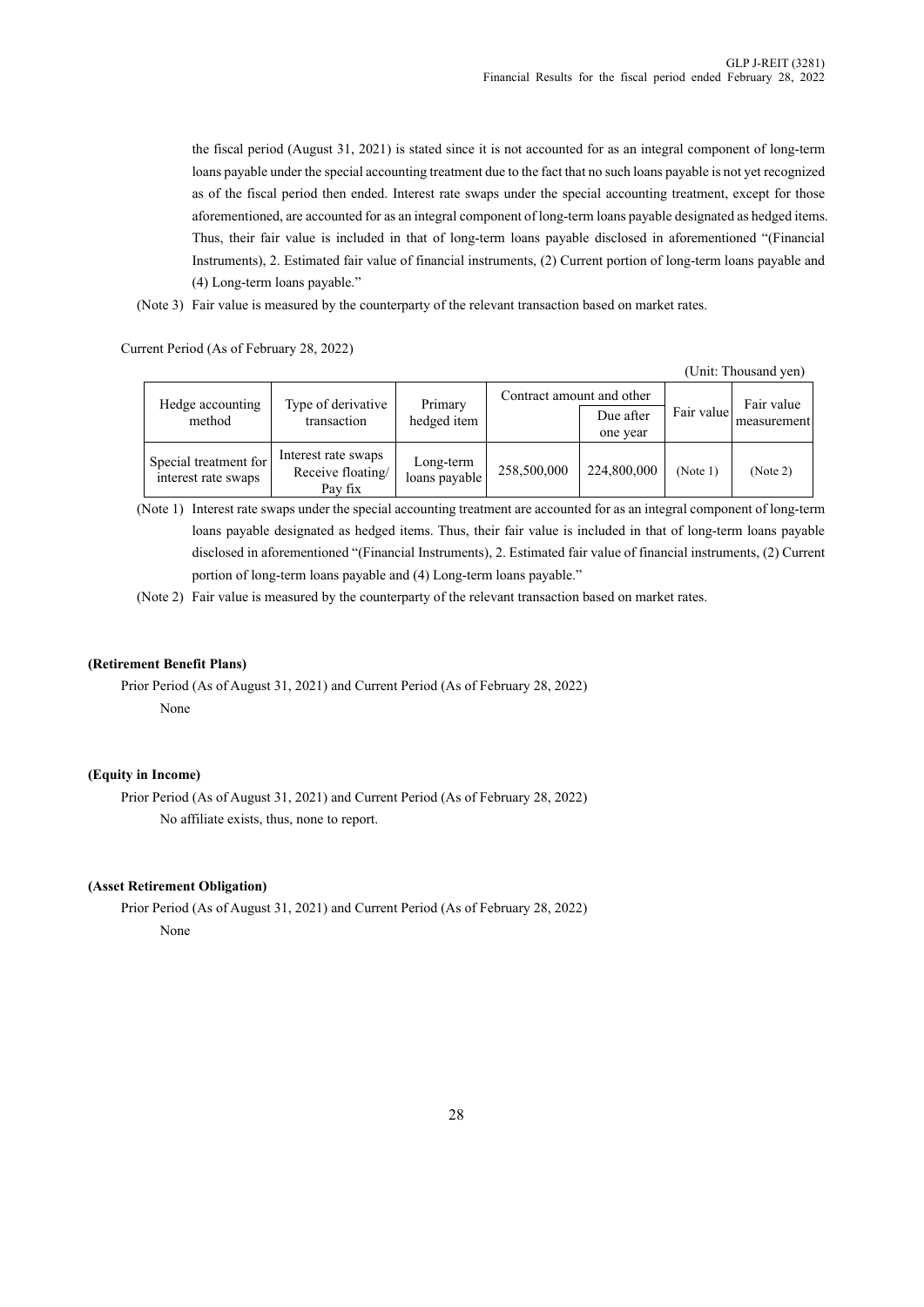### **(Deferred Tax Accounting)**

1. Significant components of deferred tax assets and liabilities

|                                               |                                       | (Unit: Thousand yen)                      |
|-----------------------------------------------|---------------------------------------|-------------------------------------------|
|                                               | Prior Period<br>As of August 31, 2021 | Current Period<br>As of February 28, 2022 |
| Deferred tax assets                           |                                       |                                           |
| Loss on fire, not deductible for tax purposes |                                       | 1,389,618                                 |
| Enterprise tax payable                        | 53                                    |                                           |
| Subtotal                                      | 53                                    | 1,389,619                                 |
| Valuation allowance                           |                                       | (1,389,618)                               |
| Net deferred tax assets                       | 53                                    |                                           |

2. Reconciliation between Japanese statutory tax rate and the effective income tax rate with respect to pre-tax income reflected in the accompanying statement of income for each period is as follows.

|                                           |                                       | (Unit: $\%$ )                             |
|-------------------------------------------|---------------------------------------|-------------------------------------------|
|                                           | Prior Period<br>As of August 31, 2021 | Current Period<br>As of February 28, 2022 |
| Statutory effective tax rate              | 31.46                                 | 31.46                                     |
| (Adjustments)                             |                                       |                                           |
| Distributions deductible for tax purposes | (31.45)                               | (47.77)                                   |
| Valuation allowance                       |                                       | 16.31                                     |
| Other                                     | 0.01                                  | 0.01                                      |
| Actual tax rate                           | 0.01                                  | 0.01                                      |

### **(Related Party Transactions)**

- 1. Transactions and account balances with the parent company and major unitholders
	- Prior Period (From March 1, 2021 to August 31, 2021) and Current Period (From September 1, 2021 to February 28, 2022) None
- 2. Transactions and account balances with affiliates

Prior Period (From March 1, 2021 to August 31, 2021) and Current Period (From September 1, 2021 to February 28, 2022) None

3. Transactions and account balances with companies under common control

Prior Period (From March 1, 2021 to August 31, 2021) and Current Period (From September 1, 2021 to February 28, 2022) None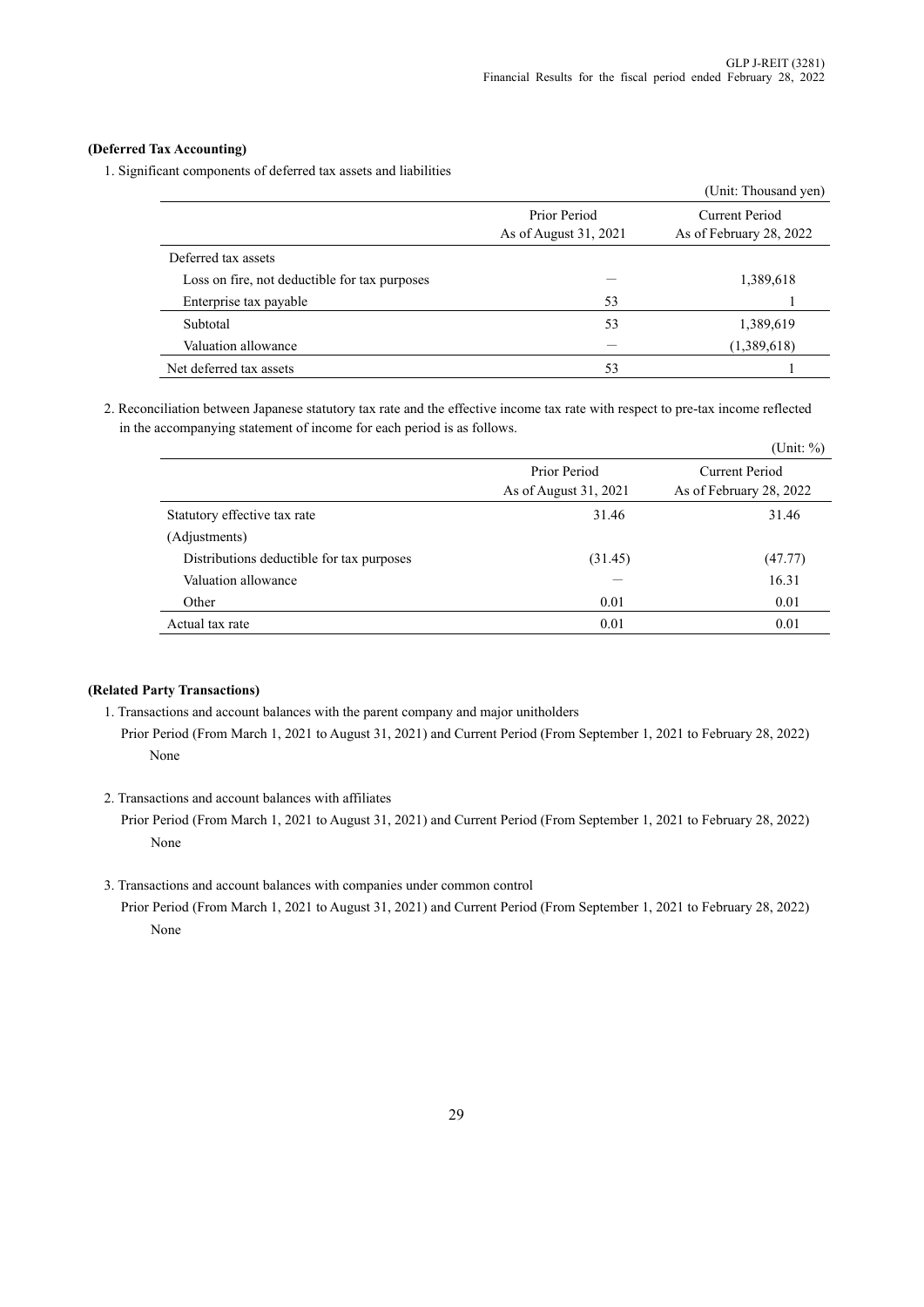#### 4. Transactions and account balances with directors and major individual unitholders

| Classifi-<br>cation   | Name                        | Location | Stated<br>capital<br>Thousand<br>yen) | Type of business | $%$ of voting<br>rights<br>(owned) | Type of transaction                                                           | Transaction<br>amount<br>(Thousand ven) | Account<br>title    | Balance<br>Thousand<br>yen) |
|-----------------------|-----------------------------|----------|---------------------------------------|------------------|------------------------------------|-------------------------------------------------------------------------------|-----------------------------------------|---------------------|-----------------------------|
| Director<br>relatives | and his/her Yoshiyuki Miura |          |                                       | (Note 2)         |                                    | Payment of asset management<br>$-$ fee to GLP Japan Advisors Inc.<br>(Note 2) | 2,876,690                               | Accounts<br>payable | 2,503,094                   |

#### Prior Period (From March 1, 2021 to August 31, 2021)

(Note 1) Consumption taxes are not included in the transaction amount but included in the related balance at the end of the period.

(Note 2) It is the transaction executed by Yoshiyuki Miura as the President & CEO of GLP Japan Advisors Inc. The asset management fee was determined in accordance with the rules prescribed in the Articles of Incorporation of GLP J-REIT. The asset management fee includes (1) 246,595 thousand yen of the management fee in connection with the acquisition of properties, which was capitalized as part of the book value of each property and (2) 17,900 thousand yen of the management fee in connection with the disposition of the property, which was included in the calculation of gain on sale of property and equipment.

Current Period (September 1, 2021 to February 28, 2022)

| Classifi-<br>cation   | Name                        | Location | Stated<br>capital<br>Thousand<br>yen) | Type of business | $%$ of voting<br>rights<br>(owned) | Type of transaction                                                           | Transaction<br>amount<br>(Thousand yen) | Account<br>title    | Balance<br>(Thousand<br>yen) |
|-----------------------|-----------------------------|----------|---------------------------------------|------------------|------------------------------------|-------------------------------------------------------------------------------|-----------------------------------------|---------------------|------------------------------|
| Director<br>relatives | and his/her Yoshiyuki Miura |          | _                                     | (Note 2)         |                                    | Payment of asset management<br>$-$ fee to GLP Japan Advisors Inc.<br>(Note 2) | 2,369,010                               | Accounts<br>payable | 2.200.426                    |

(Note 1) Consumption taxes are not included in the transaction amount but included in the related balance at the end of the period.

(Note 2) It is the transaction executed by Yoshiyuki Miura as the President & CEO of GLP Japan Advisors Inc. The asset management fee was determined in accordance with the rules prescribed in the Articles of Incorporation of GLP J-REIT. The asset management fee includes 16,125 thousand yen of the management fee in connection with the disposition of the property, which was included in the calculation of gain on sale of property and equipment.

#### **(Investment and Rental Properties)**

Property and equipment consist of leasable logistics facilities for the purpose of earning rental revenues. The following table summarizes the book value, including changes during the fiscal periods and fair value of these rental properties.

|                                        |                    | (Unit: Thousand yen)   |
|----------------------------------------|--------------------|------------------------|
|                                        | Prior Period       | Current Period         |
|                                        | From March 1, 2021 | From September 1, 2021 |
|                                        | To August 31, 2021 | To February 28, 2022   |
| Book value                             |                    |                        |
| Balance at the beginning of the period | 709,804,756        | 754,145,944            |
| Change during the period               | 44, 341, 187       | (8,825,551)            |
| Balance at the end of the period       | 754,145,944        | 745,320,392            |
| Fair value at the end of the period    | 963,758,000        | 984,563,000            |

(Note 1) The amount on the balance sheets (book value) is based on the acquisition cost less the accumulated amount of depreciation.

(Note 2) Of the change in book value during each period, the major increase for the prior period was primarily due to the acquisition of four properties (GLP Zama (70% joint co-ownership ratio), GLP Niiza, GLP Sayama Hidaka I and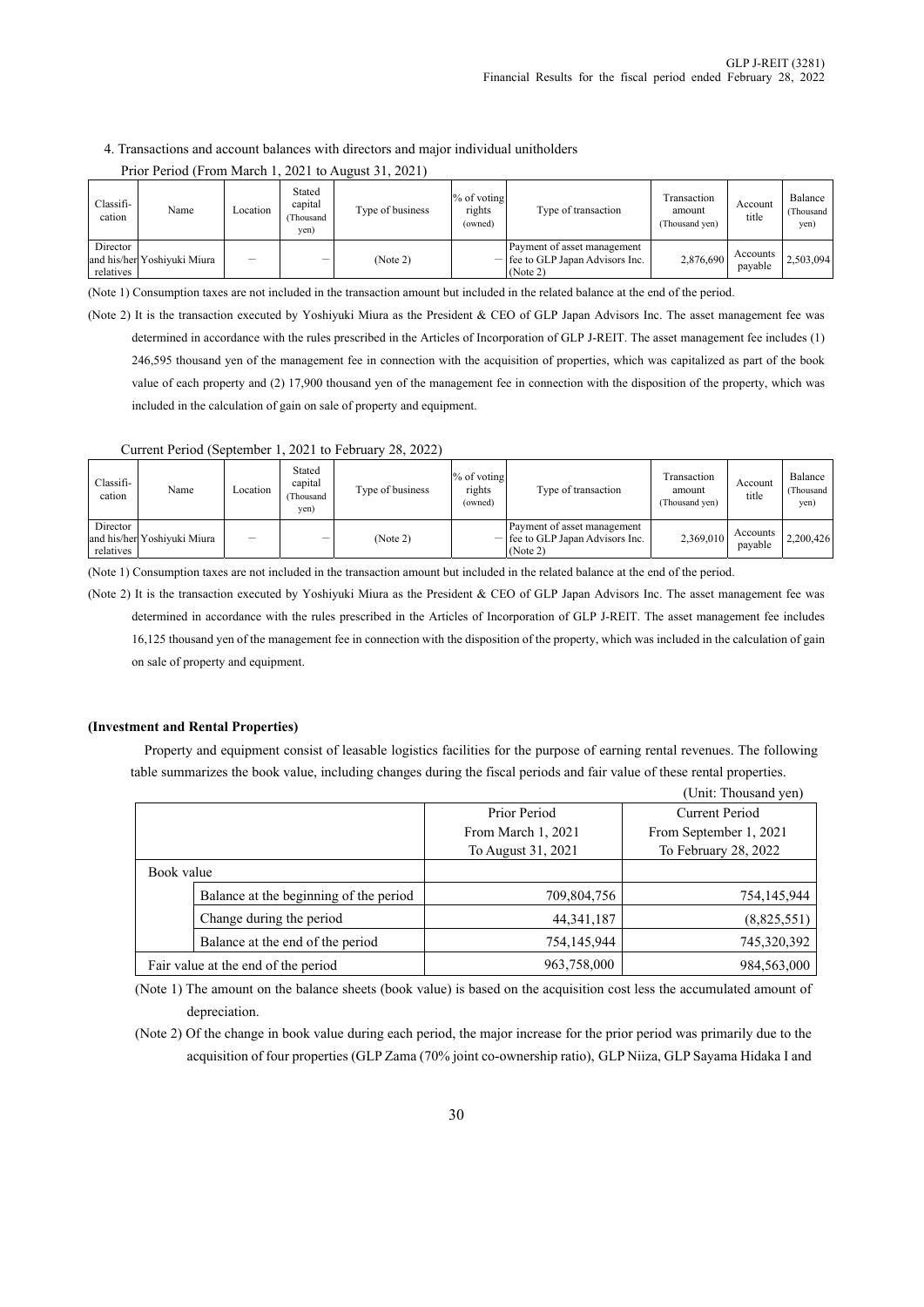GLP Rokko IV) in the amount of 49,761,412 thousand yen, whereas the major decrease was due to the sale of a property (GLP Okegawa) in the amount of 2,296,029 thousand yen and depreciation of 4,251,034 thousand yen. The major increase for the current period was primarily due to capital expenditure, whereas the major decrease was due to loss on fire at GLP Maishima II in the amount of 4,417,096 million yen, the sale of a property (50% GLP Fukusaki (50% joint co-ownership ratio)) in the amount of 1,693,643 thousand yen and depreciation of 4,322,820 thousand yen.

(Note 3) The fair value of investment and rental properties was determined based on third-party appraisals or research prices. Of the fair value as of February 28, 2022, that of GLP Fukusaki (50% joint co-ownership ratio) was based on sales price (3,225,000 thousand yen) of the Sales and Purchase Contract on December 13, 2021. For GLP Maishima II, the property was significantly destroyed by the fire accident and thus only the appraisal value of the land portion of the property is included in fair value at the end of the period.

Income and loss in connection with investment and rental properties are disclosed in "Notes to Statements of Income."

#### **(Revenue Recognition)**

Current Period (From September 1, 2021 to February 28, 2022)

Information on Disaggregated Revenue from Contracts with Customers

Please refer to "(Notes to Statements of Income), \*1. Revenues and expenses generated from property leasing activities" and "\*2. Gain on sale of property and equipment" for information on disaggregated revenue from contracts with customers. Revenue subject to the "Accounting Standard for Lease Transactions" (ASBJ Statement No. 13) is included in "\*1. Revenues and expenses generated from property leasing activities." Revenue from contracts with customers consists mostly of "revenue from sale of properties, etc." and "utilities charges revenue."

#### **(Segment and Related Information)**

(Segment Information)

1.Overview of operating and reportable segments

Operating segments are a component of GLP J-REIT for which separate financial information is available and whose operating results are regularly evaluated by the Board of Directors to make decisions about how resources are allocated and assess their performance. Consequently, each property is considered an operating segment. However, when properties share similar economic characteristic and meet other specific conditions, they may be aggregated for purposes of reporting segment information. Therefore, properties with multiple tenants have been aggregated and presented as the "Multi-tenant Property" reportable segment, whereas build-to-suit ("BTS") properties developed for a single tenant or properties with a single tenant have been aggregated and presented as the "BTS Property" reportable segment.

GLP J-REIT's properties were classified into each reportable segment as follows:

| Multi-tenant property: | GLP Tokyo, GLP Sugito II, GLP Koshigaya II, GLP Misato II, GLP Amagasaki, GLP           |
|------------------------|-----------------------------------------------------------------------------------------|
|                        | Koriyama III, GLP Urayasu III, GLP Komaki, GLP Tokyo II, GLP Narashino, GLP-MFLP        |
|                        | Ichikawa Shiohama, GLP Atsugi II, GLP Soja I, GLP Soja II, GLP Shinsuna, GLP Osaka, GLP |
|                        | Yokohama, GLP Kawajima, GLP Sayama Hidaka II, GLP Rokko III and GLP Zama                |
| BTS property:          | GLP Higashi-Ogishima, GLP Akishima, GLP Tomisato, GLP Narashino II, GLP Funabashi,      |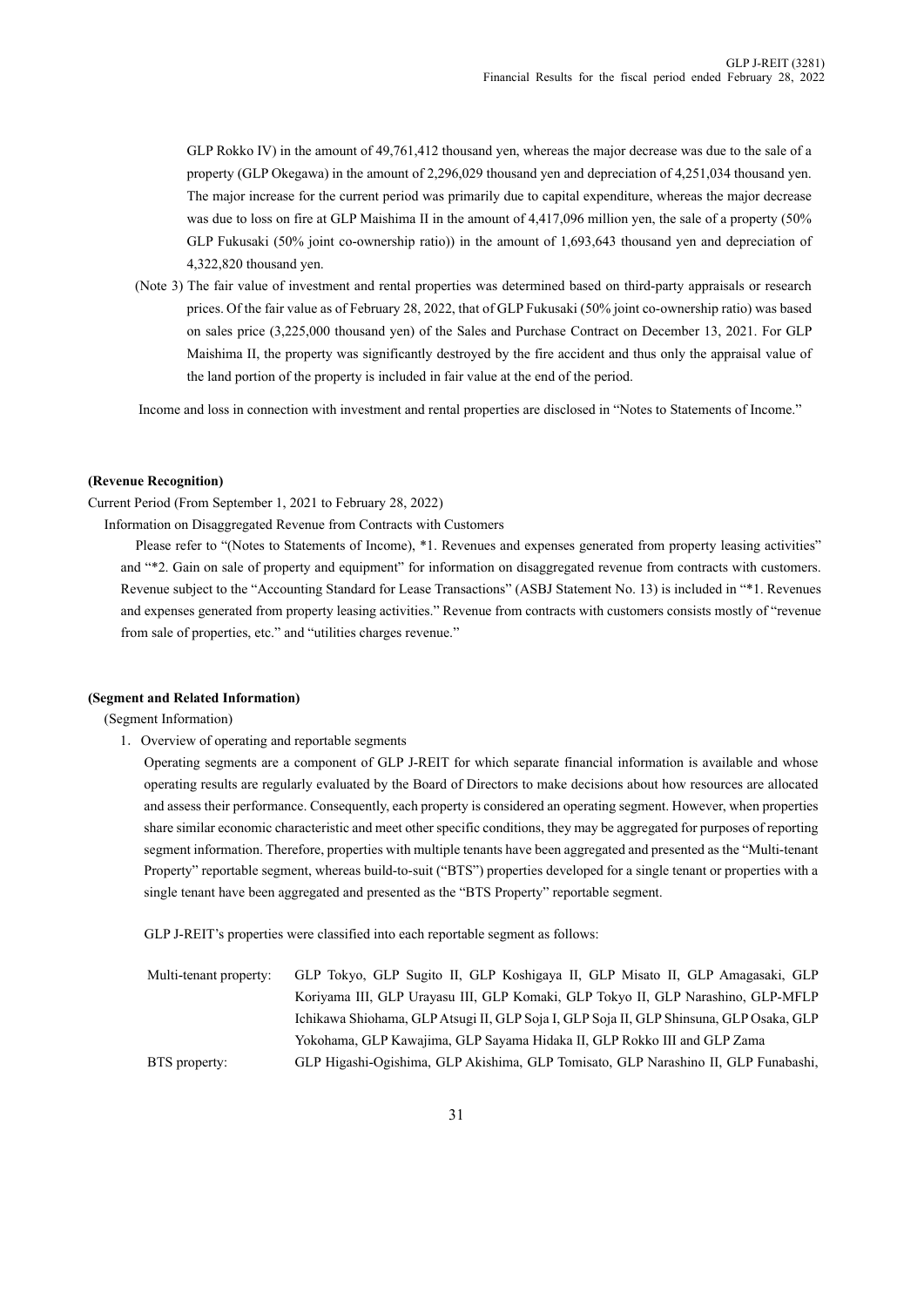GLP Kazo, GLP Fukaya, GLP Iwatsuki, GLP Kasukabe, GLP Tatsumi, GLP Hirakata, GLP Hirakata II, GLP Maishima II, GLP Tsumori, GLP Rokko, GLP Amagasaki II, GLP Nara, GLP Sakai, GLP Morioka, GLP Tomiya, GLP Koriyama I, GLP Tokai, GLP Hayashima, GLP Hayashima II, GLP Kiyama, GLP Sendai, GLP Hamura, GLP Funabashi III, GLP Sodegaura, GLP Rokko II, GLP Ebetsu, GLP Kuwana, GLP Tatsumi IIa, GLP Kadoma, GLP Fukusaki, GLP Ogimachi, GLP Hiroshima, GLP Kobe-Nishi, GLP Shinkiba, GLP Sugito, GLP Matsudo, GLP Tosu I, GLP Yoshimi, GLP Fukaehama, GLP Tomiya IV, GLP Noda-Yoshiharu, GLP Urayasu, GLP Funabashi II, GLP Misato, GLP Maishima I, GLP Shonan, GLP Settsu, GLP Nishinomiya, GLP Shiga, GLP Neyagawa, GLP Fujimae, GLP Funabashi IV, GLP Higashi-Ogishima II, GLP Higashi-Ogishima III, GLP Urayasu II, GLP Kashiwa II, GLP Yachiyo II, GLP Niiza, GLP Sayama Hidaka I and GLP Rokko IV

2.Basis of measurement for the amounts of segment income, segment assets and other items for each reportable segment The accounting policies of each reportable segment are consistent to those disclosed in "Notes Concerning Significant Accounting Policies." Segment income is measured on the basis of operating income.

|                             |                     |                     |             | (Unit: Thousand yen) |
|-----------------------------|---------------------|---------------------|-------------|----------------------|
|                             | Multi-tenant rental | BTS rental business | Reconciling | Amount on financial  |
|                             | business            |                     | items       | statements           |
| Operating revenues (Note 1) | 11,183,393          | 11,483,809          | 1,188,585   | 23,855,788           |
| Segment income              | 7,143,829           | 7,508,984           | (1,590,497) | 13,062,315           |
| Segment assets              | 384,935,060         | 382,386,291         | 18,159,514  | 785,480,865          |
| Other items                 |                     |                     |             |                      |
| Depreciation                | 1,868,623           | 2,382,411           |             | 4,251,034            |
| Increase in property and    | 30,195,724          | 20,692,527          |             | 50,888,252           |
| equipment                   |                     |                     |             |                      |

3.Information about segment income, segment assets and other items Prior Period (August 31, 2021)

(Note 1) Operating revenues are exclusively earned from external parties.

(Note 2) Reconciling items to operating revenues in the amount of 1,188,585 thousand yen consist of gain on sale of property and equipment that is not attributable to each reportable segment.

Reconciling items to segment income in the negative amount of 1,590,497 thousand yen consist of (2,779,083) thousand yen of corporate expenses that are not allocated to each reportable segment and 1,188,585 thousand yen of gain on sale of property and equipment that is not attributable to each reportable segment. Corporate expenses present mainly asset management fee, asset custody fee, administrative service fees, directors' remuneration and other expenses.

Reconciling items to segment assets in the amount of 18,159,514 thousand yen include current assets of 15,259,478 thousand yen, investments and other assets of 2,493,827 thousand yen and deferred assets of 406,208 thousand yen.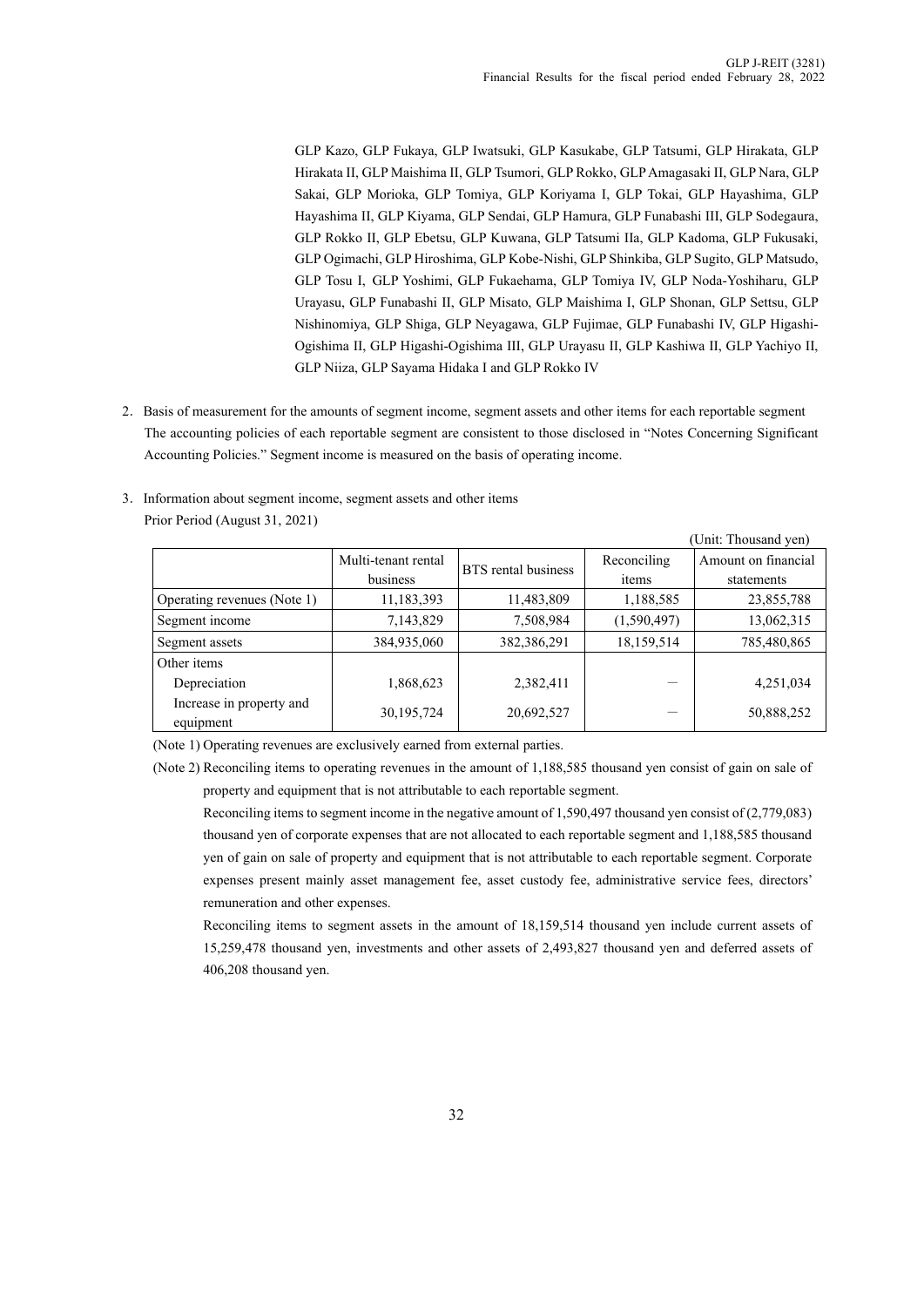$(T<sub>1</sub>)/T<sub>1</sub>$ 

|                                       |                     |                     |             | Unit: Thousand yen) |
|---------------------------------------|---------------------|---------------------|-------------|---------------------|
|                                       | Multi-tenant rental | BTS rental business | Reconciling | Amount on financial |
|                                       | business            |                     | items       | statements          |
| Operating revenues (Note 1)           | 11,602,678          | 11,672,374          | 1,511,937   | 24,786,990          |
| Segment income                        | 7,467,905           | 7,790,112           | (1,008,215) | 14,249,802          |
| Segment assets                        | 383, 379, 432       | 375,306,653         | 22,982,801  | 781,668,886         |
| Other items                           |                     |                     |             |                     |
| Depreciation                          | 1,938,048           | 2,384,771           |             | 4,322,820           |
| Increase in property and<br>equipment | 390,456             | 1,221,883           |             | 1,612,340           |

Current Period (February 28, 2022)

(Note 1) Operating revenues are exclusively earned from external parties.

(Note 2) Reconciling items to operating revenues in the amount of 1,511,937 thousand yen consist of gain on sale of property and equipment that is not attributable to each reportable segment.

Reconciling items to segment income in the negative amount of 1,008,215 thousand yen consist of (2,520,152) thousand yen of corporate expenses that are not allocated to each reportable segment and 1,511,937 thousand yen of gain on sale of property and equipment that is not attributable to each reportable segment. Corporate expenses present mainly asset management fee, asset custody fee, administrative service fees, directors' remuneration and other expenses.

Reconciling items to segment assets in the amount of 22,982,801 thousand yen include current assets of 20,092,809 thousand yen, investments and other assets of 2,492,026 thousand yen and deferred assets of 397,964 thousand yen.

### **(Related Information)**

Prior Period (From March 1, 2021 to August 31, 2021)

1.Revenue information by product and service

Substantially all of the operating revenue is earned from external customers in Japan.

- 2.Information by geographic area
	- (1) Operating revenues

Substantially all property and equipment are located in Japan.

(2) Property and equipment

Disclosure of this information has been omitted as the amount of property and equipment in Japan has exceeded 90% of the amount of total property and equipment on the accompanying balance sheet.

3.Information on major tenants

Disclosure of this information has been omitted as no customer accounting for 10% or more of total operating revenues existed.

Current Period (From September 1, 2021 to February 28, 2022)

1.Revenue information by product and service

Substantially all of the operating revenue is earned from external customers in Japan.

2.Information by geographic area

(1) Operating revenues

Substantially all property and equipment are located in Japan.

(2) Property and equipment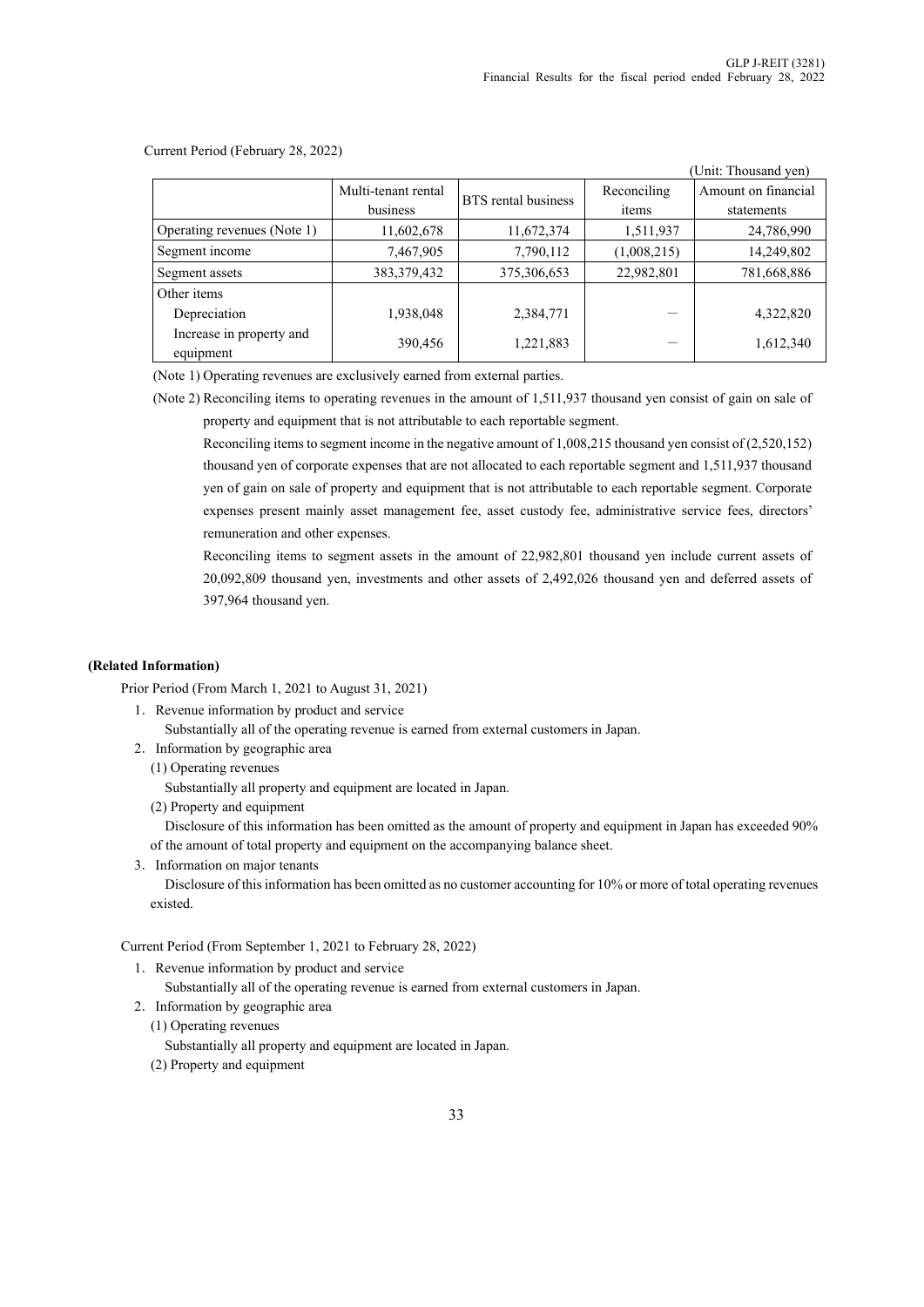Disclosure of this information has been omitted as the amount of property and equipment in Japan has exceeded 90% of the amount of total property and equipment on the accompanying balance sheet.

3.Information on major tenants

Disclosure of this information has been omitted as no customer accounting for 10% or more of total operating revenues existed.

### **(Per Unit Information)**

|                     | Prior Period       | Current Period         |
|---------------------|--------------------|------------------------|
|                     | From March 1, 2021 | From September 1, 2021 |
|                     | To August 31, 2021 | To February 28, 2022   |
| Net assets per unit | 92,541 yen         | 91,390 yen             |
| Net income per unit | $2,680$ yen        | ven                    |

(Note 1) Net income per unit is calculated by dividing net income for the period by the weighted average number of investment units issued and outstanding. Diluted net income per unit is not stated as no dilutive securities were outstanding.

(Note 2) The basis for calculating the net income per unit is as follows:

|                                                 | Prior Period              | Current Period         |  |  |
|-------------------------------------------------|---------------------------|------------------------|--|--|
|                                                 | From March 1, 2021        | From September 1, 2021 |  |  |
|                                                 | To August 31, 2021        | To February 28, 2022   |  |  |
| Net income                                      | $11,761,638$ thousand yen | 8,519,232 thousand yen |  |  |
| Amount not attributable to ordinary unitholders | $-$ thousand yen          | $-$ thousand yen       |  |  |
| Net income attributable to ordinary unitholders | $11,761,638$ thousand yen | 8,519,232 thousand yen |  |  |
| Average number of investment units outstanding  | 4,388,472 units           | 4,490,369 units        |  |  |

### **(Significant Subsequent Events)**

Sale of assets

GLP J-REIT sold the following asset.

#### GLP Fukusaki

| • Type of the specific asset | Beneficiary right of real estate in trust<br>(50% joint co-ownership ratio) |
|------------------------------|-----------------------------------------------------------------------------|
| • Contract date              | December 13, 2021                                                           |
| $\cdot$ Closing date         | March 1, 2022                                                               |
| · Sales price                | 3,225 million yen (Note 1)                                                  |
| $\cdot$ Buyer                | Not disclosed (Note 2)                                                      |
|                              |                                                                             |

(Note 1) "Sales price" excludes asset transfer costs, property taxes, city planning taxes, consumption taxes and local consumption taxes.

(Note 2) The Buyer's profile including the company form is not disclosed since the Buyer's consent has not been obtained. As of today, there is no capital, personnel or transactional relationship to be disclosed between the Buyer and GLP J-REIT or its Asset Manager. In addition, the Buyer is not a related party of GLP J-REIT or its Asset Manager.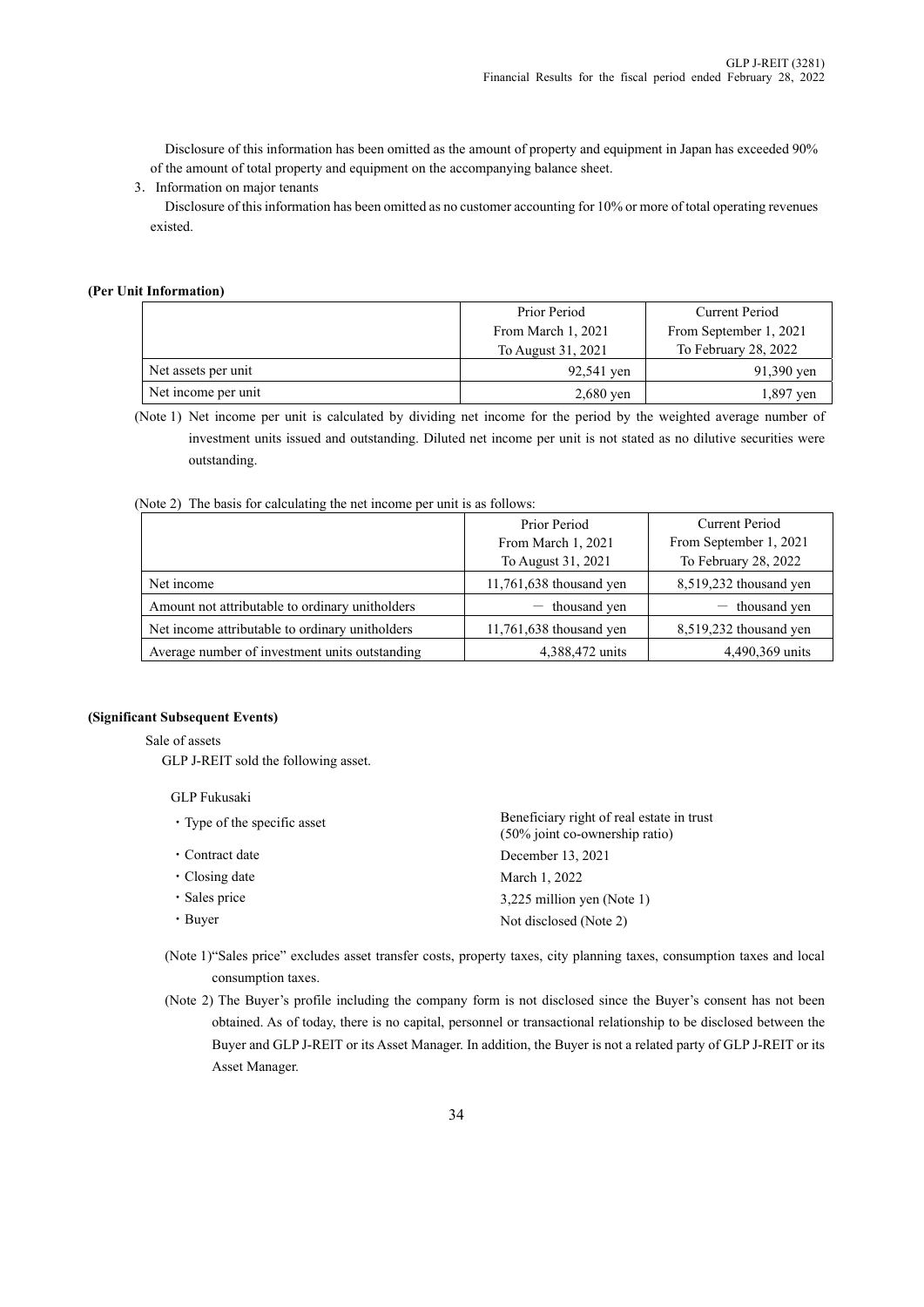From this transaction, GLP J-REIT will recognize approximately 1,518 million yen of gain on sale of property and equipment for the fiscal period ending August 31, 2022 (from March 1, 2022 to August 31, 2022).

# (10)Changes in Number of Investment Units Issued and Outstanding

| Date               | Type of issue                                                               |                        | Number of investment units<br>issued and outstanding (Unit) | Unitholders' capital, net<br>(Note 1)<br>(Million yen) | Note    |              |
|--------------------|-----------------------------------------------------------------------------|------------------------|-------------------------------------------------------------|--------------------------------------------------------|---------|--------------|
|                    |                                                                             | Increase<br>(decrease) | Total                                                       | Increase<br>(decrease)                                 | Total   |              |
| May 16, 2017       | Distributions in excess of<br>retained earnings<br>(a refund of investment) |                        | 2,853,078                                                   | (867)                                                  | 209,526 | (Note 2)     |
| November 14, 2017  | Distributions in excess of<br>retained earnings<br>(a refund of investment) |                        | 2,853,078                                                   | (861)                                                  | 208,665 | (Note 3)     |
| March 1, 2018      | Public offering                                                             | 529,922                | 3,383,000                                                   | 56,095                                                 | 264,760 | (Note 4)     |
| March 20, 2018     | Issuance of new units through<br>allocation to a third party                | 19,681                 | 3,402,681                                                   | 2,083                                                  | 266,843 | (Note 5)     |
| May 15, 2018       | Distributions in excess of<br>retained earnings<br>(a refund of investment) |                        | 3,402,681                                                   | (858)                                                  | 265,985 | (Note 6)     |
| September 3, 2018  | Public offering                                                             | 411,013                | 3,813,694                                                   | 42,620                                                 | 308,605 | (Note 7)     |
| September 26, 2018 | Issuance of new units through<br>allocation to a third party                | 19,726                 | 3,833,420                                                   | 2,045                                                  | 310,651 | (Note 8)     |
| November 14, 2018  | Distributions in excess of<br>retained earnings<br>(a refund of investment) |                        | 3,833,420                                                   | (1,017)                                                | 309,633 | (Note 9)     |
| May 21, 2019       | Distributions in excess of<br>retained earnings<br>(a refund of investment) |                        | 3,833,420                                                   | (1, 134)                                               | 308,499 | (Note $10$ ) |
| November 18, 2019  | Distributions in excess of<br>retained earnings<br>(a refund of investment) |                        | 3,833,420                                                   | (1, 127)                                               | 307,372 | (Note 11)    |
| May 19, 2020       | Distributions in excess of<br>retained earnings<br>(a refund of investment) |                        | 3,833,420                                                   | (1,127)                                                | 306,245 | (Note $12$ ) |
| June 29, 2020      | International offering                                                      | 149,560                | 3,982,980                                                   | 20,700                                                 | 326,945 | (Note 13)    |
| November 18, 2020  | Distributions in excess of<br>retained earnings<br>(a refund of investment) |                        | 3,982,980                                                   | (1, 581)                                               | 325,364 | (Note $14$ ) |
| December 7, 2020   | Public offering                                                             | 345,346                | 4,328,326                                                   | 51,530                                                 | 376,894 | (Note 15)    |

Changes in number of investment units issued and outstanding and net unitholders' capital for the last five years are as follows: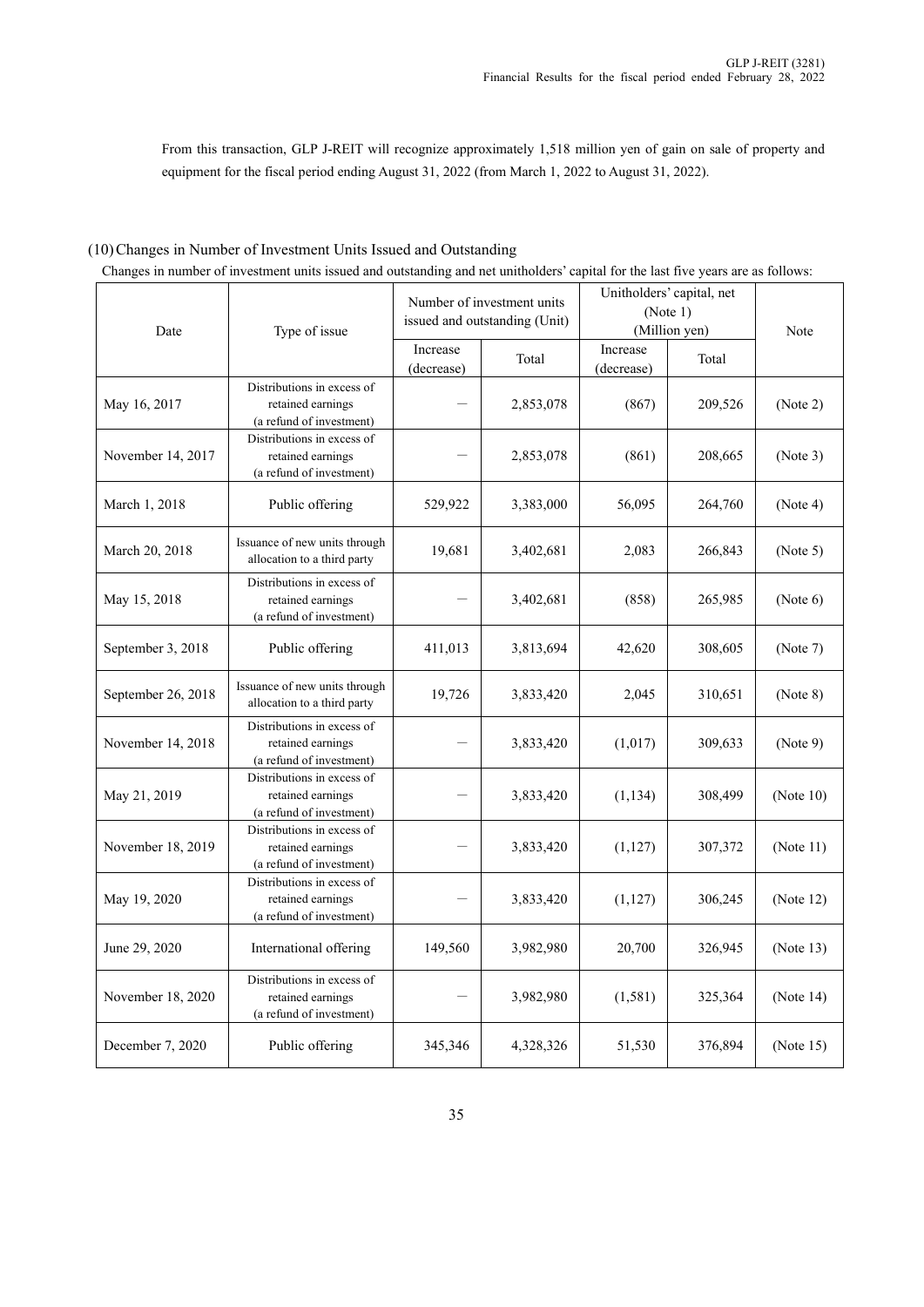| Date              | Type of issue                                                               |                        | Number of investment units<br>issued and outstanding (Unit) | Unitholders' capital, net<br>(Note 1)<br>(Million yen) | Note    |              |
|-------------------|-----------------------------------------------------------------------------|------------------------|-------------------------------------------------------------|--------------------------------------------------------|---------|--------------|
|                   |                                                                             | Increase<br>(decrease) | Total                                                       | Increase<br>(decrease)                                 | Total   |              |
| January 5, 2021   | Issuance of new units through<br>allocation to a third party                | 15,338                 | 4,343,664                                                   | 2,288                                                  | 379,183 | (Note $16$ ) |
| May 21, 2021      | Distributions in excess of<br>retained earnings<br>(a refund of investment) |                        | 4,343,664                                                   | (2,067)                                                | 377,115 | (Note 17)    |
| July 6, 2021      | Public offering                                                             | 142,513                | 4,486,177                                                   | 25,901                                                 | 403,017 | (Note 18)    |
| August 3, 2021    | Issuance of new units through<br>allocation to a third party                | 4,192                  | 4,490,369                                                   | 761                                                    | 403,779 | (Note 19)    |
| November 18, 2021 | Distributions in excess of<br>retained earnings<br>(a refund of investment) |                        | 4,490,369                                                   | (1,926)                                                | 401,853 | (Note 20)    |

(Note 1) "Unitholders' capital, net" represents the amount of unitholders' capital, net of distributions in excess of retained earnings deducted from total unitholders' capital.

- (Note 2) At the Board of Directors' Meeting held on April 13, 2017, it was resolved that GLP J-REIT would make distributions in excess of retained earnings (a refund of investment categorized as a distribution from unitholders' capital for tax purposes) of 304 yen per unit for the 10th Fiscal Period (the period ended February 28, 2017). The payment of distributions was commenced on May 16, 2017.
- (Note 3) At the Board of Directors' Meeting held on October 13, 2017, it was resolved that GLP J-REIT would make distributions in excess of retained earnings (a refund of investment categorized as a distribution from unitholders' capital for tax purposes) of 302 yen per unit for the 11th Fiscal Period (the period ended August 31, 2017). The payment of distributions was commenced on November 14, 2017.
- (Note 4) In order to obtain funds to acquire new properties, GLP J-REIT issued new investment units through a public offering at the offer price of 109,372 yen per unit (the issue amount of 105,856 yen).
- (Note 5) In connection with the public offering, GLP J-REIT issued new investment units through a third-party allocation at the issue amount of 105,856 yen.
- (Note 6) At the Board of Directors' Meeting held on April 13, 2018, it was resolved that GLP J-REIT would make distributions in excess of retained earnings (a refund of investment categorized as a distribution from unitholders' capital for tax purposes) of 301 yen per unit for the 12th Fiscal Period (the period ended February 28, 2018). The payment of distributions was commenced on May 15, 2018.
- (Note 7) In order to obtain funds to acquire new properties, GLP J-REIT issued new investment units through a public offering at the offer price of 107,130 yen per unit (the issue amount of 103,697 yen).
- (Note 8) In connection with the public offering, GLP J-REIT issued new investment units through a third-party allocation at the issue amount of 103,697 yen.
- (Note 9) At the Board of Directors' Meeting held on October 15, 2018, it was resolved that GLP J-REIT would make distributions in excess of retained earnings (a refund of investment categorized as a distribution from unitholders' capital for tax purposes) of 299 yen per unit for the 13th Fiscal Period (the period ended August 31, 2018). The payment of distributions was commenced on November 14, 2018.
- (Note 10) At the Board of Directors' Meeting held on April 15, 2019, it was resolved that GLP J-REIT would make distributions in excess of retained earnings (a refund of investment categorized as a distribution from unitholders' capital for tax purposes) of 296 yen per unit for the 14th Fiscal Period (the period ended February 28, 2019). The payment of distributions was commenced on May 21, 2019.
- (Note 11) At the Board of Directors' Meeting held on October 16, 2019, it was resolved that GLP J-REIT would make distributions in excess of retained earnings (a refund of investment categorized as a distribution from unitholders' capital for tax purposes) of 294 yen per unit for the 15th Fiscal Period (the period ended August 31, 2019). The payment of distributions was commenced on November 18, 2019.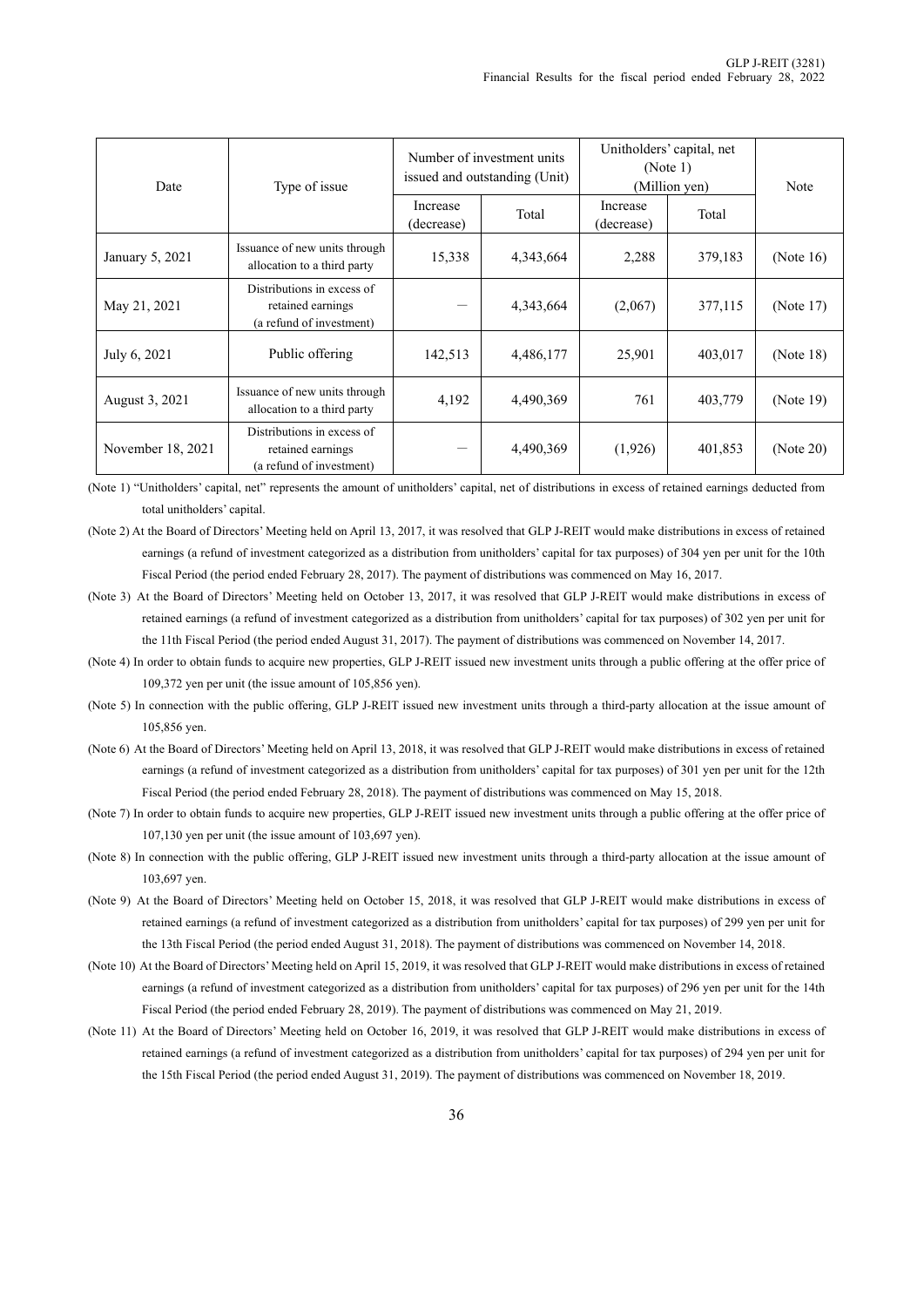- (Note 12) At the Board of Directors' Meeting held on April 15, 2020, it was resolved that GLP J-REIT would make distributions in excess of retained earnings (a refund of investment categorized as a distribution from unitholders' capital for tax purposes) of 294 yen per unit for the 16th Fiscal Period (the period ended February 29, 2020). The payment of distributions was commenced on May 19, 2020.
- (Note 13) In order to obtain funds to acquire new properties, GLP J-REIT issued new investment units through an international offering at the offer price of 142,956 yen per unit (the issue amount of 138,407 yen).
- (Note 14) At the Board of Directors' Meeting held on October 13, 2020, it was resolved that GLP J-REIT would make distributions in excess of retained earnings (a refund of investment categorized as a distribution from unitholders' capital for tax purposes) of 397 yen per unit for the 17th Fiscal Period (the period ended August 31, 2020). The payment of distributions was commenced on November 18, 2020.
- (Note 15) In order to obtain funds to acquire new properties, GLP J-REIT issued new investment units through a public offering at the offer price of 154,154 yen per unit (the issue amount of 149,214 yen).
- (Note 16) In connection with the public offering, GLP J-REIT issued new investment units through a third-party allocation at the issue amount of 149,214 yen.
- (Note 17) At the Board of Directors' Meeting held on April 14, 2021, it was resolved that GLP J-REIT would make distributions in excess of retained earnings (a refund of investment categorized as a distribution from unitholders' capital for tax purposes) of 476 yen per unit for the 18th Fiscal Period (the period ended February 28, 2021). The payment of distributions was commenced on May 21, 2021.
- (Note 18) In order to obtain funds to acquire new properties, GLP J-REIT issued new investment units through a public offering at the offer price of 187,768 yen per unit (the issue amount of 181,751 yen).
- (Note 19) In connection with the public offering, GLP J-REIT issued new investment units through a third-party allocation at the issue amount of 181,751 yen.
- (Note 20) At the Board of Directors' Meeting held on October 13, 2021, it was resolved that GLP J-REIT would make distributions in excess of retained earnings (a refund of investment categorized as a distribution from unitholders' capital for tax purposes) of 429 yen per unit for the 19th Fiscal Period (the period ended August 31, 2021). The payment of distributions was commenced on November 18, 2021.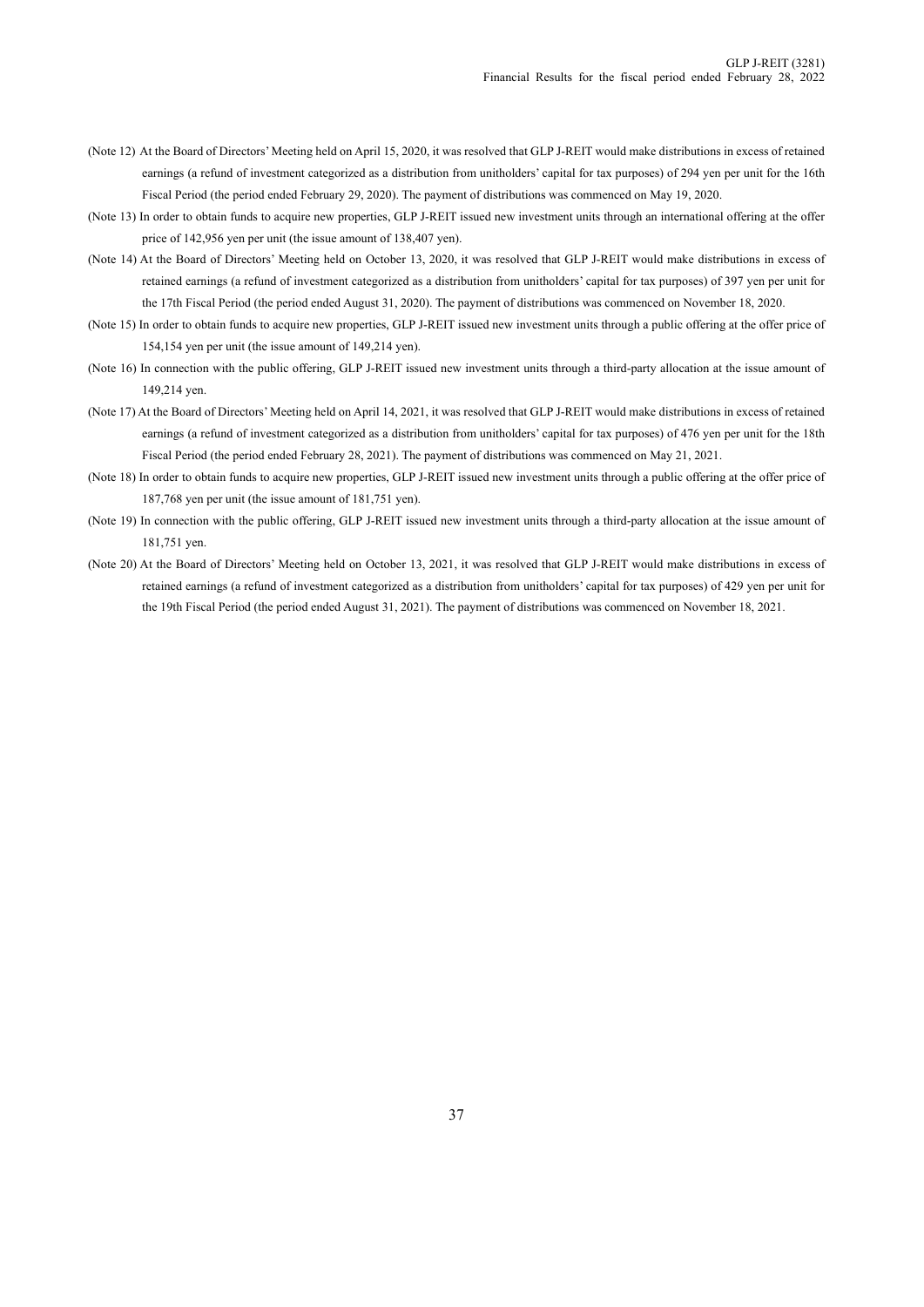# **3. Reference Information**

(1) Price Information on Investment Assets

(i) Investment Status

|                                                |                            |                       | Prior Period                            | <b>Current Period</b> |                                         |  |
|------------------------------------------------|----------------------------|-----------------------|-----------------------------------------|-----------------------|-----------------------------------------|--|
|                                                | Area                       |                       | August 31, 2021                         | February 28, 2022     |                                         |  |
| Type of asset                                  | (Note 1)                   |                       | Total amount held Ratio to total assets |                       | Total amount held Ratio to total assets |  |
|                                                |                            | (Million yen)         | (%)                                     | (Million yen)         | (%)                                     |  |
|                                                |                            | (Note 2)              | (Note 3)                                | (Note 2)              | (Note 3)                                |  |
|                                                | Tokyo<br>metropolitan area | 504,526               | 64.2                                    | 503,102               | 64.4                                    |  |
| Property and<br>equipment in trust<br>(Note 4) | Greater Osaka<br>area      | 161,094               | 20.5                                    | 154,298               | 19.7                                    |  |
|                                                | Other                      | 88,525                | 11.3                                    | 87,920                | 11.2                                    |  |
| Sub Total                                      |                            | 754,145               | 96.0                                    | 745,320               | 95.3                                    |  |
| Deposits and other assets                      |                            |                       | 4.0                                     | 36,348                | 4.7                                     |  |
| Total assets (Notes 5 and 6)                   |                            | 785,480<br>[754, 145] | 100.0<br>[96.0]                         | 781,668<br>[745, 320] | 100.0<br>[95.3]                         |  |

|                            | Amount<br>(Million yen) | As a ratio to total<br>assets $(\% )$<br>(Note 3) | Amount<br>(Million yen) | As a ratio to total<br>assets $(\% )$<br>(Note 3) |  |
|----------------------------|-------------------------|---------------------------------------------------|-------------------------|---------------------------------------------------|--|
| Total liabilities (Note 5) | 369,937                 | 47.1                                              | 371,292                 | 47.5                                              |  |
| Total net assets (Note 5)  | 415,543                 | 52.9                                              | 410.375                 | 52.5                                              |  |

(Note 1) "Tokyo metropolitan area" includes Tokyo, Kanagawa, Saitama, Chiba, Ibaraki, Tochigi, Gunma and Yamanashi prefectures. "Greater Osaka area" includes Osaka, Hyogo, Kyoto, Shiga, Nara and Wakayama prefectures. "Other" includes areas other than above.

- (Note 2) "Total amount held" represents the book value (for property and equipment or property and equipment in trust, the book value after deducting depreciation).
- (Note 3) "Ratio to total assets" is rounded to the first decimal place.

(Note 4) The amount of property and equipment in trust does not include the amount of construction in progress and construction in progress in trust. The amount of property and equipment in trust in Tokyo metropolitan area includes the book value of vehicles.

(Note 5) The book value is stated for "total assets", "total liabilities" and "total net assets".

(Note 6) The figures in square brackets represent the holding properties portion to total assets.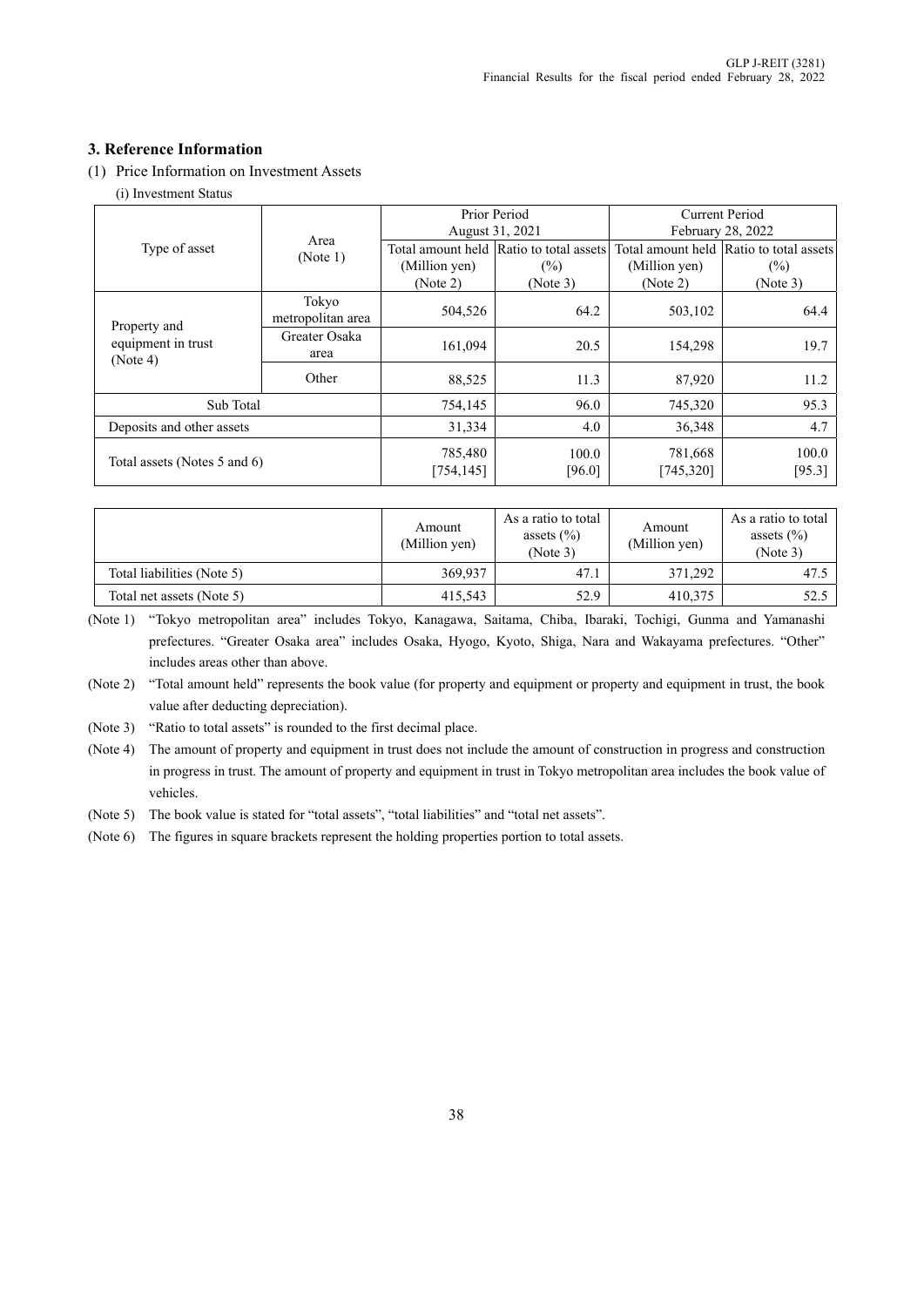### (ii) Portfolio Overview

|                    | at the fiscal period end. Each figure in this table is the information as 014 cordary 20, 2022 unless otherwise stated. |                                       |                             |                                     |                             |                                                |                                              |                             |                         |
|--------------------|-------------------------------------------------------------------------------------------------------------------------|---------------------------------------|-----------------------------|-------------------------------------|-----------------------------|------------------------------------------------|----------------------------------------------|-----------------------------|-------------------------|
| Property<br>number | Property name                                                                                                           | Acquisition<br>price<br>(Million yen) | Book value<br>(Million yen) | Appraisal<br>value<br>(Million yen) | Share<br>$(\%)$<br>(Note 3) | Leasable area<br>(m <sup>2</sup> )<br>(Note 4) | Leased area<br>(m <sup>2</sup> )<br>(Note 5) | Occupa-<br>ncy ratio<br>(%) | Number<br>of<br>tenants |
|                    |                                                                                                                         | (Note 1)                              |                             | (Note 2)                            |                             |                                                |                                              | (Note 6)                    | (Note 7)                |
| Tokyo-1            | <b>GLP</b> Tokyo                                                                                                        | 22,700                                | 21,268                      | 33,300                              | 2.9                         | 56,757.92                                      | 56,757.92                                    | 100.0                       | 3                       |
| Tokyo-2            | GLP Higashi-<br>Ogishima                                                                                                | 4,980                                 | 4,772                       | 7,480                               | 0.6                         | 34,582.00                                      | 34,582.00                                    | 100.0                       | $\mathbf{1}$            |
| Tokyo-3            | GLP Akishima                                                                                                            | 7,555                                 | 7,248                       | 10,600                              | 1.0                         | 27,356.63                                      | 27,356.63                                    | 100.0                       | 3                       |
| Tokyo-4            | <b>GLP</b> Tomisato                                                                                                     | 4,990                                 | 4,391                       | 6,940                               | 0.6                         | 27,042.59                                      | 27,042.59                                    | 100.0                       | $\mathbf{1}$            |
| Tokyo-5            | GLP Narashino II                                                                                                        | 15,220                                | 14,476                      | 20,200                              | 2.0                         | 101,623.60                                     | 75,543.84                                    | 74.3                        | $\mathfrak{Z}$          |
| Tokyo-6            | GLP Funabashi                                                                                                           | 1,720                                 | 1,868                       | 2,300                               | 0.2                         | 10,465.03                                      | 10,465.03                                    | 100.0                       | $\mathbf{1}$            |
| Tokyo-7            | <b>GLP</b> Kazo                                                                                                         | 11,500                                | 10,226                      | 16,200                              | 1.5                         | 76,532.71                                      | 76,532.71                                    | 100.0                       | $\mathbf{1}$            |
| Tokyo-8            | GLP Fukaya                                                                                                              | 2,380                                 | 2,116                       | 3,210                               | 0.3                         | 19,706.00                                      | 19,706.00                                    | 100.0                       | $\mathbf{1}$            |
| Tokyo-9            | <b>GLP</b> Sugito II                                                                                                    | 19,000                                | 16,934                      | 28,400                              | 2.4                         | 101,272.40                                     | 100,345.84                                   | 99.1                        | 5                       |
| Tokyo-10           | GLP Iwatsuki                                                                                                            | 6,940                                 | 6,310                       | 10,900                              | 0.9                         | 31,839.99                                      | 31,839.99                                    | 100.0                       | $\mathbf{1}$            |
| Tokyo-11           | <b>GLP</b> Kasukabe                                                                                                     | 4,240                                 | 3,788                       | 6,110                               | 0.5                         | 18,460.73                                      | 18,460.73                                    | 100.0                       | $\mathbf{1}$            |
| Tokyo-12           | GLP Koshigaya II                                                                                                        | 9,780                                 | 9,000                       | 15,500                              | 1.3                         | 43,533.28                                      | 43,533.28                                    | 100.0                       | 2                       |
| Tokyo-13           | <b>GLP</b> Misato II                                                                                                    | 14,868                                | 13,735                      | 24,400                              | 1.9                         | 59,208.59                                      | 59,208.59                                    | 100.0                       | $\overline{2}$          |
| Tokyo-14           | GLP Tatsumi                                                                                                             | 4,960                                 | 4,772                       | 7,220                               | 0.6                         | 12,925.58                                      | 12,925.58                                    | 100.0                       | $\mathbf{1}$            |
| Tokyo-15           | GLP Hamura                                                                                                              | 7,660                                 | 7,126                       | 10,700                              | 1.0                         | 40,277.93                                      | 40,277.93                                    | 100.0                       | $\mathbf{1}$            |
| Tokyo-16           | GLP Funabashi III                                                                                                       | 3,050                                 | 2,912                       | 4,880                               | 0.4                         | 18,281.84                                      | 18,281.84                                    | 100.0                       | $\mathbf{1}$            |
| Tokyo-17           | GLP Sodegaura                                                                                                           | 6,150                                 | 5,500                       | 8,410                               | 0.8                         | 45,582.06                                      | 45,582.06                                    | 100.0                       | 1                       |
| Tokyo-18           | GLP Urayasu III                                                                                                         | 18,760                                | 17,482                      | 24,800                              | 2.4                         | 64,198.11                                      | 64,198.11                                    | 100.0                       | $\sqrt{2}$              |
| Tokyo-19           | GLP Tatsumi IIa                                                                                                         | 6,694                                 | 6,550                       | 9,230                               | 0.9                         | 17,108.52                                      | 17,108.52                                    | 100.0                       | $\mathbf{1}$            |
| Tokyo-21           | <b>GLP</b> Tokyo II                                                                                                     | 36,373                                | 34,144                      | 51,400                              | 4.7                         | 79,073.21                                      | 79,073.21                                    | 100.0                       | 6                       |
| Tokyo-23           | GLP Shinkiba                                                                                                            | 11,540                                | 11,396                      | 15,100                              | 1.5                         | 18,341.73                                      | 18,341.73                                    | 100.0                       | $\mathbf{1}$            |
| Tokyo-24           | <b>GLP</b> Narashino                                                                                                    | 5,320                                 | 5,234                       | 6,020                               | 0.7                         | 23,548.03                                      | 23,548.03                                    | 100.0                       | 3                       |
| Tokyo-26           | <b>GLP</b> Sugito                                                                                                       | 8,481                                 | 8,076                       | 11,000                              | 1.1                         | 58,918.12                                      | 58,918.12                                    | 100.0                       | $\mathbf{1}$            |
| Tokyo-27           | GLP Matsudo                                                                                                             | 2,356                                 | 2,429                       | 3,470                               | 0.3                         | 14,904.60                                      | 14,904.60                                    | 100.0                       | $\mathbf{1}$            |
| Tokyo-28           | <b>GLP-MFLP</b><br>Ichikawa Shiohama<br>(Note 8)                                                                        | 15,500                                | 14,929                      | 18,850                              | 2.0                         | 50,813.07                                      | 50,813.07                                    | 100.0                       | 5                       |
| Tokyo-29           | GLP Atsugi II                                                                                                           | 21,100                                | 19,949                      | 27,800                              | 2.7                         | 74,176.27                                      | 74,176.27                                    | 100.0                       | $\overline{c}$          |
| Tokyo-30           | GLP Yoshimi                                                                                                             | 11,200                                | 10,465                      | 13,500                              | 1.4                         | 62,362.89                                      | 62,362.89                                    | 100.0                       | $\mathbf{1}$            |
| Tokyo-31           | GLP Noda-<br>Yoshiharu                                                                                                  | 4,496                                 | 4,323                       | 5,820                               | 0.6                         | 26,631.40                                      | 26,631.40                                    | 100.0                       | $\mathbf{1}$            |
| Tokyo-32           | <b>GLP</b> Urayasu                                                                                                      | 7,440                                 | 7,392                       | 8,490                               | 1.0                         | 25,839.60                                      | 25,839.60                                    | 100.0                       | $\mathbf{1}$            |
| Tokyo-33           | GLP Funabashi II                                                                                                        | 7,789                                 | 7,650                       | 9,050                               | 1.0                         | 34,699.09                                      | 34,349.01                                    | 99.0                        | $\mathbf{1}$            |
| Tokyo-34           | <b>GLP</b> Misato                                                                                                       | 16,939                                | 16,621                      | 19,800                              | 2.2                         | 46,892.00                                      | 46,892.00                                    | 100.0                       | $\mathbf{1}$            |
| Tokyo-35           | GLP Shinsuna                                                                                                            | 18,300                                | 18,210                      | 20,700                              | 2.3                         | 44,355.46                                      | 44,355.46                                    | 100.0                       | 5                       |
| Tokyo-36           | GLP Shonan                                                                                                              | 5,870                                 | 5,816                       | 6,620                               | $0.8\,$                     | 23,832.60                                      | 23,832.60                                    | 100.0                       | $\mathbf{1}$            |

The following table summarizes the beneficiary rights of real estate in trust or the real estate properties in trust held by GLP J-REIT at the fiscal period end. Each figure in this table is the information as of February 28, 2022 unless otherwise stated.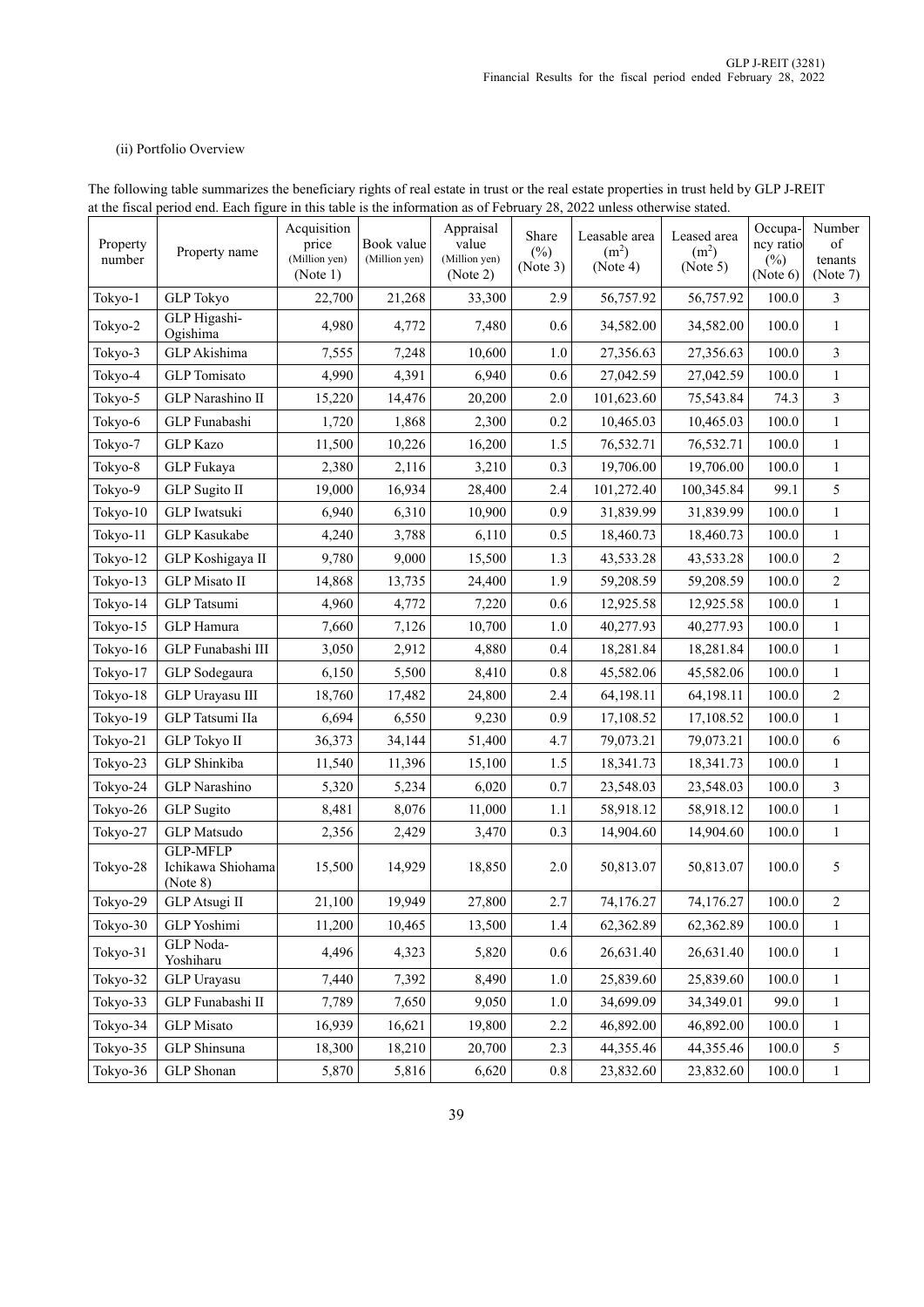| Property<br>number | Property name                    | Acquisition<br>price<br>(Million yen)<br>(Note 1) | Book value<br>(Million yen) | Appraisal<br>value<br>(Million yen)<br>(Note 2) | Share<br>$(\%)$<br>(Note 3) | Leasable area<br>(m <sup>2</sup> )<br>(Note 4) | Leased area<br>(m <sup>2</sup> )<br>(Note 5) | Occupa-<br>ncy ratio<br>(%)<br>(Note 6) | Number<br>of<br>tenants<br>(Note 7) |
|--------------------|----------------------------------|---------------------------------------------------|-----------------------------|-------------------------------------------------|-----------------------------|------------------------------------------------|----------------------------------------------|-----------------------------------------|-------------------------------------|
| Tokyo-37           | GLP Yokohama                     | 40,420                                            | 40,621                      | 45,800                                          | 5.2                         | 95,312.41                                      | 95,312.41                                    | 100.0                                   | 5                                   |
| Tokyo-38           | GLP Kawajima                     | 12,150                                            | 12,043                      | 13,100                                          | 1.6                         | 42,187.92                                      | 42,187.92                                    | 100.0                                   | 3                                   |
| Tokyo-39           | GLP Funabashi IV                 | 7,710                                             | 7,742                       | 8,890                                           | 1.0                         | 31,576.60                                      | 31,576.60                                    | 100.0                                   | $\mathbf{1}$                        |
| Tokyo-40           | GLP Higashi-<br>Ogishima II      | 2,365                                             | 2,468                       | 2,770                                           | 0.3                         | 11,362.32                                      | 11,362.32                                    | 100.0                                   | $\mathbf{1}$                        |
| Tokyo-41           | <b>GLP</b> Sayama<br>Hidaka II   | 21,630                                            | 21,485                      | 23,800                                          | 2.8                         | 75,719.13                                      | 75,719.13                                    | 100.0                                   | $\overline{c}$                      |
| Tokyo-42           | GLP Higashi-<br>Ogishima III     | 6,320                                             | 6,516                       | 7,010                                           | 0.8                         | 29,787.10                                      | 29,787.10                                    | 100.0                                   | $\mathbf{1}$                        |
| Tokyo-43           | GLP Urayasu II                   | 16,885                                            | 16,838                      | 18,100                                          | 2.2                         | 47,192.44                                      | 47,192.44                                    | 100.0                                   | $\mathbf{1}$                        |
| Tokyo-44           | GLP Kashiwa II                   | 8,106                                             | 8,061                       | 9,160                                           | 1.0                         | 32,363.57                                      | 32,363.57                                    | 100.0                                   | $\mathbf{1}$                        |
| Tokyo-45           | GLP Yachiyo II                   | 13,039                                            | 12,930                      | 14,800                                          | 1.7                         | 54,240.25                                      | 54,240.25                                    | 100.0                                   | $\mathbf{1}$                        |
| Tokyo-46           | <b>GLP</b> Zama<br>(Note 9)      | 29,653                                            | 29,757                      | 31,010                                          | 3.8                         | 79,908.14                                      | 79,865.71                                    | 99.9                                    | 19                                  |
| Tokyo-47           | <b>GLP</b> Niiza                 | 7,191                                             | 7,198                       | 8,600                                           | 0.9                         | 30,017.25                                      | 30,017.25                                    | 100.0                                   | $\mathbf{1}$                        |
| Tokyo-48           | <b>GLP</b> Sayama<br>Hidaka I    | 10,300                                            | 10,316                      | 12,200                                          | 1.3                         | 39,579.04                                      | 39,579.04                                    | 100.0                                   | $\mathbf{1}$                        |
| Osaka-1            | <b>GLP</b> Hirakata              | 4,750                                             | 4,484                       | 6,790                                           | 0.6                         | 29,829.56                                      | 29,829.56                                    | 100.0                                   | $\mathbf{1}$                        |
| Osaka-2            | GLP Hirakata II                  | 7,940                                             | 7,395                       | 11,400                                          | 1.0                         | 43,283.01                                      | 43,283.01                                    | 100.0                                   | $\mathbf{1}$                        |
| Osaka-3            | GLP Maishima II<br>(Note $10$ )  | 3,283                                             | 3,298                       | 4,590                                           | 0.4                         | 56,511.10                                      | 56,511.10                                    | 100.0                                   | $\mathbf{1}$                        |
| Osaka-4            | GLP Tsumori                      | 1,990                                             | 1,999                       | 3,010                                           | 0.3                         | 16,080.14                                      | 16,080.14                                    | 100.0                                   | $\mathbf{1}$                        |
| Osaka-5            | <b>GLP Rokko</b>                 | 5,160                                             | 4,903                       | 7,090                                           | 0.7                         | 39,339.00                                      | 39,339.00                                    | 100.0                                   | $\mathbf{1}$                        |
| Osaka-6            | GLP Amagasaki                    | 24,963                                            | 22,590                      | 33,800                                          | 3.2                         | 110,224.41                                     | 110,224.41                                   | 100.0                                   | 7                                   |
| Osaka-7            | GLP Amagasaki II                 | 2,040                                             | 1,988                       | 2,840                                           | 0.3                         | 12,315.21                                      | 12,315.21                                    | 100.0                                   | $\mathbf{1}$                        |
| Osaka-8            | <b>GLP</b> Nara                  | 2,410                                             | 1,945                       | 3,040                                           | 0.3                         | 19,545.35                                      | 19,545.35                                    | 100.0                                   | $\mathbf{1}$                        |
| Osaka-9            | <b>GLP</b> Sakai                 | 2,000                                             | 1,732                       | 2,470                                           | 0.3                         | 10,372.10                                      | 10,372.10                                    | 100.0                                   | $\mathbf{1}$                        |
| Osaka-10           | <b>GLP Rokko II</b>              | 3,430                                             | 2,988                       | 4,660                                           | 0.4                         | 20,407.30                                      | 20,407.30                                    | 100.0                                   | $\mathbf{1}$                        |
| Osaka-11           | GLP Kadoma                       | 2,430                                             | 2,380                       | 3,670                                           | 0.3                         | 12,211.73                                      | 12,211.73                                    | 100.0                                   | $\mathbf{1}$                        |
| Osaka-13           | <b>GLP</b> Fukusaki<br>(Note 11) | 1,964                                             | 1,690                       | 2,500                                           | 0.3                         | 12,083.91                                      | 12,083.91                                    | 100.0                                   | $\mathbf{1}$                        |
| Osaka-14           | GLP Kobe-Nishi                   | 7,150                                             | 6,393                       | 8,150                                           | $0.9\,$                     | 35,417.31                                      | 35,417.31                                    | 100.0                                   | $\,1$                               |
| Osaka-15           | GLP Fukaehama                    | 4,798                                             | 4.460                       | 5,180                                           | 0.6                         | 19,386.00                                      | 19,386.00                                    | 100.0                                   | 1                                   |
| Osaka-16           | GLP Maishima I                   | 19,390                                            | 18,441                      | 21,300                                          | 2.5                         | 72,948.78                                      | 72,948.78                                    | 100.0                                   | $\mathbf{1}$                        |
| Osaka-17           | <b>GLP</b> Osaka                 | 36,000                                            | 34,898                      | 43,600                                          | 4.6                         | 128,520.37                                     | 128,342.94                                   | 99.9                                    | 11                                  |
| Osaka-18           | <b>GLP</b> Settsu                | 7,300                                             | 7,331                       | 8,150                                           | 0.9                         | 38,997.24                                      | 38,997.24                                    | 100.0                                   | 1                                   |
| Osaka-19           | GLP Nishinomiya                  | 2,750                                             | 2,750                       | 2,980                                           | 0.4                         | 19,766.00                                      | 19,766.00                                    | 100.0                                   | $\mathbf{1}$                        |
| Osaka-20           | GLP Shiga                        | 4,550                                             | 4,600                       | 4,840                                           | 0.6                         | 29,848.70                                      | 29,848.70                                    | 100.0                                   | 1                                   |
| Osaka-21           | GLP Neyagawa                     | 8,100                                             | 7,833                       | 9,350                                           | 1.0                         | 26,938.02                                      | 26,938.02                                    | 100.0                                   | $\mathbf{1}$                        |
| Osaka-22           | <b>GLP Rokko III</b>             | 7,981                                             | 7,922                       | 9,270                                           | 1.0                         | 31,239.46                                      | 31,239.46                                    | 100.0                                   | 2                                   |
| Osaka-23           | <b>GLP Rokko IV</b>              | 2,175                                             | 2,266                       | 2,870                                           | 0.3                         | 12,478.46                                      | 12,478.46                                    | 100.0                                   | 1                                   |
| Other-1            | GLP Morioka                      | 808                                               | 694                         | 868                                             | 0.1                         | 10,253.80                                      | 10,253.80                                    | 100.0                                   | $\mathbf{1}$                        |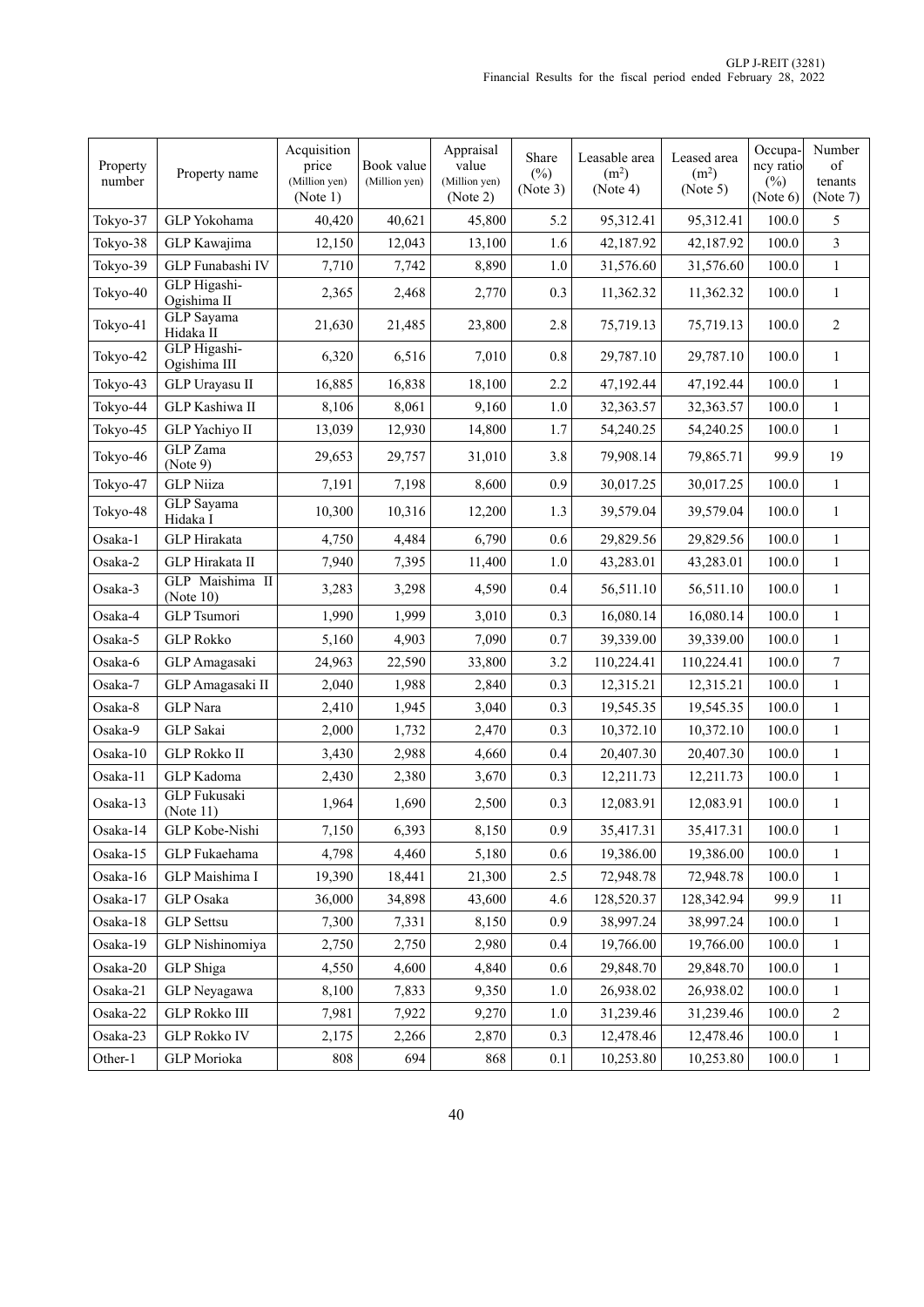| Property<br>number | Property name     | Acquisition<br>price<br>(Million yen)<br>(Note 1) | Book value<br>(Million yen) | Appraisal<br>value<br>(Million yen)<br>(Note 2) | Share<br>$(\%)$<br>(Note 3) | Leasable area<br>(m <sup>2</sup> )<br>(Note 4) | Leased area<br>(m <sup>2</sup> )<br>(Note 5) | Occupa-<br>ncy ratio<br>$(\%)$<br>(Note 6) | Number<br>of<br>tenants<br>(Note 7) |
|--------------------|-------------------|---------------------------------------------------|-----------------------------|-------------------------------------------------|-----------------------------|------------------------------------------------|----------------------------------------------|--------------------------------------------|-------------------------------------|
| Other-2            | GLP Tomiya        | 3,102                                             | 2,787                       | 4,040                                           | 0.4                         | 20,466.98                                      | 20,466.98                                    | 100.0                                      | 1                                   |
| Other-3            | GLP Koriyama I    | 4,100                                             | 3,556                       | 4,770                                           | 0.5                         | 24,335.96                                      | 24,335.96                                    | 100.0                                      | $\mathbf{1}$                        |
| Other-4            | GLP Koriyama III  | 2,620                                             | 2,567                       | 2,970                                           | 0.3                         | 27,671.51                                      | 27,671.51                                    | 100.0                                      | $\overline{4}$                      |
| Other-5            | <b>GLP</b> Tokai  | 6,210                                             | 5,755                       | 9,220                                           | 0.8                         | 32,343.31                                      | 32,343.31                                    | 100.0                                      | $\mathbf{1}$                        |
| Other-6            | GLP Hayashima     | 1,190                                             | 1,177                       | 1,820                                           | 0.2                         | 13,527.76                                      | 13,527.76                                    | 100.0                                      | $\mathbf{1}$                        |
| Other-7            | GLP Hayashima II  | 2,460                                             | 2,063                       | 3,130                                           | 0.3                         | 14,447.48                                      | 14,447.48                                    | 100.0                                      | $\mathbf{1}$                        |
| Other-8            | GLP Kiyama        | 5,278                                             | 4,311                       | 6,610                                           | 0.7                         | 23,455.96                                      | 23,455.96                                    | 100.0                                      | $\mathbf{1}$                        |
| Other-10           | GLP Sendai        | 5,620                                             | 5,049                       | 7,940                                           | 0.7                         | 37,256.23                                      | 37,256.23                                    | 100.0                                      | $\mathbf{1}$                        |
| Other-11           | <b>GLP</b> Ebetsu | 1,580                                             | 1,375                       | 2,470                                           | 0.2                         | 18,489.25                                      | 18,489.25                                    | 100.0                                      | $\mathbf{1}$                        |
| Other-12           | GLP Kuwana        | 3,650                                             | 3,173                       | 4,560                                           | 0.5                         | 20,402.12                                      | 20,402.12                                    | 100.0                                      | $\mathbf{1}$                        |
| Other-14           | <b>GLP</b> Komaki | 10,748                                            | 9,803                       | 16,000                                          | 1.4                         | 52,709.97                                      | 52,709.97                                    | 100.0                                      | $\overline{2}$                      |
| Other-15           | GLP Ogimachi      | 1,460                                             | 1,359                       | 1,690                                           | 0.2                         | 13,155.28                                      | 13,155.28                                    | 100.0                                      | $\mathbf{1}$                        |
| Other-16           | GLP Hiroshima     | 3,740                                             | 3,480                       | 4,680                                           | 0.5                         | 21,003.04                                      | 21,003.04                                    | 100.0                                      | $\overline{2}$                      |
| Other-19           | <b>GLP</b> Tosu I | 9,898                                             | 8,864                       | 11,300                                          | 1.3                         | 74,860.38                                      | 74,860.38                                    | 100.0                                      | $\mathbf{1}$                        |
| Other-20           | GLP Tomiya IV     | 5,940                                             | 5,578                       | 6,890                                           | 0.8                         | 32,562.60                                      | 32,562.60                                    | 100.0                                      | $\mathbf{1}$                        |
| Other-21           | GLP Soja I        | 12,800                                            | 12,239                      | 13,800                                          | 1.6                         | 63,015.53                                      | 60,310.38                                    | 95.7                                       | 5                                   |
| Other-22           | GLP Soja II       | 12,700                                            | 12,122                      | 13,600                                          | 1.6                         | 63,234.92                                      | 62,986.79                                    | 99.6                                       | 5                                   |
| Other-23           | GLP Fujimae       | 1,980                                             | 1,959                       | 2,290                                           | 0.3                         | 12,609.00                                      | 12,609.00                                    | 100.0                                      | $\mathbf{1}$                        |
|                    | Total portfolio   | 780,062                                           | 745,320                     | 983,838                                         | 100.0                       | 3,333,934.02                                   | 3,303,404.47                                 | 99.1                                       | 170                                 |

(Note 1) "Acquisition price" represents the purchase amount (excluding acquisition costs and consumption taxes) of each property or beneficiary right in trust as stated in the Sales and Purchase Contract or the Price Agreement associated to the Contract.

(Note 2) "Appraisal value" represents the appraisal value or research price as set forth on the relevant study reports by real estate appraisers as of the balance sheet date in accordance with the policy prescribed in the Articles of Incorporation of GLP J-REIT and the rules of the Investment Trusts Association, Japan.

(Note 3) "Share" is the ratio of the acquisition price of each property or property in trust to total acquisition price, and rounded to the first decimal place.

(Note 4) "Leasable area" is the area of property or property in trust that is available for lease in accordance with relevant lease agreements or architectural drawings. The figures are rounded down to the second decimal place. The leasable area may be changed upon renewal of lease agreements.

(Note 5) "Leased area" is the total area leased to building tenants in accordance with the relevant lease agreement of each property or property in trust. The figures are rounded down to the second decimal place. When the property or property in trust is leased through a master lease agreement, the leased area represents the total space actually leased based on the lease agreement concluded with end-tenants.

(Note 6) "Occupancy ratio" is rounded to the first decimal place. However, when it may result in 100.0% after rounding, the figure is rounded down to the first decimal place and shown as 99.9%

(Note 7) "Number of tenants" represents the total number of building tenants stated on the lease agreement of each property or property in trust.

(Note 8) GLP-MFLP Ichikawa Shiohama is a property under joint co-ownership which GLP J-REIT holds 50% beneficiary right of real estate in trust. "Leasable area" and "Leased area" stated above are computed by multiplying 50% of the joint co-ownership ratio.

(Note 9) GLP Zama is a property under joint co-ownership which GLP J-REIT holds 70% beneficiary right of real estate in trust. "Leasable area" stated above is computed by multiplying 70% of the joint co-ownership ratio.

(Note 10) GLP Maishima II was significantly destroyed by the fire accident in the fiscal period ended February 28, 2022. The above "Acquisition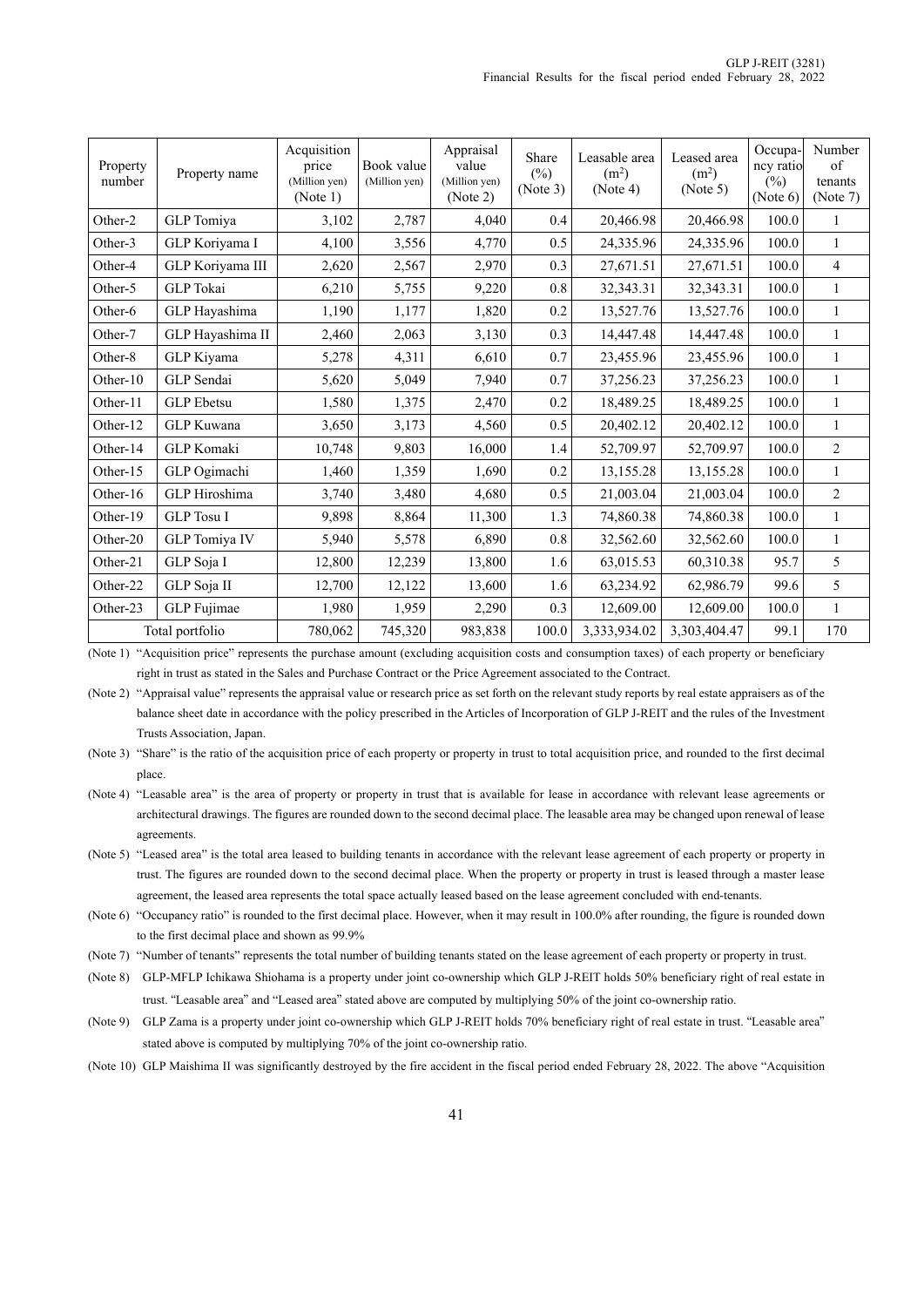price, "Book value," "Appraisal value" and "Share" for this property are stated only for the land portion in trust. The "Leasable area" and "Leased area" are stated based on the lease contract with the tenant before the fire accident. The said lease contract was terminated on February 28, 2022.

(Note 11) As to GLP Fukusaki, GLP J-REIT sold 50% joint co-ownership interests of its trust beneficiary right on December 28, 2021. Accordingly, "Acquisition price," "Book value," "Appraisal value," "Share," "Leasable area" and "Leased area" stated above are computed by multiplying 50% of the joint co-ownership ratio, which GLP J-REIT's holds as of February 28, 2022. The remaining 50% joint coownership interests was also sold on March 1, 2022.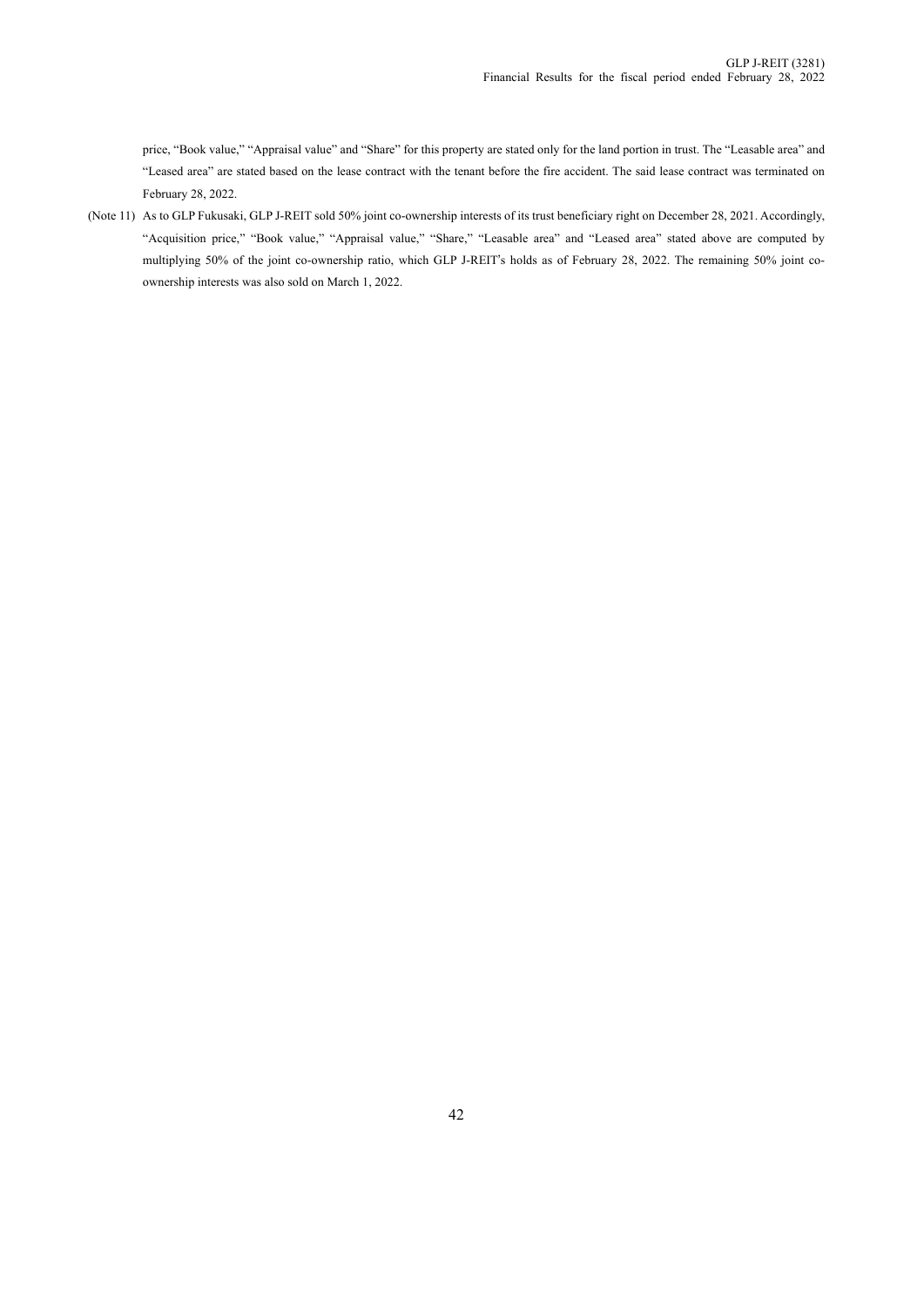# (iii) Overview of Property Leasing and Status of Operating Income

| The 20th Fiscal Period (From September 1, 2021 to February 28, 2022) |                  |                          |              |                     |                     | (Unit in amount: Thousand yen) |                 |
|----------------------------------------------------------------------|------------------|--------------------------|--------------|---------------------|---------------------|--------------------------------|-----------------|
| Property number                                                      | Tokyo-1          | Tokyo-2                  | Tokyo-3      | Tokyo-4             | Tokyo-5             | Tokyo-6                        | Tokyo-7         |
| Property name                                                        | <b>GLP</b> Tokyo | GLP Higashi-<br>Ogishima | GLP Akishima | <b>GLP</b> Tomisato | GLP<br>Narashino II | GLP Funabashi                  | <b>GLP</b> Kazo |
| Operating dates                                                      | 181              | 181                      | 181          | 181                 | 181                 | 181                            | 181             |
| (1) Property-related revenues                                        | 734,922          |                          |              |                     |                     |                                |                 |
| (2) Property-related expenses                                        | 141,992          |                          |              |                     |                     |                                |                 |
| Taxes and dues                                                       | 56,429           |                          |              |                     |                     |                                |                 |
| Property and facility<br>management fees                             | 39,144           | (Note 1)                 | (Note 1)     | (Note 1)            | (Note 1)            | (Note 1)                       | (Note 1)        |
| Utilities                                                            | 40,562           |                          |              |                     |                     |                                |                 |
| Repair and maintenance                                               | 509              |                          |              |                     |                     |                                |                 |
| Casualty insurance                                                   | 1,992            |                          |              |                     |                     |                                |                 |
| Others                                                               | 3,353            |                          |              |                     |                     |                                |                 |
| $(3) NOI((1)-(2))$                                                   | 592,930          | 153,466                  | 220,652      | 151,043             | 315,696             | 51,188                         | 356,390         |
| (4) Depreciation                                                     | 66,917           | 42,058                   | 29,114       | 34,950              | 134,786             | 17,810                         | 89,825          |
| (5) Loss on retirement of<br>noncurrent assets                       |                  |                          |              |                     | 165                 |                                |                 |
| (6) Operating income from<br>property leasing<br>$((3)-(4)-(5))$     | 526,012          | 111,407                  | 191,538      | 116,092             | 180,743             | 33,377                         | 266,564         |
| (7) Capital expenditure                                              | 49,689           | 18,823                   |              | 24,985              | 476,630             | 24,887                         | 45,201          |
| $(8)$ NCF $((3)-(7))$                                                | 543,241          | 134,643                  | 220,652      | 126,058             | (160, 934)          | 26,301                         | 311,189         |

| Property number                                                  | Tokyo-8    | Tokyo-9              | $Tokyo-10$          | Tokyo-11            | Tokyo-12                   | Tokyo-13             | Tokyo-14           |
|------------------------------------------------------------------|------------|----------------------|---------------------|---------------------|----------------------------|----------------------|--------------------|
| Property name                                                    | GLP Fukaya | <b>GLP</b> Sugito II | <b>GLP</b> Iwatsuki | <b>GLP Kasukabe</b> | <b>GLP</b><br>Koshigaya II | <b>GLP</b> Misato II | <b>GLP</b> Tatsumi |
| Operating dates                                                  | 181        | 181                  | 181                 | 181                 | 181                        | 181                  | 181                |
| (1) Property-related revenues                                    |            | 693,054              |                     |                     |                            |                      |                    |
| (2) Property-related expenses                                    |            | 138,613              |                     |                     |                            |                      |                    |
| Taxes and dues                                                   |            | 50,492               |                     |                     |                            |                      |                    |
| Property and facility<br>management fees                         | (Note 1)   | 41,655               | (Note 1)            | (Note 1)            | (Note 1)                   | (Note 1)             | (Note 1)           |
| Utilities                                                        |            | 32,788               |                     |                     |                            |                      |                    |
| Repair and maintenance                                           |            | 5,161                |                     |                     |                            |                      |                    |
| Casualty insurance                                               |            | 3,004                |                     |                     |                            |                      |                    |
| Others                                                           |            | 5,512                |                     |                     |                            |                      |                    |
| $(3) NOI((1)-(2))$                                               | 80,120     | 554,440              | 196,711             | 113,792             | 274,215                    | 434,006              | 121,973            |
| (4) Depreciation                                                 | 28,130     | 135,357              | 41,806              | 22,657              | 56,636                     | 86,067               | 10,961             |
| (5) Loss on retirement of<br>noncurrent assets                   |            |                      |                     |                     |                            |                      |                    |
| (6) Operating income from<br>property leasing<br>$((3)-(4)-(5))$ | 51,989     | 419,082              | 154,905             | 91,134              | 217,578                    | 347,938              | 111,012            |
| (7) Capital expenditure                                          | 5,794      | 47,753               | 15,825              | 11,564              | 6,880                      | 11,783               | 4,320              |
| $(8)$ NCF $((3)-(7))$                                            | 74,326     | 506,686              | 180,886             | 102,228             | 267,335                    | 422,223              | 117,653            |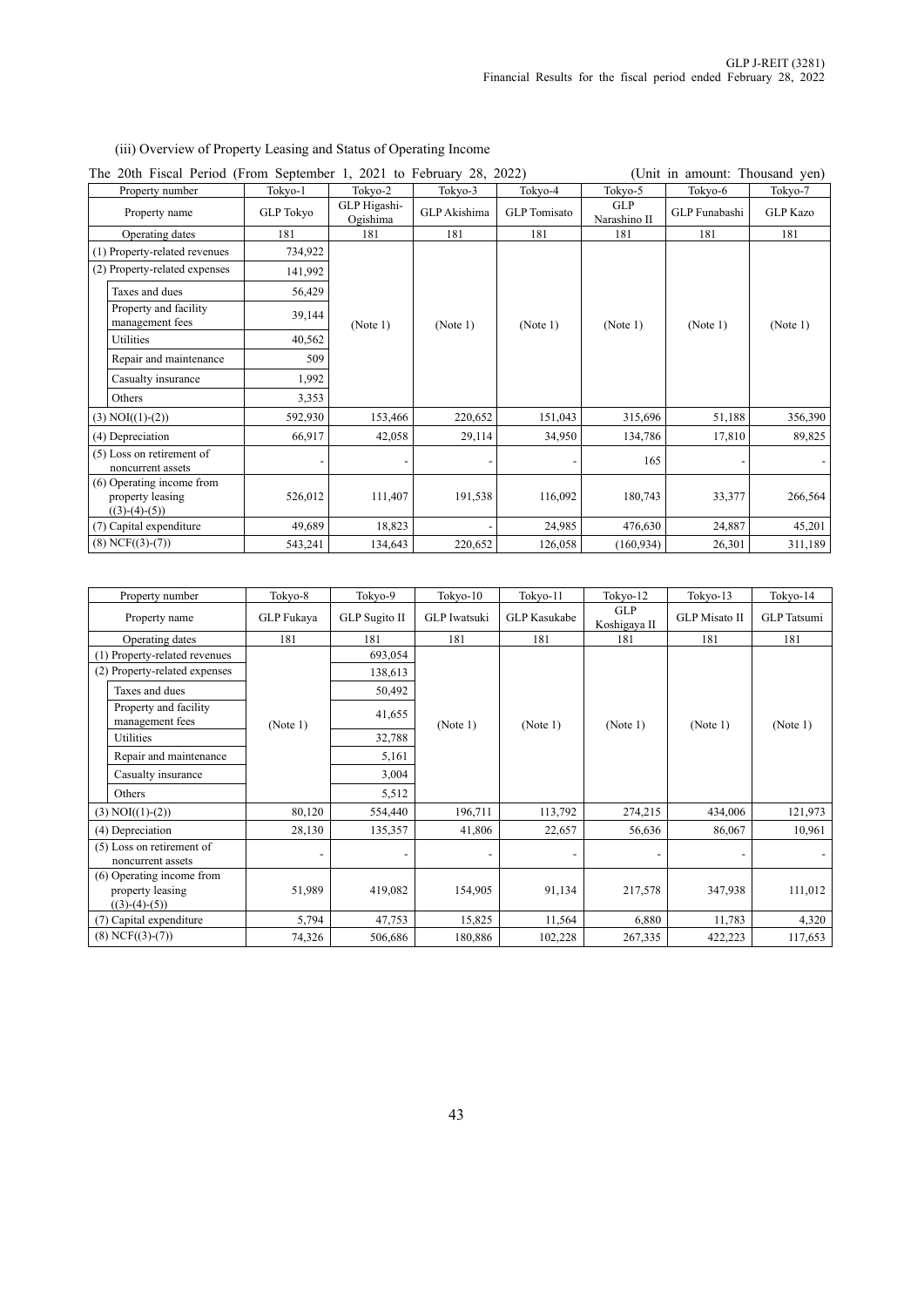| Property number                                                  | Tokyo-15          | Tokyo-16                 | Tokyo-17   | Tokyo-18                 | Tokyo-19    | Tokyo-21   | Tokyo-23   |
|------------------------------------------------------------------|-------------------|--------------------------|------------|--------------------------|-------------|------------|------------|
| Property name                                                    | <b>GLP</b> Hamura | <b>GLP</b>               | <b>GLP</b> | <b>GLP</b>               | <b>GLP</b>  | <b>GLP</b> | <b>GLP</b> |
|                                                                  |                   | Funabashi III            | Sodegaura  | Urayasu III              | Tatsumi IIa | Tokyo II   | Shinkiba   |
| Operating dates                                                  | 181               | 181                      | 181        | 181                      | 181         | 181        | 181        |
| (1) Property-related revenues                                    |                   |                          |            |                          |             | 1,118,030  |            |
| (2) Property-related expenses                                    |                   |                          |            |                          |             | 248,483    |            |
| Taxes and dues                                                   |                   |                          |            |                          |             | 85,241     |            |
| Property and facility<br>management fees                         | (Note 1)          | (Note 1)                 | (Note 1)   | (Note 1)                 | (Note 1)    | 61,638     | (Note 1)   |
| <b>Utilities</b>                                                 |                   |                          |            |                          |             | 84,079     |            |
| Repair and maintenance                                           |                   |                          |            |                          |             | 2,761      |            |
| Casualty insurance                                               |                   |                          |            |                          |             | 3,089      |            |
| Others                                                           |                   |                          |            |                          |             | 11,672     |            |
| $(3) NOI((1)-(2))$                                               | 219,540           | 91,973                   | 189,462    | 453,424                  | 161,362     | 869,546    | 258,247    |
| (4) Depreciation                                                 | 39,325            | 21,204                   | 41,514     | 109,102                  | 21,497      | 184,426    | 19,411     |
| (5) Loss on retirement of<br>noncurrent assets                   |                   | $\overline{\phantom{a}}$ |            | $\overline{\phantom{a}}$ |             |            |            |
| (6) Operating income from<br>property leasing<br>$((3)-(4)-(5))$ | 180,215           | 70,769                   | 147,947    | 344,322                  | 139,864     | 685,120    | 238,836    |
| (7) Capital expenditure                                          |                   | 6,351                    | 290        | 7,418                    | 9,920       | 8,526      | 18,090     |
| $(8)$ NCF $((3)-(7))$                                            | 219,540           | 85,622                   | 189,172    | 446,006                  | 151,442     | 861,020    | 240,157    |

| Property number                                                  | Tokyo-24                | Tokyo-26   | Tokyo-27                 | Tokyo-28                                | Tokyo-29      | Tokyo-30           | Tokyo-31               |
|------------------------------------------------------------------|-------------------------|------------|--------------------------|-----------------------------------------|---------------|--------------------|------------------------|
| Property name                                                    | <b>GLP</b><br>Narashino | GLP Sugito | <b>GLP</b> Matsudo       | <b>GLP-MFLP</b><br>Ichikawa<br>Shiohama | GLP Atsugi II | <b>GLP</b> Yoshimi | GLP Noda-<br>Yoshiharu |
| Operating dates                                                  | 181                     | 181        | 181                      | 181                                     | 181           | 181                | 181                    |
| (1) Property-related revenues                                    | 174,270                 |            |                          | 479,527                                 |               |                    |                        |
| (2) Property-related expenses                                    | 29,815                  |            |                          | 90,984                                  |               |                    |                        |
| Taxes and dues                                                   | 8,072                   |            |                          | 38,933                                  |               |                    |                        |
| Property and facility<br>management fees                         | 9,363                   | (Note 1)   | (Note 1)                 | 25,835                                  | (Note 1)      | (Note 1)           | (Note 1)               |
| Utilities                                                        | 8,282                   |            |                          | 20,225                                  |               |                    |                        |
| Repair and maintenance                                           | 1,485                   |            |                          | 1,826                                   |               |                    |                        |
| Casualty insurance                                               | 566                     |            |                          | 1,601                                   |               |                    |                        |
| Others                                                           | 2,045                   |            |                          | 2,562                                   |               |                    |                        |
| $(3) NOI((1)-(2))$                                               | 144,454                 | 216,049    | 70,820                   | 388,543                                 | 519,683       | 280,565            | 118,044                |
| (4) Depreciation                                                 | 24,911                  | 49,494     | 13,043                   | 64,925                                  | 115,988       | 74,488             | 30,506                 |
| (5) Loss on retirement of<br>noncurrent assets                   |                         |            | $\overline{\phantom{a}}$ |                                         |               |                    |                        |
| (6) Operating income from<br>property leasing<br>$((3)-(4)-(5))$ | 119,543                 | 166,554    | 57,776                   | 323,618                                 | 403,694       | 206,076            | 87,538                 |
| (7) Capital expenditure                                          | 19,100                  | 8,008      | 23,190                   | 21,747                                  | 600           | 2,738              |                        |
| $(8)$ NCF $((3)-(7))$                                            | 125,354                 | 208,041    | 47,630                   | 366,796                                 | 519,083       | 277,827            | 118,044                |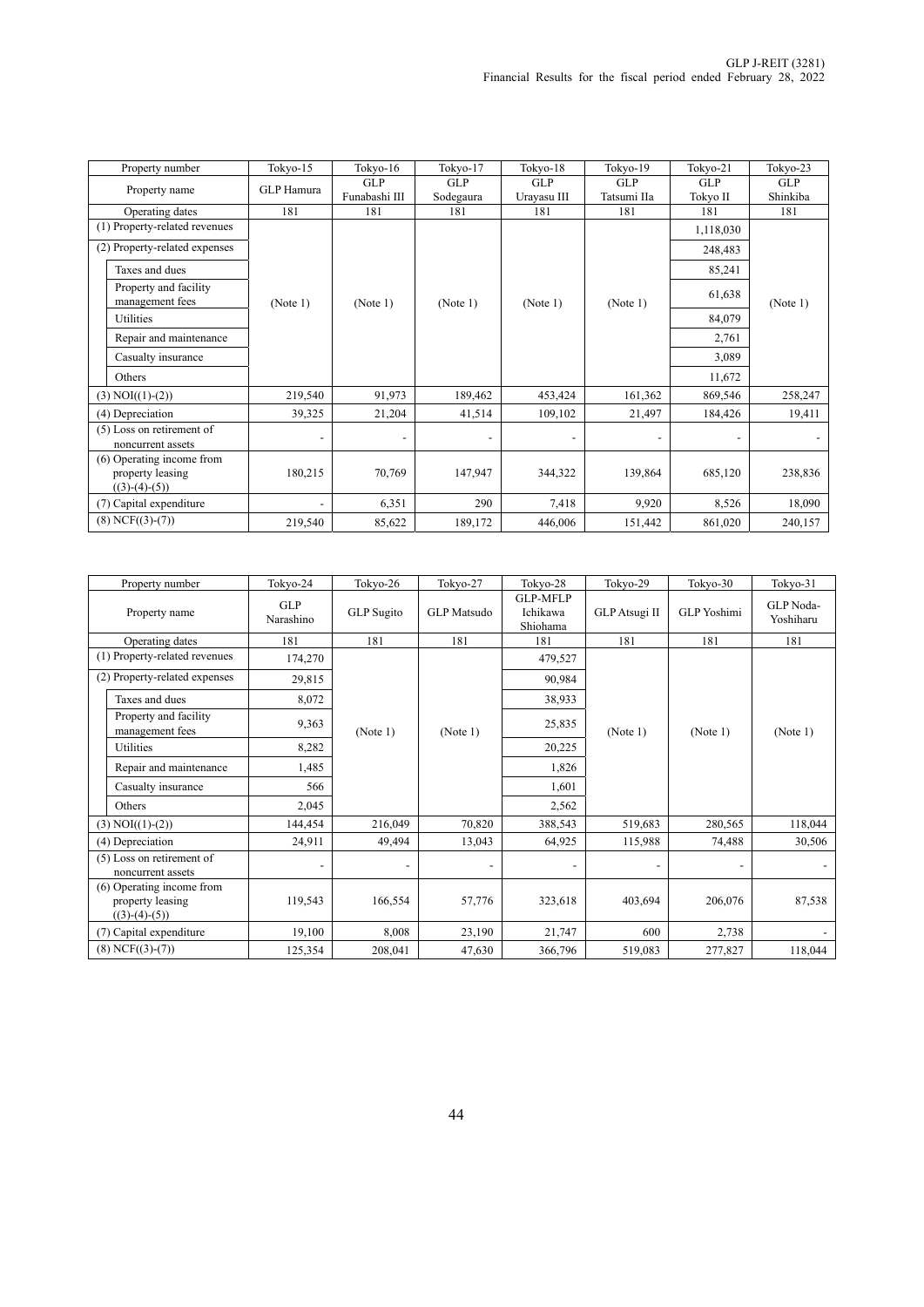| Property number                                                  | Tokyo-32    | Tokyo-33                   | Tokyo-34                 | Tokyo-35     | Tokyo-36   | Tokyo-37               | Tokyo-38               |
|------------------------------------------------------------------|-------------|----------------------------|--------------------------|--------------|------------|------------------------|------------------------|
| Property name                                                    | GLP Urayasu | <b>GLP</b><br>Funabashi II | <b>GLP</b> Misato        | GLP Shinsuna | GLP Shonan | <b>GLP</b><br>Yokohama | <b>GLP</b><br>Kawajima |
| Operating dates                                                  | 181         | 181                        | 181                      | 181          | 181        | 181                    | 181                    |
| (1) Property-related revenues                                    |             |                            |                          | 479,093      |            | 961,401                | 315,273                |
| (2) Property-related expenses                                    |             |                            |                          | 68,854       |            | 163,916                | 65,718                 |
| Taxes and dues                                                   |             |                            |                          | 32,244       |            | 60,709                 | 29,917                 |
| Property and facility<br>management fees                         | (Note 1)    | (Note 1)                   | (Note 1)                 | 18,717       | (Note 1)   | 49,987                 | 19,022                 |
| Utilities                                                        |             |                            |                          | 14,291       |            | 46,563                 | 13,472                 |
| Repair and maintenance                                           |             |                            |                          | 895          |            | 820                    | 42                     |
| Casualty insurance                                               |             |                            |                          | 1,425        |            | 3,496                  | 1,509                  |
| Others                                                           |             |                            |                          | 1,280        |            | 2,338                  | 1,754                  |
| $(3) NOI((1)-(2))$                                               | 155,895     | 176,717                    | 369,324                  | 410,239      | 142,059    | 797,485                | 249,554                |
| (4) Depreciation                                                 | 34,900      | 37,152                     | 54,034                   | 39,950       | 24,705     | 98,130                 | 58,911                 |
| (5) Loss on retirement of<br>noncurrent assets                   |             | $\overline{\phantom{a}}$   | $\overline{\phantom{a}}$ |              |            |                        |                        |
| (6) Operating income from<br>property leasing<br>$((3)-(4)-(5))$ | 120,995     | 139,564                    | 315,290                  | 370,288      | 117,353    | 699,354                | 190,643                |
| (7) Capital expenditure                                          | 22,411      | 3,600                      | 7,620                    | 319          | 13,030     | 80,208                 |                        |
| $(8)$ NCF $((3)-(7))$                                            | 133,484     | 173,117                    | 361,704                  | 409,920      | 129,029    | 717,277                | 249,554                |

| Property number                                | Tokyo-39                   | Tokyo-40                              | Tokyo-41                          | Tokyo-42                        | Tokyo-43          | Tokyo-44                 | Tokyo-45          |
|------------------------------------------------|----------------------------|---------------------------------------|-----------------------------------|---------------------------------|-------------------|--------------------------|-------------------|
| Property name                                  | <b>GLP</b><br>Funabashi IV | <b>GLP</b><br>Higashi-<br>Ogishima II | <b>GLP</b><br>Sayama<br>Hidaka II | GLP<br>Higashi-<br>Ogishima III | GLP<br>Urayasu II | <b>GLP</b><br>Kashiwa II | GLP<br>Yachiyo II |
| Operating dates                                | 181                        | 181                                   | 181                               | 181                             | 181               | 181                      | 181               |
| (1) Property-related revenues                  |                            |                                       |                                   |                                 |                   |                          |                   |
| (2) Property-related expenses                  |                            |                                       |                                   |                                 |                   |                          |                   |
| Taxes and dues                                 |                            |                                       |                                   |                                 |                   |                          |                   |
| Property and facility<br>management fees       | (Note 1)                   | (Note 1)                              | (Note 1)                          | (Note 1)                        | (Note 1)          | (Note 1)                 | (Note 1)          |
| Utilities                                      |                            |                                       |                                   |                                 |                   |                          |                   |
| Repair and maintenance                         |                            |                                       |                                   |                                 |                   |                          |                   |
| Casualty insurance                             |                            |                                       |                                   |                                 |                   |                          |                   |
| Others                                         |                            |                                       |                                   |                                 |                   |                          |                   |
| $(3) NOI((1)-(2))$                             | 177,286                    | 54,761                                | 466,704                           | 138,925                         | 321,943           | 171,448                  | 262,193           |
| (4) Depreciation                               | 18,062                     | 5,798                                 | 106,622                           | 24,365                          | 66,917            | 37,565                   | 72,869            |
| (5) Loss on retirement of                      |                            |                                       |                                   |                                 |                   |                          |                   |
| noncurrent assets<br>(6) Operating income from |                            |                                       |                                   |                                 |                   |                          |                   |
| property leasing<br>$((3)-(4)-(5))$            | 159,224                    | 48,962                                | 360,082                           | 114,560                         | 255,025           | 133,882                  | 189,323           |
| (7) Capital expenditure                        | 3,575                      | 8,373                                 | 1,630                             | 12,263                          | 11,373            |                          |                   |
| $(8)$ NCF $((3)-(7))$                          | 173,711                    | 46,388                                | 465,074                           | 126,662                         | 310,570           | 171,448                  | 262,193           |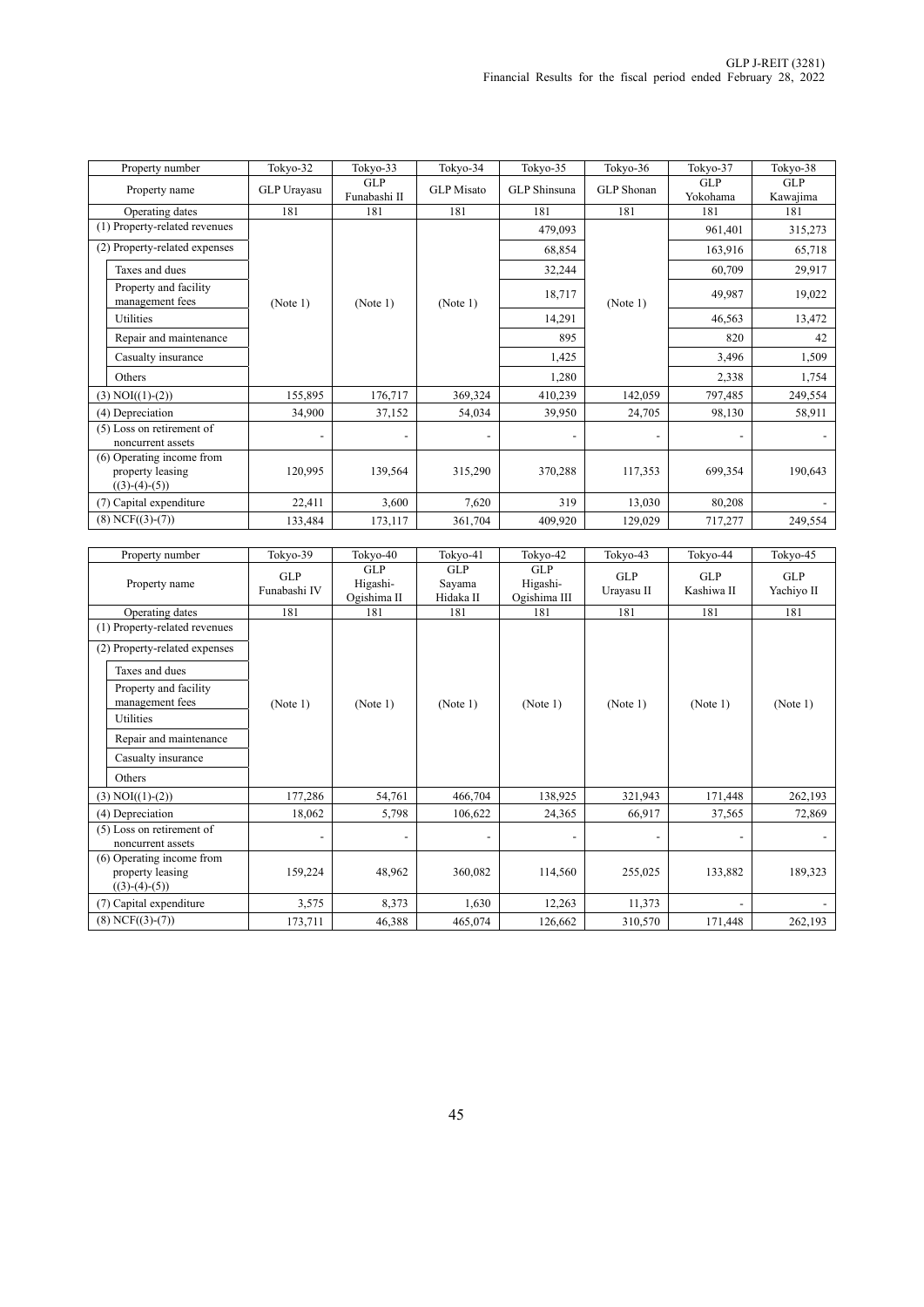| Property number                                                  | Tokyo-46 | Tokyo-47                 | Tokyo-48                 | Osaka-1             | Osaka-2                   | Osaka-3                   | Osaka-4            |
|------------------------------------------------------------------|----------|--------------------------|--------------------------|---------------------|---------------------------|---------------------------|--------------------|
| Property name                                                    | GLP Zama | <b>GLP</b><br>Niiza      | GLP Sayama<br>Hidaka I   | <b>GLP</b> Hirakata | <b>GLP</b><br>Hirakata II | <b>GLP</b><br>Maishima II | <b>GLP</b> Tsumori |
| Operating dates                                                  | 181      | 181                      | 181                      | 181                 | 181                       | 181                       | 181                |
| (1) Property-related revenues                                    | 684,212  |                          |                          |                     |                           |                           |                    |
| (2) Property-related expenses                                    | 96,575   |                          |                          |                     |                           |                           |                    |
| Taxes and dues                                                   |          |                          |                          |                     |                           |                           |                    |
| Property and facility<br>management fees                         | 39,035   | (Note 1)                 | (Note 1)                 | (Note 1)            | (Note 1)                  | (Note 1)                  | (Note 1)           |
| Utilities                                                        | 37,353   |                          |                          |                     |                           |                           |                    |
| Repair and maintenance                                           | 3,907    |                          |                          |                     |                           |                           |                    |
| Casualty insurance                                               | 2,311    |                          |                          |                     |                           |                           |                    |
| Others                                                           | 13,967   |                          |                          |                     |                           |                           |                    |
| $(3) NOI((1)-(2))$                                               | 587,636  | 174,904                  | 241,573                  | 173,649             | 244,247                   | 105,143                   | 76,788             |
| (4) Depreciation                                                 | 94,171   | 39,954                   | 49,702                   | 22,130              | 37,168                    | 49,119                    | 9,337              |
| (5) Loss on retirement of<br>noncurrent assets                   |          | $\overline{\phantom{a}}$ | $\overline{\phantom{a}}$ |                     |                           |                           |                    |
| (6) Operating income from<br>property leasing<br>$((3)-(4)-(5))$ | 493,465  | 134,950                  | 191,870                  | 151,518             | 207,079                   | 56,024                    | 67,451             |
| (7) Capital expenditure                                          | 14,041   | $\overline{\phantom{0}}$ | 540                      | 25,578              | 9,775                     | 4,970                     | 1,430              |
| $(8)$ NCF $((3)-(7))$                                            | 573,595  | 174,904                  | 241,033                  | 148,071             | 234,472                   | 100,173                   | 75,358             |

| Property number                                                  | Osaka-5          | Osaka-6          | Osaka-7             | Osaka-8         | Osaka-9                  | $Osaka-10$             | Osaka-11   |
|------------------------------------------------------------------|------------------|------------------|---------------------|-----------------|--------------------------|------------------------|------------|
| Property name                                                    | <b>GLP Rokko</b> | GLP<br>Amagasaki | GLP<br>Amagasaki II | <b>GLP</b> Nara | GLP Sakai                | <b>GLP</b><br>Rokko II | GLP Kadoma |
| Operating dates                                                  | 181              | 181              | 181                 | 181             | 181                      | 181                    | 181        |
| (1) Property-related revenues                                    |                  | 874,509          |                     |                 |                          |                        |            |
| (2) Property-related expenses                                    |                  | 178,633          |                     |                 |                          |                        |            |
| Taxes and dues                                                   |                  | 71,341           |                     |                 |                          |                        |            |
| Property and facility<br>management fees                         | (Note 1)         | 46,995           | (Note 1)            | (Note 1)        | (Note 1)                 | (Note 1)               | (Note 1)   |
| Utilities                                                        |                  | 49,441           |                     |                 |                          |                        |            |
| Repair and maintenance                                           |                  | 2,695            |                     |                 |                          |                        |            |
| Casualty insurance                                               |                  | 3,306            |                     |                 |                          |                        |            |
| Others                                                           |                  | 4,853            |                     |                 |                          |                        |            |
| $(3) NOI((1)-(2))$                                               | 167,240          | 695,875          | 67,834              | 86,248          | 58,387                   | 117,478                | 81,287     |
| (4) Depreciation                                                 | 30,779           | 174,077          | 15,495              | 26,310          | 14,753                   | 27,442                 | 12,674     |
| (5) Loss on retirement of<br>noncurrent assets                   |                  | 2,066            |                     |                 | $\overline{\phantom{a}}$ |                        |            |
| (6) Operating income from<br>property leasing<br>$((3)-(4)-(5))$ | 136,460          | 519,731          | 52,339              | 59,938          | 43,633                   | 90,036                 | 68,612     |
| (7) Capital expenditure                                          | 37,446           | 70,006           | 6,839               | 2,940           |                          |                        | 461        |
| $(8)$ NCF $((3)-(7))$                                            | 129,793          | 625,869          | 60,995              | 83,308          | 58,387                   | 117,478                | 80,826     |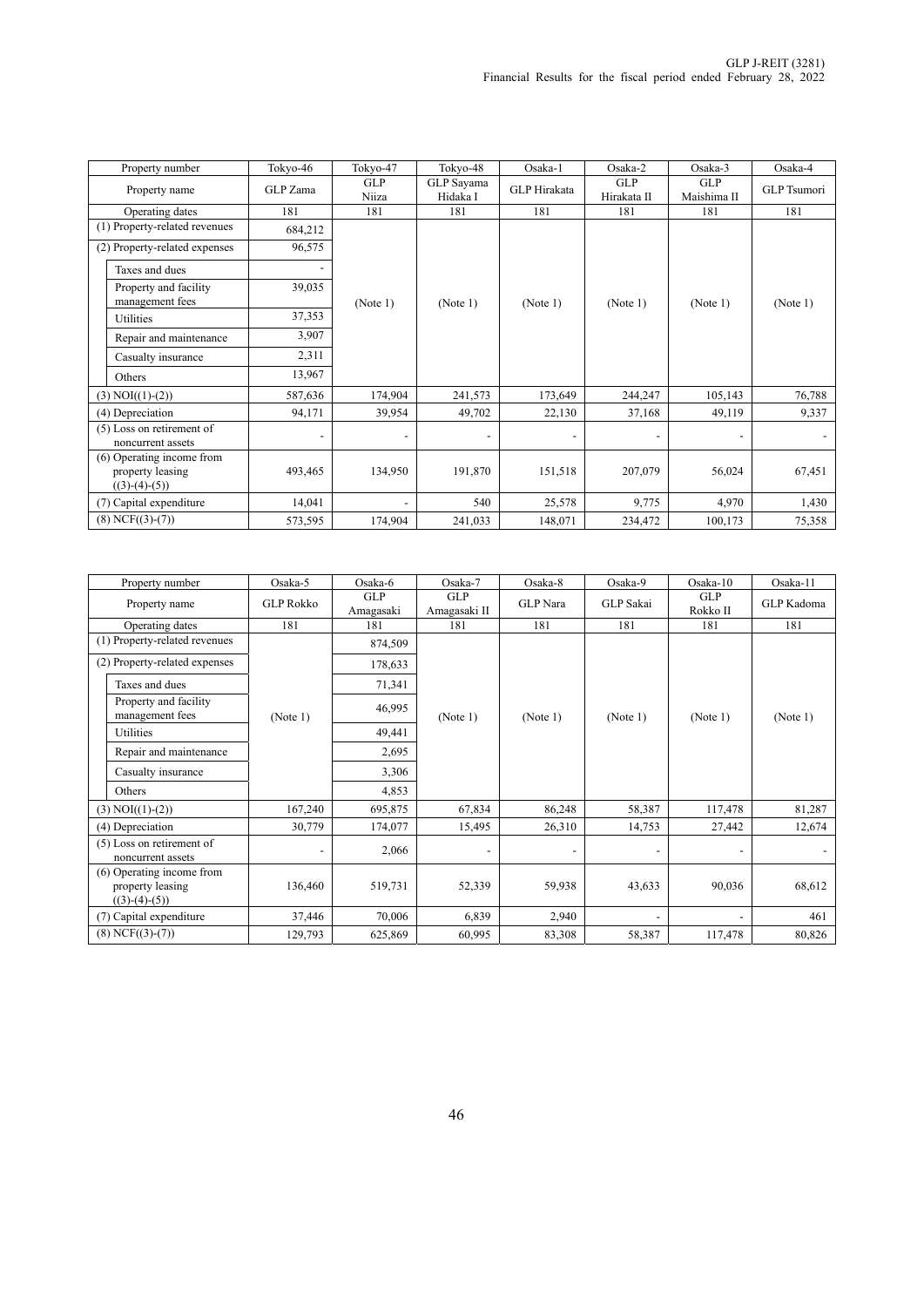| Property number                                                  | $Osaka-13$                      | Osaka-14                 | Osaka-15                 | Osaka-16          | Osaka-17         | Osaka-18          | Osaka-19           |
|------------------------------------------------------------------|---------------------------------|--------------------------|--------------------------|-------------------|------------------|-------------------|--------------------|
| Property name                                                    | <b>GLP</b> Fukusaki<br>(Note 2) | GLP Kobe-<br>Nishi       | GLP<br>Fukaehama         | GLP<br>Maishima I | <b>GLP</b> Osaka | <b>GLP</b> Settsu | GLP<br>Nishinomiya |
| Operating dates                                                  | 181                             | 181                      | 181                      | 181               | 181              | 181               | 181                |
| (1) Property-related revenues                                    |                                 |                          |                          |                   | 926,170          |                   |                    |
| (2) Property-related expenses                                    |                                 |                          |                          |                   | 174,200          |                   |                    |
| Taxes and dues                                                   |                                 |                          |                          |                   | 72,715           |                   |                    |
| Property and facility<br>management fees                         | (Note 1)                        | (Note 1)                 | (Note 1)                 | (Note 1)          | 49,944           | (Note 1)          | (Note 1)           |
| Utilities                                                        |                                 | 32,569                   |                          |                   |                  |                   |                    |
| Repair and maintenance                                           |                                 |                          |                          |                   | 954              |                   |                    |
| Casualty insurance                                               |                                 |                          |                          |                   | 4,257            |                   |                    |
| Others                                                           |                                 |                          |                          |                   | 13,759           |                   |                    |
| $(3) NOI((1)-(2))$                                               | 108,972                         | 185,479                  | 124,072                  | 423,805           | 751,970          | 199,928           | 68,081             |
| (4) Depreciation                                                 | 31,726                          | 58,931                   | 38,019                   | 143,677           | 202,940          | 19,193            | 21,023             |
| (5) Loss on retirement of<br>noncurrent assets                   |                                 | $\overline{\phantom{a}}$ | $\overline{\phantom{a}}$ |                   |                  |                   |                    |
| (6) Operating income from<br>property leasing<br>$((3)-(4)-(5))$ | 77,245                          | 126,548                  | 86,052                   | 280,127           | 549,029          | 180,734           | 47,058             |
| (7) Capital expenditure                                          | 3,389                           | $\overline{\phantom{a}}$ | 4,892                    | 5,185             | 14,824           | 1,671             | 89,087             |
| $(8)$ NCF $((3)-(7))$                                            | 105,583                         | 185,479                  | 119,180                  | 418,620           | 737,146          | 198,257           | (21,005)           |

| Property number                                                  | Osaka-20                     | Osaka-21        | $Osaka-22$               | Osaka-23        | Other-1            | Other-2    | Other-3           |
|------------------------------------------------------------------|------------------------------|-----------------|--------------------------|-----------------|--------------------|------------|-------------------|
| Property name                                                    | GLP Shiga                    | GLP<br>Neyagawa | <b>GLP</b><br>Rokko III  | GLP<br>Rokko IV | <b>GLP</b> Morioka | GLP Tomiya | GLP<br>Koriyama I |
| Operating dates                                                  | 181                          | 181             | 181                      | 181             | 181                | 181        | 181               |
| (1) Property-related revenues                                    |                              |                 |                          |                 |                    |            |                   |
| (2) Property-related expenses                                    |                              |                 |                          |                 |                    |            |                   |
| Taxes and dues                                                   |                              |                 |                          |                 |                    |            |                   |
| Property and facility<br>management fees                         | (Note 1)                     | (Note 1)        | (Note 1)                 | (Note 1)        | (Note 1)           | (Note 1)   | (Note 1)          |
| Utilities                                                        |                              |                 |                          |                 |                    |            |                   |
| Repair and maintenance                                           |                              |                 |                          |                 |                    |            |                   |
| Casualty insurance                                               |                              |                 |                          |                 |                    |            |                   |
| Others                                                           |                              |                 |                          |                 |                    |            |                   |
| $(3) NOI((1)-(2))$                                               | 120,532                      | 161,748         | 173,660                  | 64,000          | 28,385             | 102,450    | 123,144           |
| (4) Depreciation                                                 | 28,463                       | 45,468          | 42,255                   | 3,524           | 13,773             | 32,818     | 44,985            |
| (5) Loss on retirement of<br>noncurrent assets                   | $\qquad \qquad \blacksquare$ |                 | $\overline{\phantom{a}}$ |                 |                    |            |                   |
| (6) Operating income from<br>property leasing<br>$((3)-(4)-(5))$ | 92,069                       | 116,280         | 131,405                  | 60,476          | 14,611             | 69,631     | 78,158            |
| (7) Capital expenditure                                          | 85,840                       |                 |                          | 6,628           | 687                | 5,809      | 38,410            |
| $(8)$ NCF $((3)-(7))$                                            | 34,692                       | 161,748         | 173,660                  | 57,372          | 27,698             | 96,641     | 84,734            |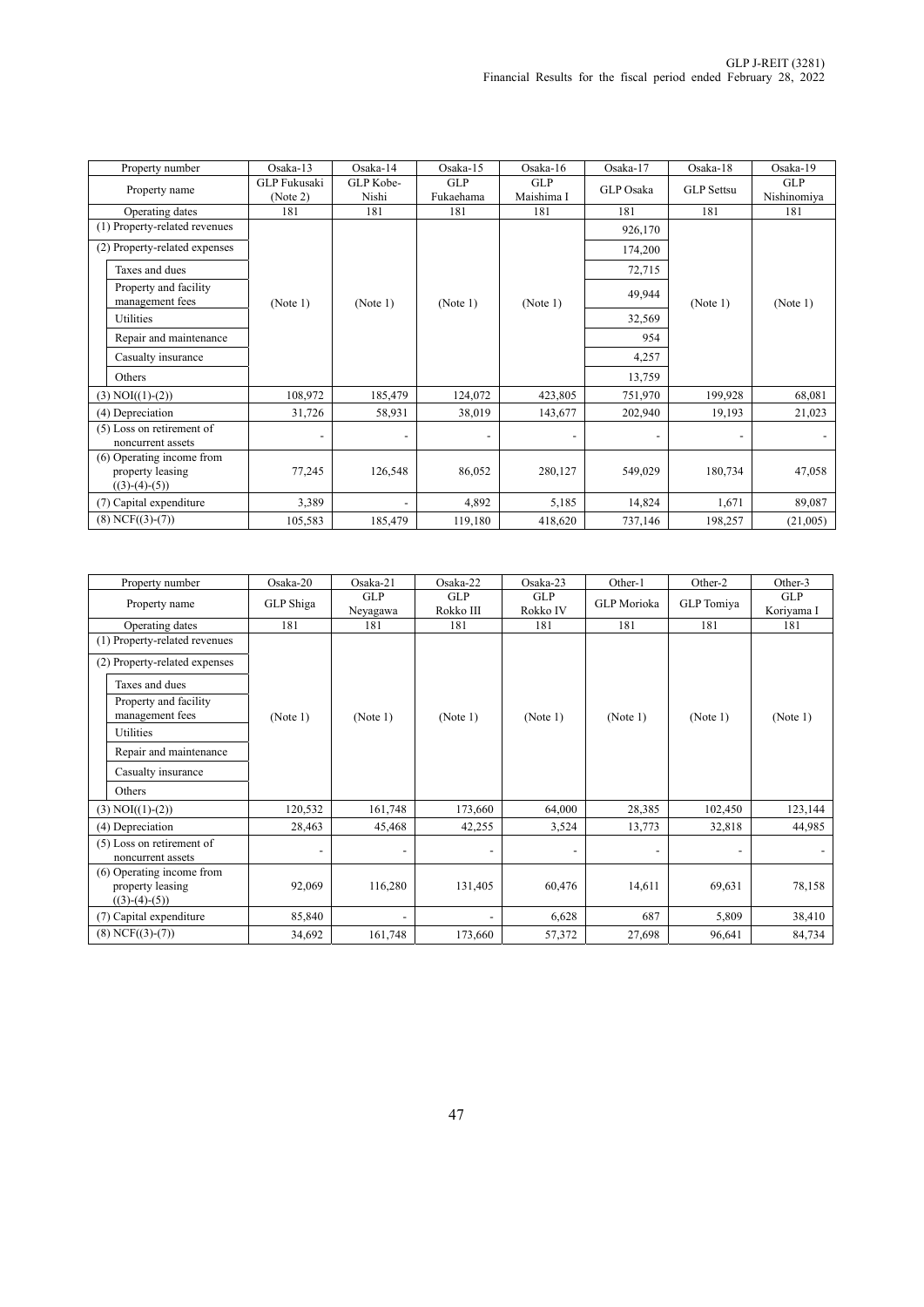| Property number                                                  | Other-4                    | Other-5          | Other-6                 | Other-7                    | Other-8    | Other-10   | Other-11          |
|------------------------------------------------------------------|----------------------------|------------------|-------------------------|----------------------------|------------|------------|-------------------|
| Property name                                                    | <b>GLP</b><br>Koriyama III | <b>GLP</b> Tokai | <b>GLP</b><br>Hayashima | <b>GLP</b><br>Hayashima II | GLP Kiyama | GLP Sendai | <b>GLP</b> Ebetsu |
| Operating dates                                                  | 181                        | 181              | 181                     | 181                        | 181        | 181        | 181               |
| (1) Property-related revenues                                    | 124,261                    |                  |                         |                            |            |            |                   |
| (2) Property-related expenses                                    | 36,963                     |                  |                         |                            |            |            |                   |
| Taxes and dues                                                   | 14,889                     |                  |                         |                            |            |            |                   |
| Property and facility<br>management fees                         | 6,817                      | (Note 1)         | (Note 1)                | (Note 1)                   | (Note 1)   | (Note 1)   | (Note 1)          |
| Utilities                                                        | 8,005                      |                  |                         |                            |            |            |                   |
| Repair and maintenance                                           | 460                        |                  |                         |                            |            |            |                   |
| Casualty insurance                                               | 690                        |                  |                         |                            |            |            |                   |
| Others                                                           | 6,100                      |                  |                         |                            |            |            |                   |
| $(3) NOI((1)-(2))$                                               | 87,298                     | 183,090          | 53,468                  | 78,309                     | 177,381    | 174,277    | 63,817            |
| (4) Depreciation                                                 | 29,902                     | 26,883           | 7,764                   | 23,555                     | 64,023     | 48,862     | 21,719            |
| (5) Loss on retirement of<br>noncurrent assets                   |                            |                  |                         |                            |            |            |                   |
| (6) Operating income from<br>property leasing<br>$((3)-(4)-(5))$ | 57,396                     | 156,206          | 45,703                  | 54,753                     | 113,357    | 125,414    | 42,098            |
| (7) Capital expenditure                                          | 15,426                     | 4,870            | 3,670                   | 1,620                      | 11,161     | 939        | 14,840            |
| $(8)$ NCF $((3)-(7))$                                            | 71,872                     | 178,220          | 49,798                  | 76,689                     | 166,220    | 173,338    | 48,977            |

| Property number                                                  | Other-12   | Other-14          | Other-15                 | Other-16         | Other-19          | Other-20                 | Other-21             |
|------------------------------------------------------------------|------------|-------------------|--------------------------|------------------|-------------------|--------------------------|----------------------|
| Property name                                                    | GLP Kuwana | <b>GLP</b> Komaki | GLP<br>Ogimachi          | GLP<br>Hiroshima | <b>GLP</b> Tosu I | <b>GLP</b><br>Tomiya IV  | <b>GLP</b><br>Soja I |
| Operating dates                                                  | 181        | 181               | 181                      | 181              | 181               | 181                      | 181                  |
| (1) Property-related revenues                                    |            |                   |                          |                  |                   |                          | 400,429              |
| (2) Property-related expenses                                    |            |                   |                          |                  |                   |                          | 71,151               |
| Taxes and dues                                                   |            |                   |                          |                  |                   |                          | 18,599               |
| Property and facility<br>management fees                         | (Note 1)   | (Note 1)          | (Note 1)                 | (Note 1)         | (Note 1)          | (Note 1)                 | 24,744               |
| Utilities                                                        |            |                   |                          |                  |                   |                          | 20,565               |
| Repair and maintenance                                           |            |                   |                          |                  |                   |                          | 820                  |
| Casualty insurance                                               |            |                   |                          |                  |                   |                          | 2,036                |
| Others                                                           |            |                   |                          |                  |                   |                          | 4,384                |
| $(3) NOI((1)-(2))$                                               | 121,532    | 313,384           | 49,729                   | 120,896          | 283,288           | 170,904                  | 329,278              |
| (4) Depreciation                                                 | 29,502     | 73,377            | 20,392                   | 25,739           | 100,986           | 47,836                   | 88,758               |
| (5) Loss on retirement of<br>noncurrent assets                   |            |                   | $\overline{\phantom{a}}$ |                  |                   | $\overline{\phantom{a}}$ |                      |
| (6) Operating income from<br>property leasing<br>$((3)-(4)-(5))$ | 92,030     | 240,007           | 29,337                   | 95,156           | 182,302           | 123,067                  | 240,520              |
| (7) Capital expenditure                                          |            | 4,776             | 21,456                   | 17,200           | 15,678            | 20,010                   | 11,027               |
| $(8)$ NCF $((3)-(7))$                                            | 121,532    | 308,608           | 28,273                   | 103,696          | 267,610           | 150,894                  | 318,251              |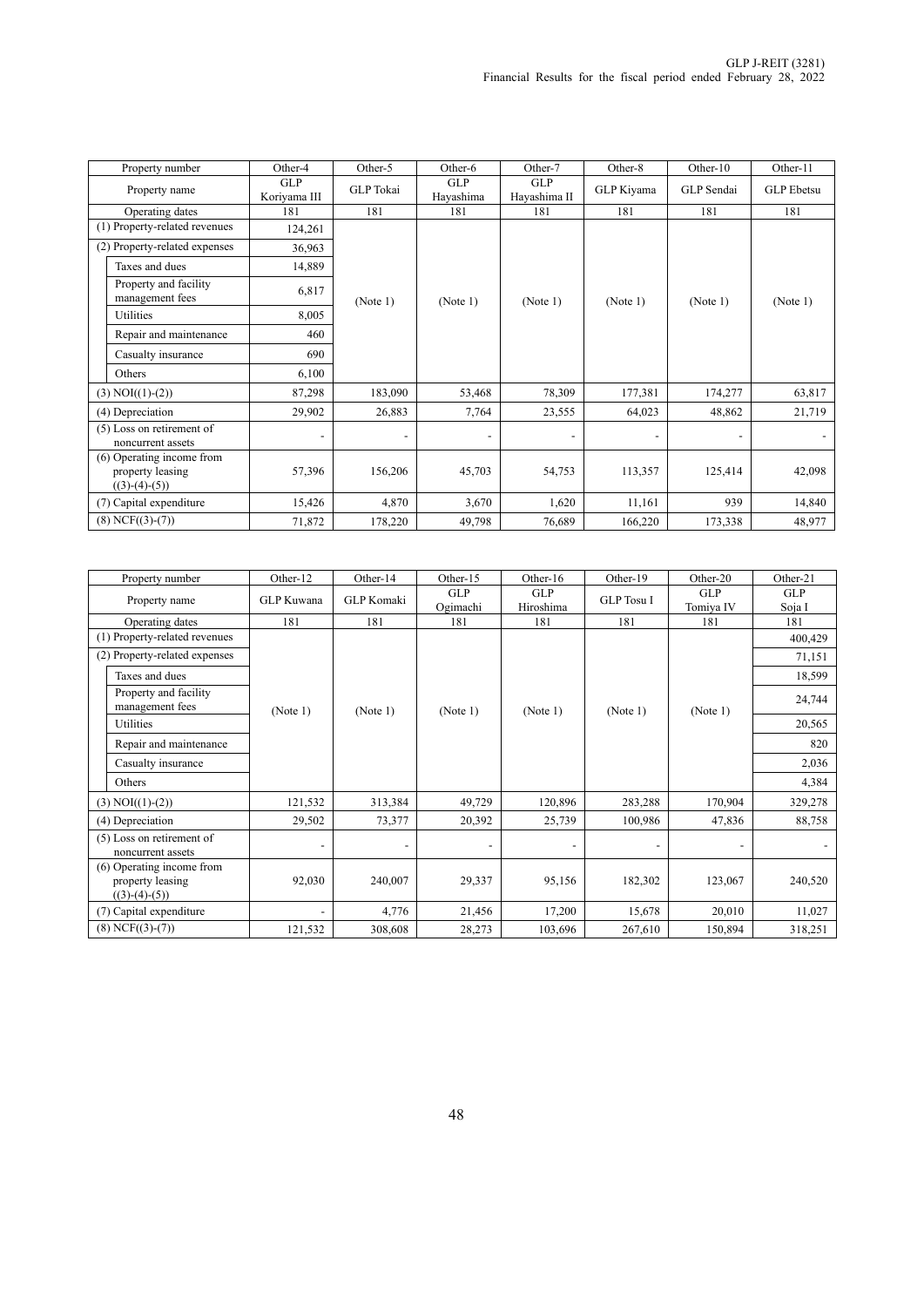| Property number                                                  | Other-22    | Other-23    |  |
|------------------------------------------------------------------|-------------|-------------|--|
| Property name                                                    | GLP Soja II | GLP Fujimae |  |
| Operating dates                                                  | 181         | 181         |  |
| (1) Property-related revenues                                    | 380,431     |             |  |
| (2) Property-related expenses                                    | 66,744      |             |  |
| Taxes and dues                                                   | 20,531      |             |  |
| Property and facility<br>management fees                         | 22,371      | (Note 1)    |  |
| Utilities                                                        | 14,622      |             |  |
| Repair and maintenance                                           | 362         |             |  |
| Casualty insurance                                               | 2,024       |             |  |
| Others                                                           | 6,832       |             |  |
| $(3) NOI((1)-(2))$                                               | 313,686     | 55,310      |  |
| (4) Depreciation                                                 | 84,616      | 12,068      |  |
| (5) Loss on retirement of<br>noncurrent assets                   |             |             |  |
| (6) Operating income from<br>property leasing<br>$((3)-(4)-(5))$ | 229,069     | 43,242      |  |
| (7) Capital expenditure                                          | 4,703       |             |  |
| $(8)$ NCF $((3)-(7))$                                            | 308,983     | 55,310      |  |

(Note 1) Disclosure is omitted as the tenants' consents have not been obtained.

(Note 2) As to GLP Fukusaki, GLP J-REIT sold 50% joint co-ownership interests of its trust beneficiary right on December 28, 2021.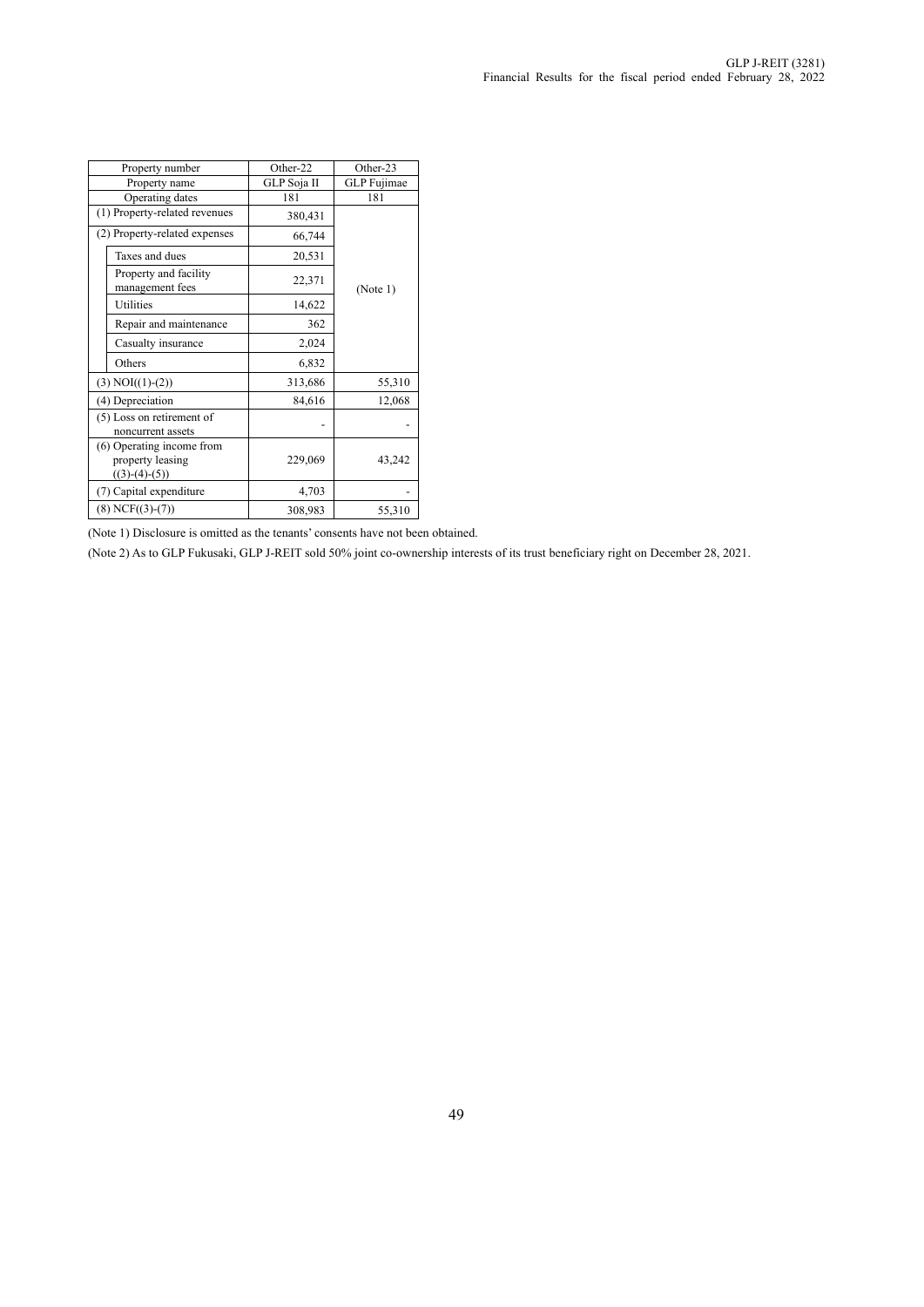### (2) Status of Capital Expenditure

### (i) Future plan for capital expenditure

The following table summarizes the major capital expenditure plan in connection with scheduled renovation and others for properties owned as of the end of the current fiscal period. Estimated construction cost includes the amounts to be expensed for accounting purpose.

|                             | Location               | Purpose                                                                   | Planned period                         | Estimated construction cost<br>(Million yen) |                                        |                         |
|-----------------------------|------------------------|---------------------------------------------------------------------------|----------------------------------------|----------------------------------------------|----------------------------------------|-------------------------|
| Property name               |                        |                                                                           |                                        | Total<br>amount                              | Amount<br>paid<br>during the<br>period | Total<br>amount<br>paid |
| GLP Shinkiba                | Koto, Tokyo            | Installation of solar power<br>generation equipment                       | From August 2022<br>To October 2022    | 135                                          |                                        |                         |
| <b>GLP Rokko</b>            | Kobe, Hyogo            | Replacement with LED<br>lighting                                          | From December 2022<br>To February 2023 | 70                                           |                                        |                         |
| <b>GLP</b> Kazo             | Kazo, Saitama          | Renewal of air conditioner<br>systems (3rd floor,<br>warehouse) Phase II  | From August 2022<br>To August 2022     | 61                                           |                                        |                         |
| GLP Yokohama                | Yokohama,<br>Kanagawa  | Renewal of air conditioner<br>equipment $(2/5)$                           | From December 2022<br>To February 2023 | 60                                           |                                        |                         |
| GLP Sodegaura               | Sodegaura,<br>Chiba    | Replacement with LED<br>lighting                                          | From October 2022<br>To February 2023  | 60                                           |                                        |                         |
| GLP Shinkiba                | Koto, Tokyo            | Replacement with LED<br>lighting in office area                           | From August 2022<br>To August 2022     | 53                                           |                                        |                         |
| <b>GLP</b> Tokyo            | Ota, Tokyo             | Renewal of air conditioner<br>systems (Phase III)                         | From February 2022<br>To August 2022   | 52                                           |                                        |                         |
| GLP Amagasaki               | Amagasaki,<br>Hyogo    | Redundancy of air<br>conditioner systems 3rd<br>floor (South)             | From May 2022<br>To June 2022          | 40                                           |                                        |                         |
| GLP Koriyama III            | Koriyama,<br>Fukushima | Building No. 2, Renewal of<br>automatic fire alarm systems To August 2022 | From June 2022                         | 32                                           |                                        |                         |
| GLP Higashi-<br>Ogishima II | Kawasaki,<br>Kanagawa  | Restoration of eaves                                                      | From May 2022<br>To August 2022        | 28                                           |                                        |                         |
| GLP Shinkiba                | Koto, Tokyo            | Installation of digital<br>signage                                        | From August 2022<br>To August 2022     | 26                                           |                                        |                         |
| GLP Shinkiba                | Koto, Tokyo            | Renewal of air conditioner<br>systems                                     | From May 2022<br>To May 2022           | 23                                           |                                        |                         |
| GLP Shinkiba                | Koto, Tokyo            | Renewal of air conditioner<br>systems                                     | From August 2022<br>To August 2022     | 15                                           |                                        |                         |

(ii) Capital expenditure incurred for the period

The following table summarizes the major constructions to holding properties that resulted in capital expenditure for the current period. Capital expenditure for the current period was 1,612million yen. The total construction cost amounted to 1,718 million yen, including repair and maintenance of 105 million yen that was accounted for as expenses.